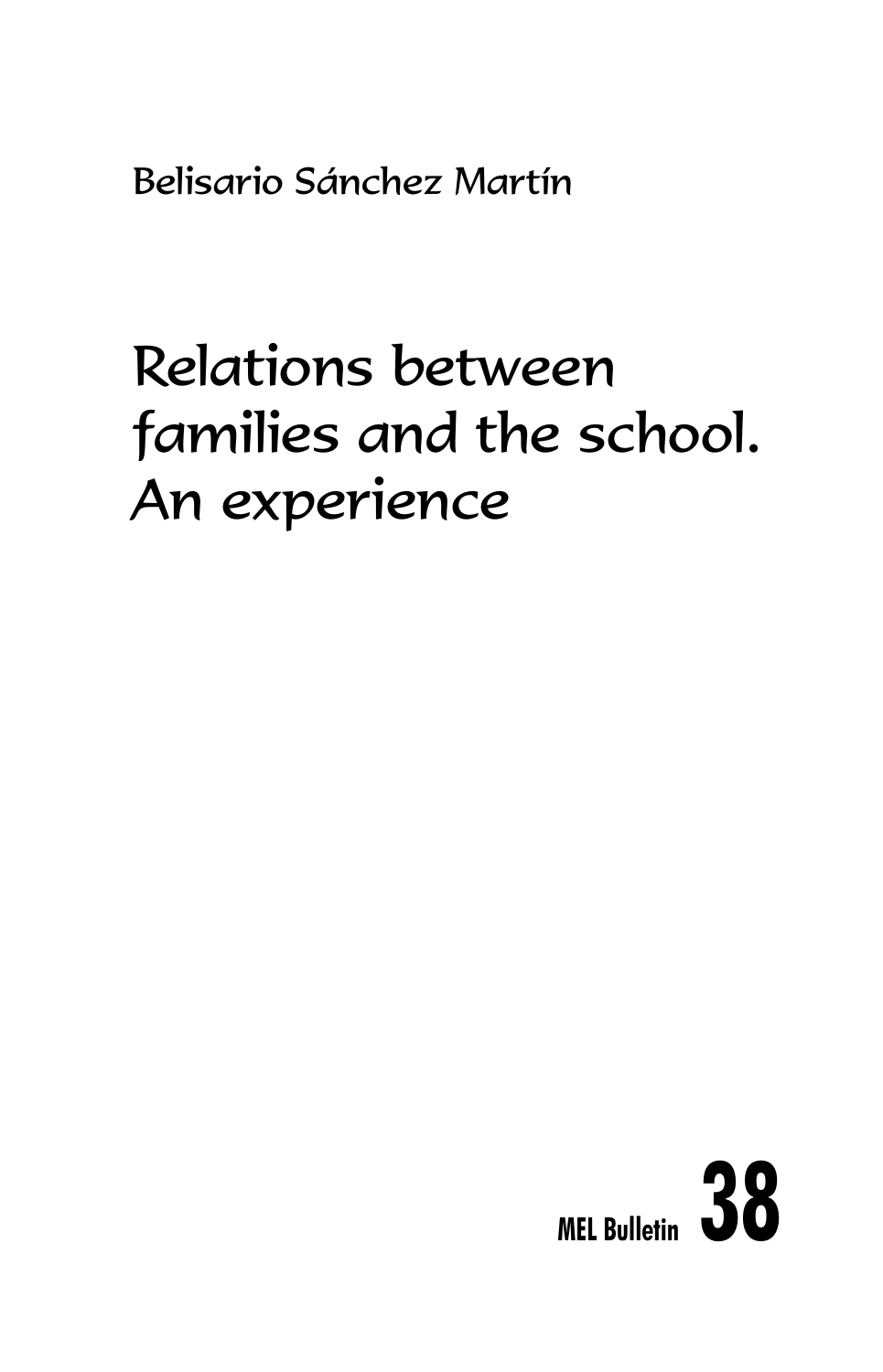Traslated by Bro. Martin Spellman

Brothers of the Christian Schools Via Aurelia 476 00165 Rome, Italy

September 2007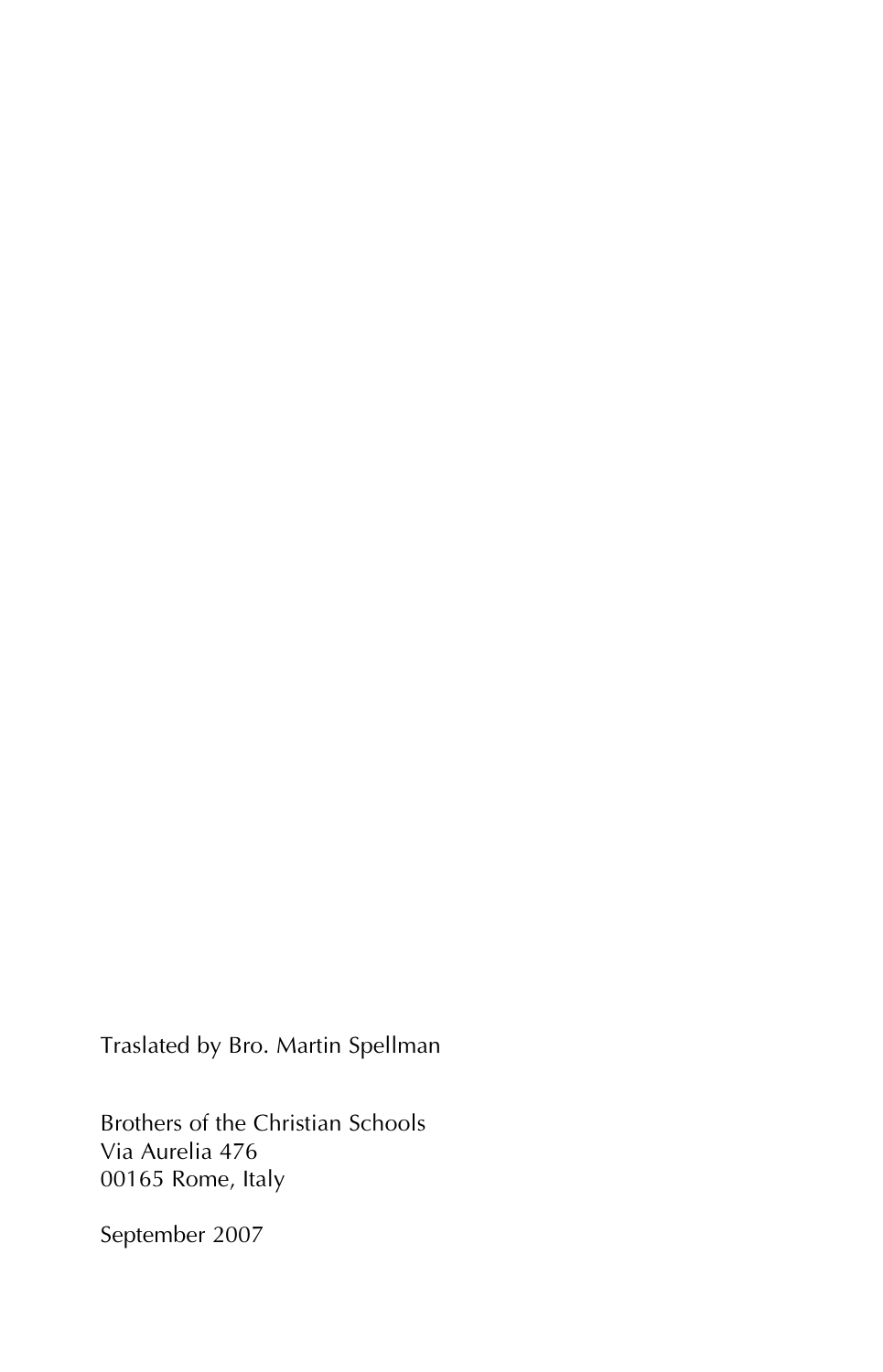This collection would not be complete without a booklet which dealt with one of the crucial points which affect the day to day work of the Lasallian Education Mission and which emerges as an essential element at present and will be much more so in the future. The assiduous reader of the MEL booklets has been discovering the multitude of different faces of one unique reality - the Lasallian Education Mission - which cannot be thought of as an accumulation of activities, actions and experiences, but rather form part of a kind of precious stone in which the thousand and one facets shine brilliantly on condition that a ray of light reaches them. Without any doubt, one of the most exceptional facets of this jewel corresponds to a relationship: family-school and school-family, to be exact.

With the permission of the author and with regard to his choice of title for the booklet, I would have opted for a different one, more explosive, more provocative, more accusing.

Firstly, because it seems he is going to relate an experience and secondly, because the richness of the contents far exceeds a much too ordinary expository title. Even if it were to speak of an experience in a very complimentary way certainly - but without narrating it, the booklet could not be less legitimate or necessary. Paraphrasing Martin Luther King Jnr., it could have been entitled "Why is it impossible to hope?" or "A divorce which kills slowly", or whatever the reader decides to put after he has finished reading…

In a period accustomed to marriages and alliances in macro-economy, finances, markets etc. it appears that the slogan is "form an alliance or die". The family and the school are two of the social structures which, in spite of their proverbial longevity, have a formidable capacity for adaptation, resistance, creativity when faced with any type of threat. The family, as we see very clearly nowadays, produces new forms of being and the school never stops offering models which were unthinkable in the past. As inseparable sisters they suffer at the same time the same joys and sorrows. If one coughs the other catches a cold. On the other hand it seems obvious that the divorce of convenience between the two is a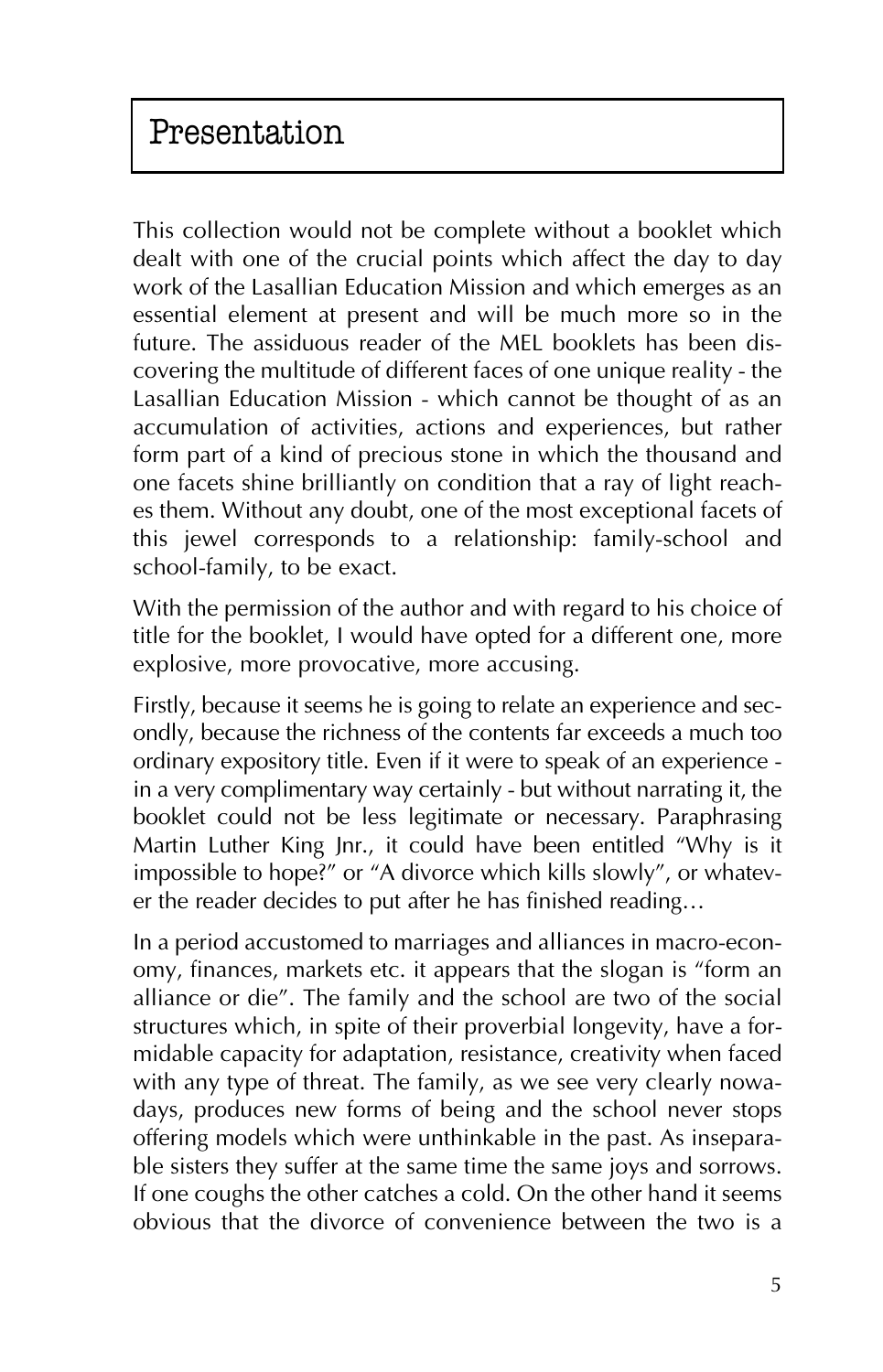common element in almost all cultures and civilizations, even in countries which are the most developed technologically. The text will keep reminding us that the final aim of both institutions is the same. If that is the case, why then are the relations between the two so cold, distant, calculated and even antagonistic? For the author the key questions are results, apart from the most delicate: HOW?

Establishing a position for oneself in the vanguard in the "organizations which learn", learning to learn, allowing for the possibility of humility from the professorship, are some of the keys which become evident for running a renewed and up-to-date school.

Changing the paradigm of the school is what is claimed by the most authoritative voices and those with more profound dreams. The gods, as always, hate the routine and hackneyed and ally themselves with the intrepid.

The book invites us, in a pleasant synthesis, to take a quick look at the past, to think about the present realities predicted as utopias not many decades ago and to enter into a future full of surprises. Across the screen prophetic figures parade, reminding us of their theories and visions: Skinner, Fukuyama, Senge, Illich, just to mention a few.

And in order not to betray the contents of the title, the origin, the context and the development of the experience are described. For some the experience could be considered as insufficient, but it is step by step that the most audacious enterprises are constructed. To help us Lasallians to take sure steps we are provided with practical attitudes, strategies and experiences which will be useful to us in the context of the traditional school and in other less conventional educational options.

Brother Alfonso Novillo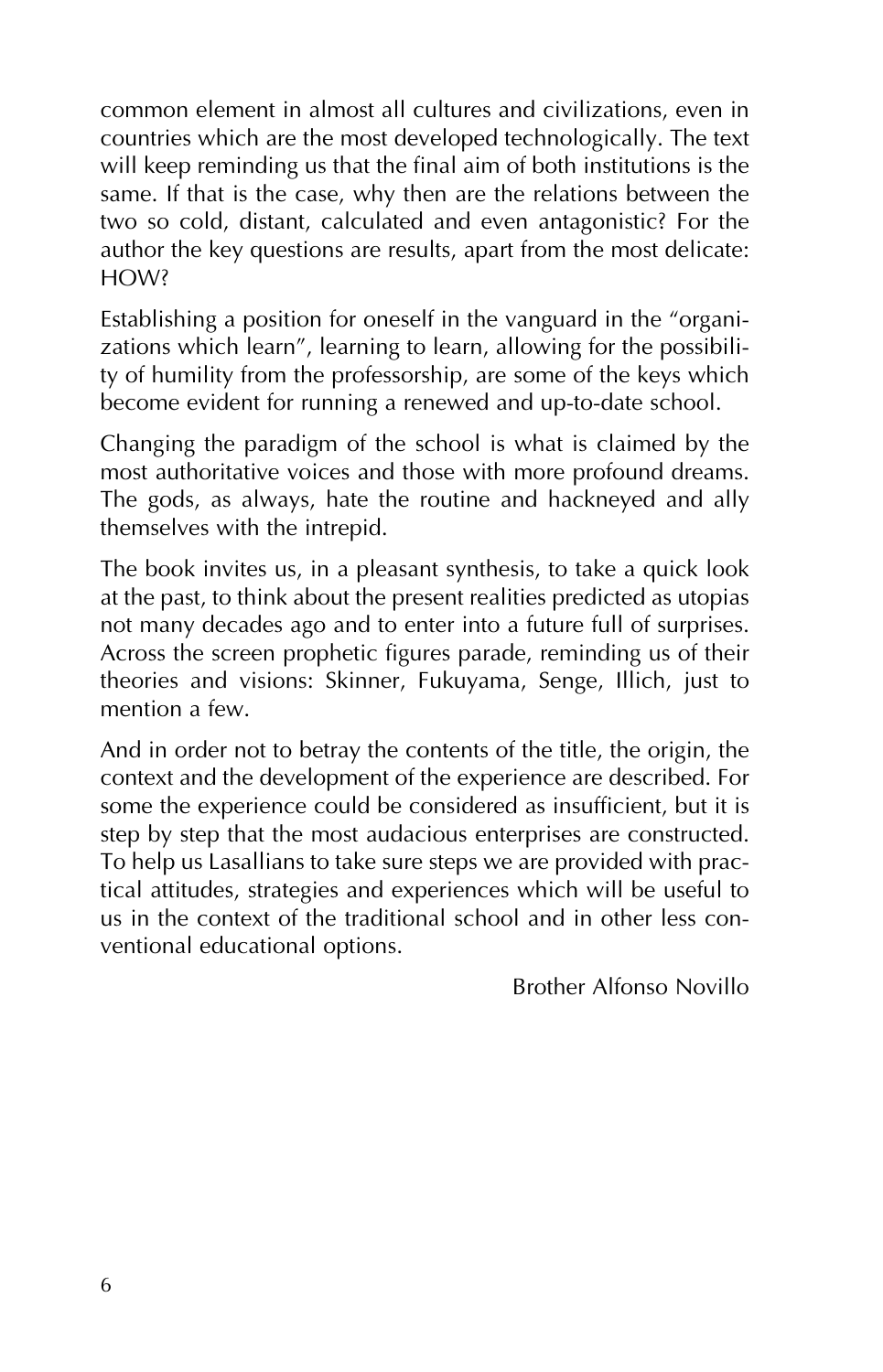In October 2002, more than 100 guidance counselors from Lasallian centres in the ARLEP region took part in the  $7<sup>th</sup>$  Regional Meeting on **"Relations with, and attention to, the family"**.

Underlying this was a special sensitivity in all the participants with regard to the necessity for fluid and efficient family-school relations, while at the same time there was a feeling that we have not found a suitable area for carrying it out. We were aware that from the school comprehensive channels are being offered but that the families do not find themselves satisfied. We felt that both the school and the family kept on defending specific areas of activity while excluding the other side, which leads to difficulties, conflicts and misunderstandings. We felt the need to intensify the interaction between the family and the school and to call attention to the necessity for exploiting the existing channels while exploring new paths.

With these expectations in mind the  $7<sup>th</sup>$  Meeting took place in San Lorenzo del Escorial, Madrid. The central theme was conveyed by Dr. Raquel Amaya Martínez of the University of Oviedo. In her work she was assisted by three colleagues from the same Department, basically in the work groups. The development of the theme was broken up into the following modules: *1o The Families and the School Centres as agents of education and socialization. 2o Areas and effects of co-operation between the* Family and the Education Centre. <sup>3°</sup> The process of communica*tion and its educational potential. Factors involved in the process of communication. 4o Social and communication skills for fathers and mothers. 5o Aims, objectives and principles of Family Educational Orientation. 6o Revision and planning of formation programs for fathers and mothers. 7o The guidance counselor as a relational agent. The role of the educational guidance counselor in the development of programs of formation*.

During the Meeting we were becoming aware of the importance of family factors and co-operation between the family, the school and community agencies in the education of the students and in the conditioning of their school and personal comportment. The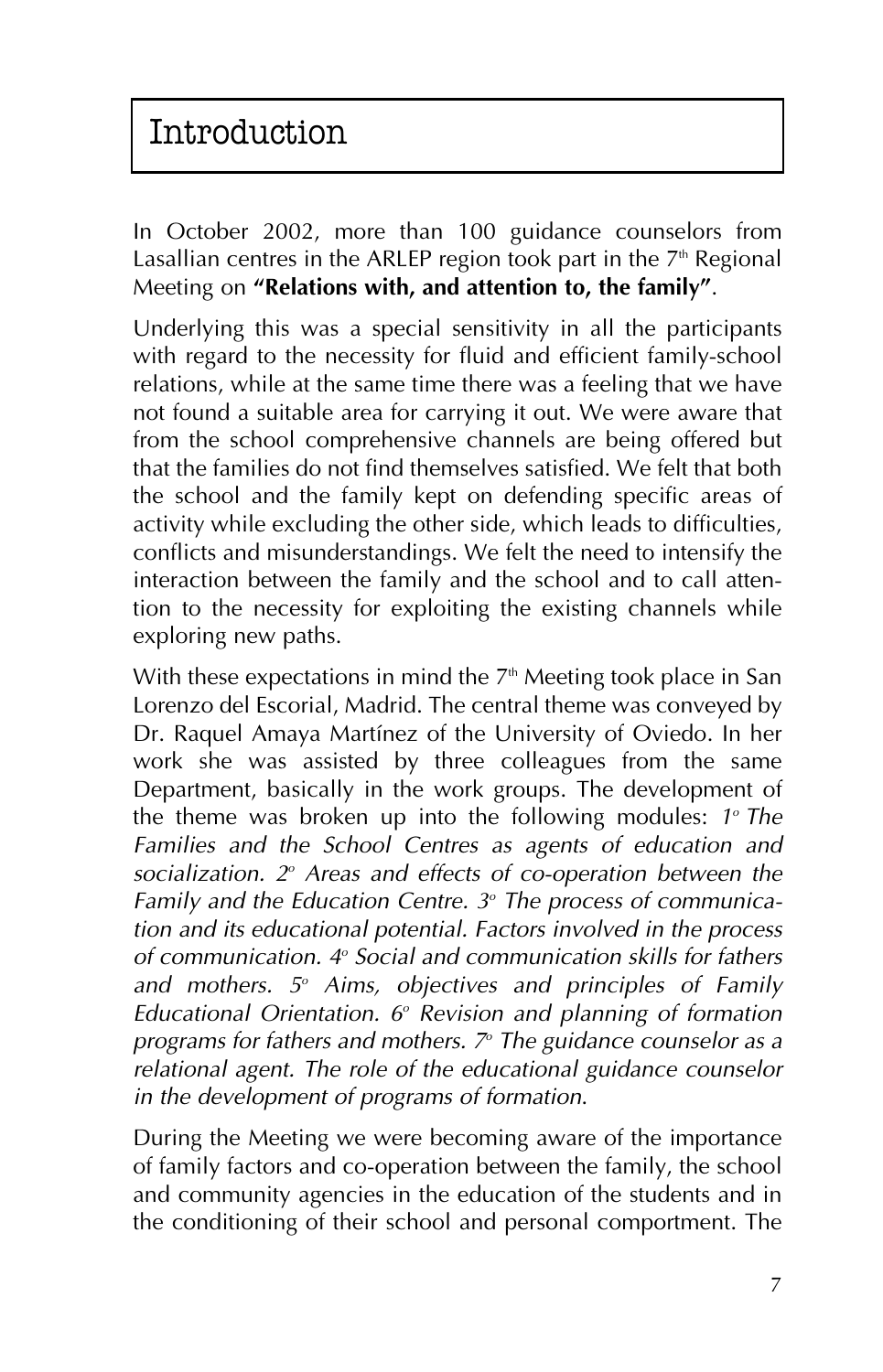data emerging from research showed us that when the parents cooperate with the education centre, the children improve their academic performance and develop positive attitudes and behaviour which, all in all, enrich their persons. We noticed that this could be seen more obviously in pupils following primary education, in those who showed some learning problems, or in those coming from poor socio-economic backgrounds.

Connecting the distinct environments in which the life experience of persons was developing so as to constitute a space for multiple exchange, open to dialogue and to democratic participation was a particularly exciting concept for the guidance counselors of our Education Centres in the District of Madrid. Observing the advantages of co-operation we want to contribute to the recovery of the sense of an educational community, encouraging meeting, dialogue and the involvement of families in the education of their children.

Here we turned on the light bulb of creativity and we thought of **"The Diptychs of the School-Family relationship"**. In thinking of the diptychs, we understood that education in the family and education in the school could not continue moving along parallel paths. On both sides we would try to set about constructing bridges which would connect both environments. We saw these diptychs as the stones of a bridge built to bring about meeting, dialogue and reflection together about the education of the children of one group and the pupils of the other.

All the guidance counselors of the District of Madrid committed themselves to devoting their time and their good will to the task of drawing up the diptychs, of working on them with the class teachers and, following that, having them presented to the families and studied by them. For this we congratulated and thanked them very sincerely for their professionalism and their Lasallian spirit in the field of school guidance counseling and especially in family relations, formation and orientation. The people behind this work are: *Justino Hernández, Marta Peinado, David Arias, Lucía Pérez, Pepita González, Faina Toledo, Manuel González, Yeya Jorge, Juan Alberto Pérez, Belén Riesco, Adela Vilches, Laura Villacorta, Mariam Zambrana, Coral Revilla, José Antonio Ruiz, Óscar J. Hernando, Inmaculada González-Pola, María Isabel Delgado, Luis García Mediavilla, Joaquín Sánchez-Cabezudo and Fernando Soto*.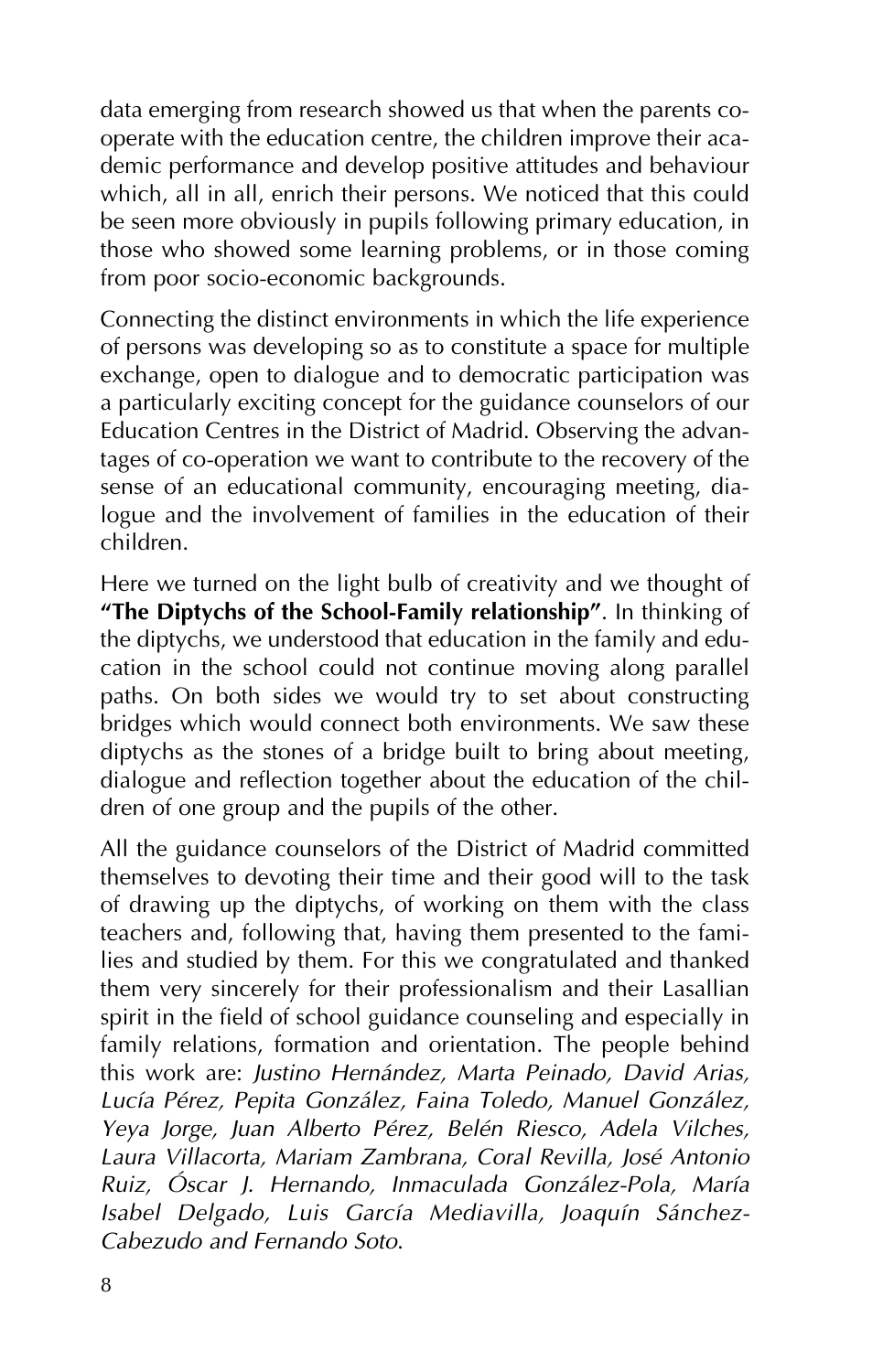We all see in the diptychs a possibility for effective interaction between parents and educators, starting out at all times from the interests of both, but depending on how work can be done in the Education Centres.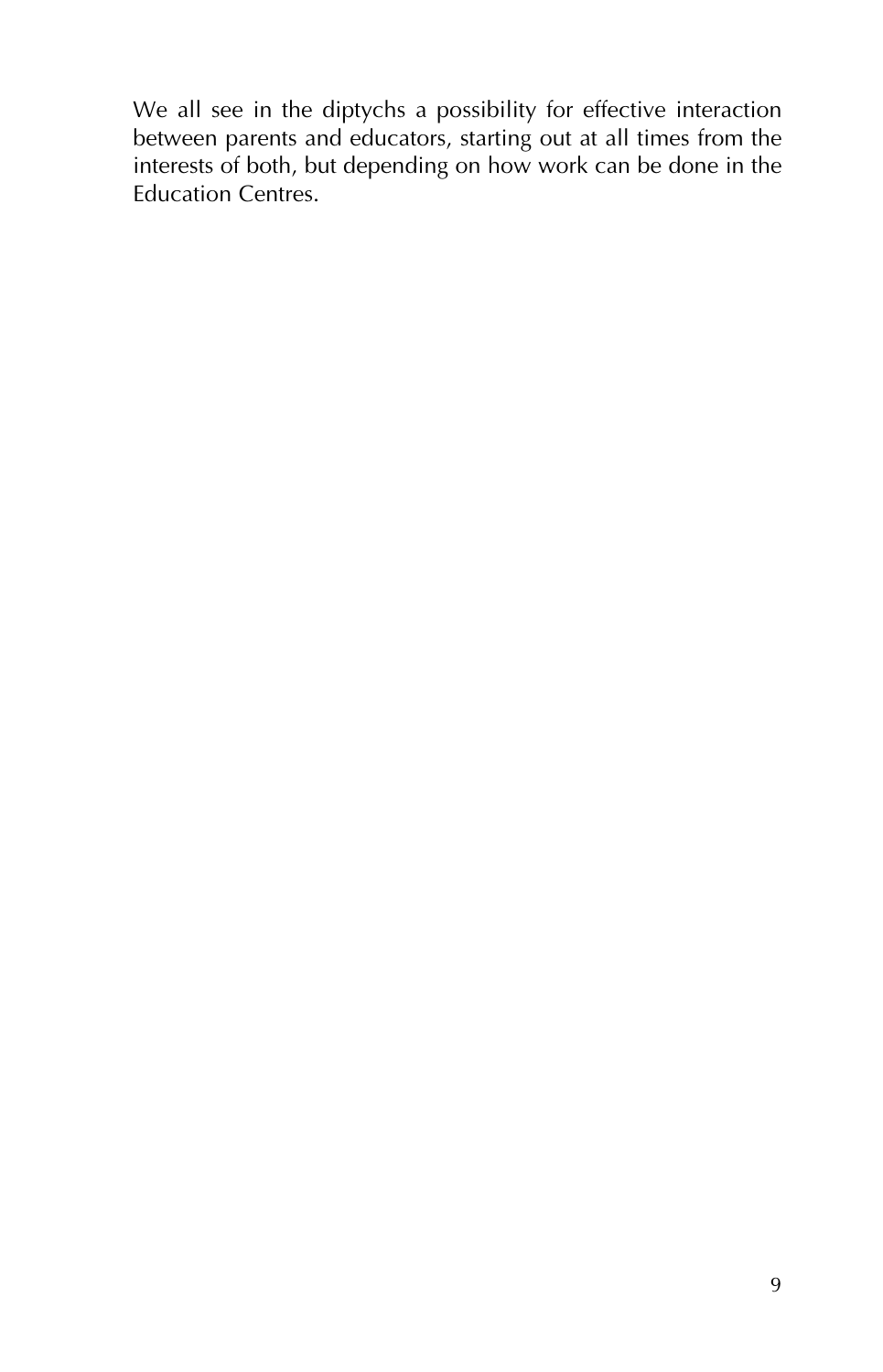### From 'Family' to 'Families'

"Family" is the name given to a social organization as old as humanity itself and which has experienced transformations which have allowed it to adapt itself to the exigencies of every society and every epoch. The family has been weighed, measured and quantified by sociologists and economists; it has been broken up and analyzed microscopically by the anthropologist; it has been correctly orientated by the psychologist; it has been idealized and romanticized by religion and, in recent years, medical science itself has taken on the task of studying it from its particular point of view.

In traditional and pre-industrial western society, the predominant type of family was the **"extended or patriarchal family"** - various married brothers who lived together, with their respective spouses and children and with their parents - , integrated into various "nuclear families", or **"the polygamous family"**. Economic-industrial development and urbanization disorganized these types of families, favouring the predominance of the **"nuclear family"** father, mother and children.

In the final decades of the  $20<sup>th</sup>$  Century, in the information society, a series of dramatic changes have been taking place which have led to the modification, in a substantial way, of the family model and its monopoly. The following factors have led to this latest metamorphosis of the family: birth control, access by women to the labour market, the improvement in education levels and the development of a culture of equality. Someone has synthesized this change in the fact that the family has ceased to be a *"productive unit"* and has turned into a *"consumer unit"*, but the most significant thing is that there is no longer a single model of the family, that there is not "family" but **"families"**.

The family has changed down through history and not just from the middle of the  $20<sup>th</sup>$  Century. It has known how to adapt its organization to socio-cultural, economic and even political events. In spite of having taken on so many changes, the family is still with us, as a human community, although with different forms, but still vital for society and for human beings. And why is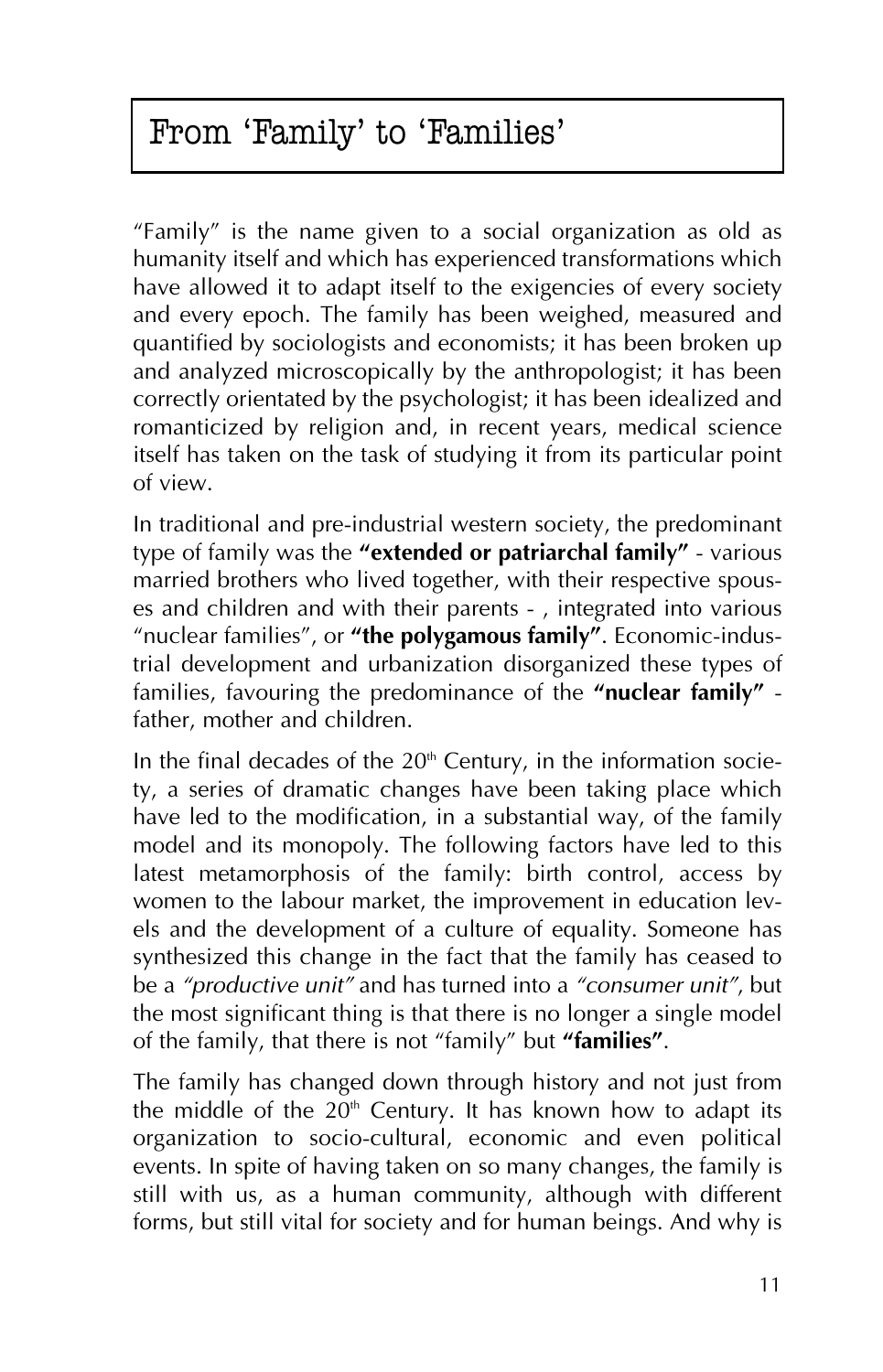it still so important if we no longer dare to say that the family *"is the basic cell of society"?*

We are in agreement with Ricardo Montoro<sup>1</sup> who, at the Second Congress on *"The Family in 21st Century Society"*, which took place in 2004, said that families, in their various forms, constitute a great social value by being the only social institution which decides simultaneously six questions concerning life in society:

- It regulates sexual conduct
- It decides reproduction
- It decides the most elementary and basic economic behaviour
- It takes on the education of its children
- It regulates and channels the affections and sentiments
- It decides the relations between generations.

No social institution except the family, in its multiple models, is capable of drawing us together and making us function in harmony in the same space. Seen in this way, continues Montoro, the family is an institution which economizes quite a lot of means, which does a lot and at the same time, with few resources. Perhaps that is why the family has always existed and will always exist. Because it is, plainly and simply, irreplaceable.

#### **1o The changes announced.**

In the west, if during the  $19<sup>th</sup>$  Century a family founded on affection was encouraged, in the patriarchal system and the model of the woman as housewife, it was in the course of the entire  $20<sup>th</sup>$ Century that the family began to be weakened little by little, up to the point of becoming a fragile institution.

Psychologists comment that "prophecies are fulfilled by the fact of being announced". Already in 1945, B.F.Skinner<sup>2</sup>, the creator of Operant Conditioning and Programmed Teaching, from his radical behaviourist approach to psychology had published his only novel "Walden Two", an entire Utopia built to experiment with a system of life distinct from the normal. In his novel he states that "the most

<sup>&</sup>lt;sup>1</sup> Montoro, Ricardo, *The family in its evolution towards the 21<sup>st</sup> Century*, a talk given at the Second Congress on "The Family in the Society of the  $21<sup>*</sup>$  Century", Madrid-Valencia and Seville, 2004.

<sup>2</sup> Skinner, B. F. *Walden Two, towards a scientifically constructed society*. Martínez Roca Barcelona, 1984.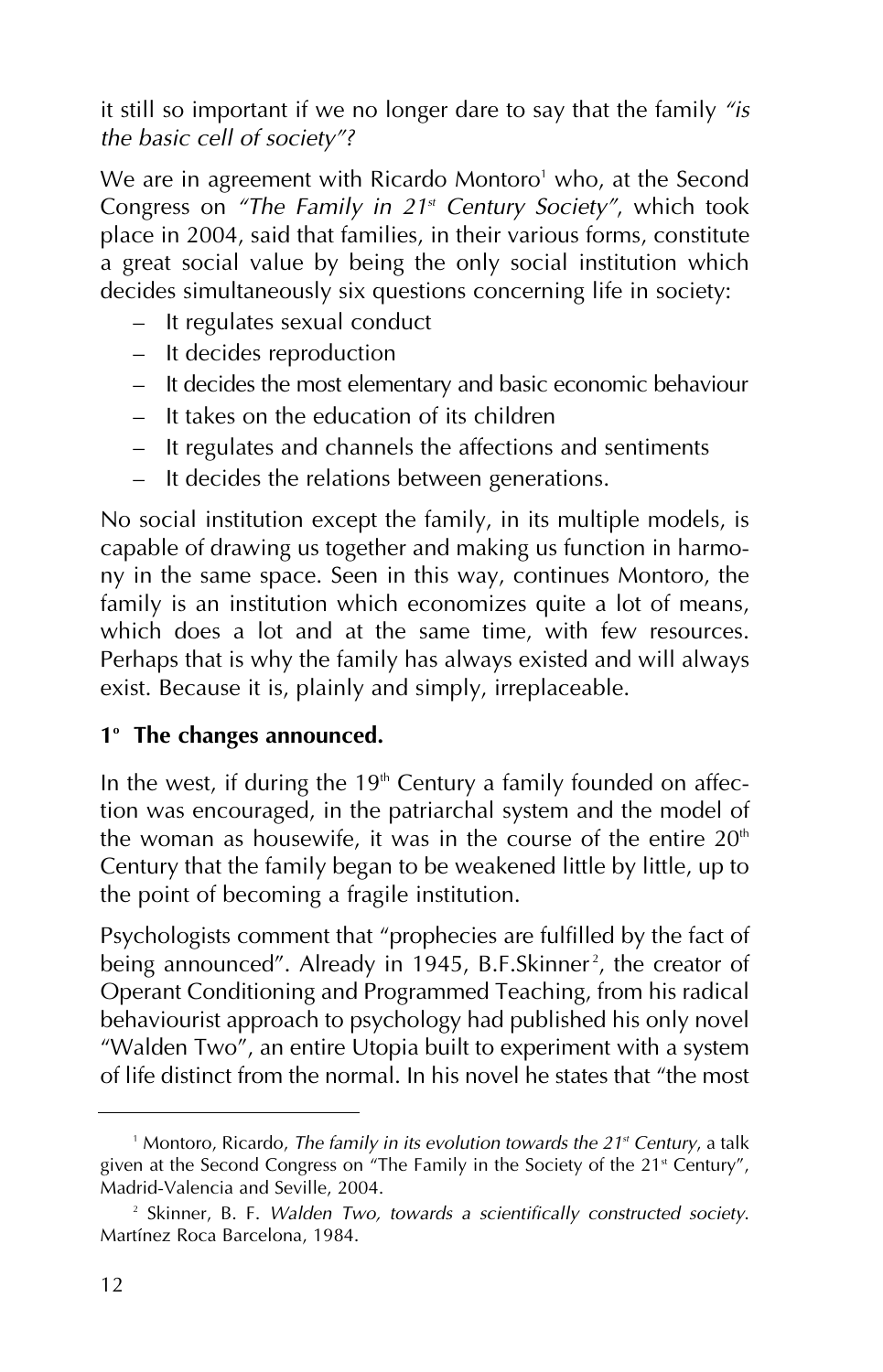significant fact of our time is the increasing weakening of the family". "Walden Two" abolishes the family, not just as an economic unit, but also up to a certain point as a social and psychological unit. Skinner's new community wants its people to be happy, to produce what they need without working too much and to be able to bring up and educate their children with greater efficiency.

Years later, in 1970, Alvin Toffler published his first work "Future Shock" <sup>3</sup> , specifying the reasons for the speed of social change. He devoted Chapter 11 to the "Family rotation" and made himself spokesman for different opinions about the family, qualifying some of them as pessimistic: *"The moment of its complete extinction is near."* (F. Lundberg); *"The family is dead, except for the first few years of bringing up a child. This will be its sole function".* (W. Wolf). Among the optimists he generalized their thinking with *"if it has existed for so long, it will continue to exist"* and *"its golden age is getting near: they will spend more time together (leisure time)"*. He concluded with his own opinion that *"it is possible that the family will neither become extinct nor enter a new golden age, although the most probable is that it will break, will end up in smithereens, but that it will join up again in a new and fantastic way"*.

Alvin Toffler claims that the post-industrial man will be obliged to experiment with new family forms and that, at least, the family will experience a big reduction in its components. He devotes the whole chapter to convincing us of the new family forms and practices which are approaching, over which everyone can evaluate as to what it has achieved and which Alvin makes concrete in new forms:

| A drastic reduction of the "nuclear family", con-<br>sisting simply of a man and a woman. They con-<br>sider themselves incapable of fulfilling their mis-<br>sion to bring up children <sup>4</sup> . |
|--------------------------------------------------------------------------------------------------------------------------------------------------------------------------------------------------------|
|                                                                                                                                                                                                        |
|                                                                                                                                                                                                        |

<sup>3</sup> Toffler, Alvin, *Future Shock*.

<sup>4</sup> In this supposition we could speak of a 'couple' or a 'marriage', as does Alvin, but a never as family, since anthropologically speaking, the family begins with the arrival of a child. Toffler goes on to indicate that procreation will be limited to determined couples, as other will not wish for descendants. In this sense he quotes the anthropologist Margaret Mead: *"Paternity will be limited to a small number of families whose main function will be procreation"*.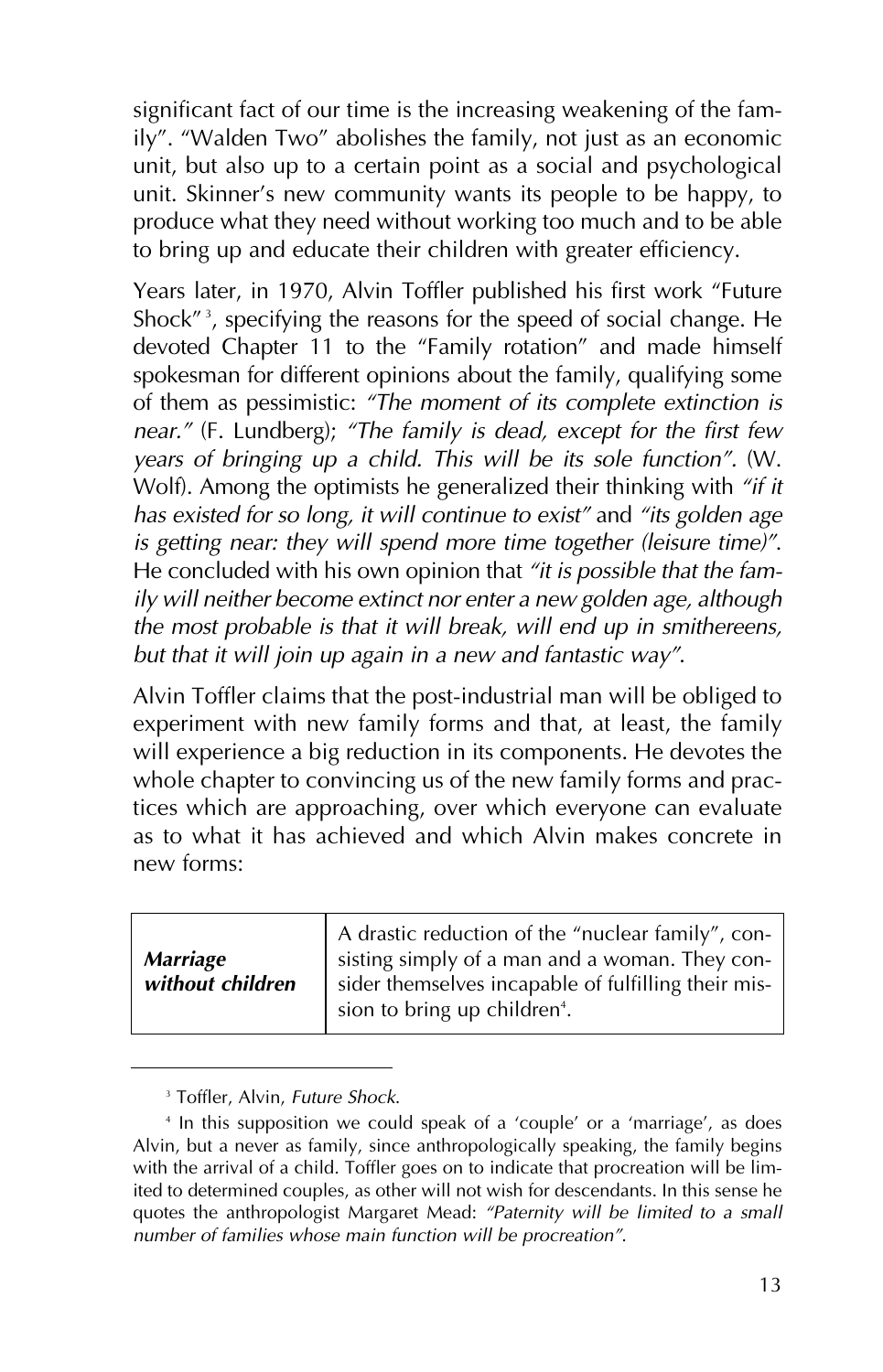| <b>Professional</b><br><b>Paternity</b> | They will not be therapists but true family units,<br>dedicated to the bringing up of children whose<br>"bio-parents" will be others. Multi-generational<br>groups, graduates in bringing up children and in<br>child education. Raising children requires com-<br>petence. <sup>5</sup> |
|-----------------------------------------|------------------------------------------------------------------------------------------------------------------------------------------------------------------------------------------------------------------------------------------------------------------------------------------|
| <b>Delayed</b><br>procreation           | A compromise solution consisting of delaying<br>procreation rather than of abolishing children.                                                                                                                                                                                          |
| <b>Community</b><br>families            | The union of various adults and children in a sin-<br>gle "family", where they will bring up the chil-<br>dren in common and will have economic-fiscal<br>advantages. (The model of Walden Two).                                                                                         |
| Single-parent<br>families               | Made up of a single or divorced adult, man or<br>woman, and one or more children, adopted or<br>held in custody.                                                                                                                                                                         |
| <b>Geriatric</b><br><b>Marriages</b>    | Formed by elderly persons who are looking for<br>company and help in life in common.                                                                                                                                                                                                     |
| Homosexual<br>parents                   | Families based on homosexual "marriages",<br>where they will adopt children. <sup>6</sup>                                                                                                                                                                                                |
| Polygamy                                | It is more frequent than we think. We can see a<br>gradual relaxation of the prohibitions against it.                                                                                                                                                                                    |
| <b>The Aggregate</b><br>Family          | Founded on the relationship between divorced<br>couples who have contracted new marriages,<br>and in which all the children enter to form part<br>of "a big family".                                                                                                                     |

<sup>&</sup>lt;sup>5</sup> In the 80s the State of Israel created the KIBBUTZ, where the children were educated by the community itself and trained by it.

<sup>6</sup> Homosexual or gay marriages have been recognised in Holland, Belgium, Spain, Canada and the State of Massachussets in the USA. The adoption of children is not contemplated in all cases. In answer to the polemics raised by this legislation, someone commented: *"I know homosexual couples who, I am sure, will care for a child much better than some heterosexual couples. Although, above all, it is a question of rights and equality"*. The Spanish Episcopal Conference commented with regard to the legislation of April 2005 that *"it introduces a dangerous factor of dissolution of the institution of marriage and, with this, of the just social order"*.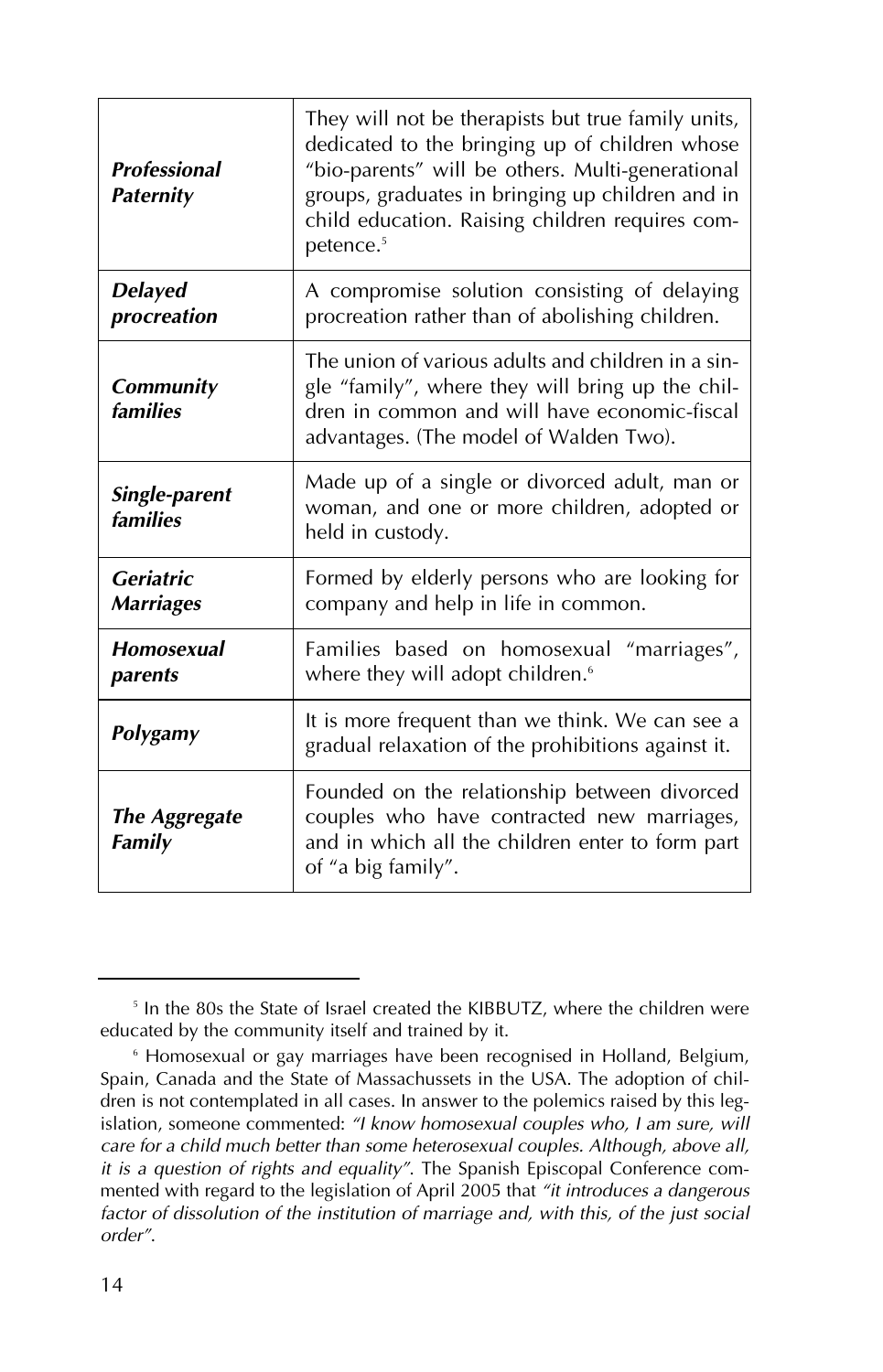#### **2o The changes lived**

No useful cause is served by wishing to remain with a blindfold over our eyes, claiming that the only valid model is the model of the "nuclear family" in which most of us were born and grew up. I was born and brought up in this Catholic nuclear model: father, mother and six children, with good relations with grandparents, aunts and uncles and cousins. My brothers and sisters have set up this same model but with a gradual reduction of the family unit and more disconnected from relatives: one sister had five boys; two brothers had three boys, although they were looking for the famous "balance" of boy-girl; and my two youngest brothers had each one boy. Of my nephews and nieces, all had canonical marriages, except one; one of my nieces got divorced, when she was the mother of two daughters, and lives at present with another man; another nephew lives with another girl, who in her turn is the mother of a child she had with another man with whom she lived for a short period of time with marrying. This being a situation which gathers together several of the changes announced, it constitutes one of the family realities less varied with regard to the traditional model. Many others constitute an emerging mosaic of the models of family.

My family constituted a great experience of love. It was the first school in which I prepared myself for my personal and life development. In it I mumbled my first words, took my first steps, learned what was good and learned what was bad and it was my first faith community since my parents not only transmitted the faith to me but lived it with me and my brothers and sisters.

On Spanish television, a series about a family living in the year 1968 has drawn the biggest audience in recent years. The series *"Cuéntame cómo pasó"* faithfully reconstructs the family life of that period, using a middle-class family, made up of a married couple, four children and the maternal grandmother. The series has succeeded in getting the whole family in front of the television and for the adults, recognising themselves in the characters. The realism of the result gave rise to lots of anecdotes.

Looking at the series people understood how the family faced up to the political, social, religious and economic situations of the period and how they felt themselves called to change, including being pushed towards a new way of existing.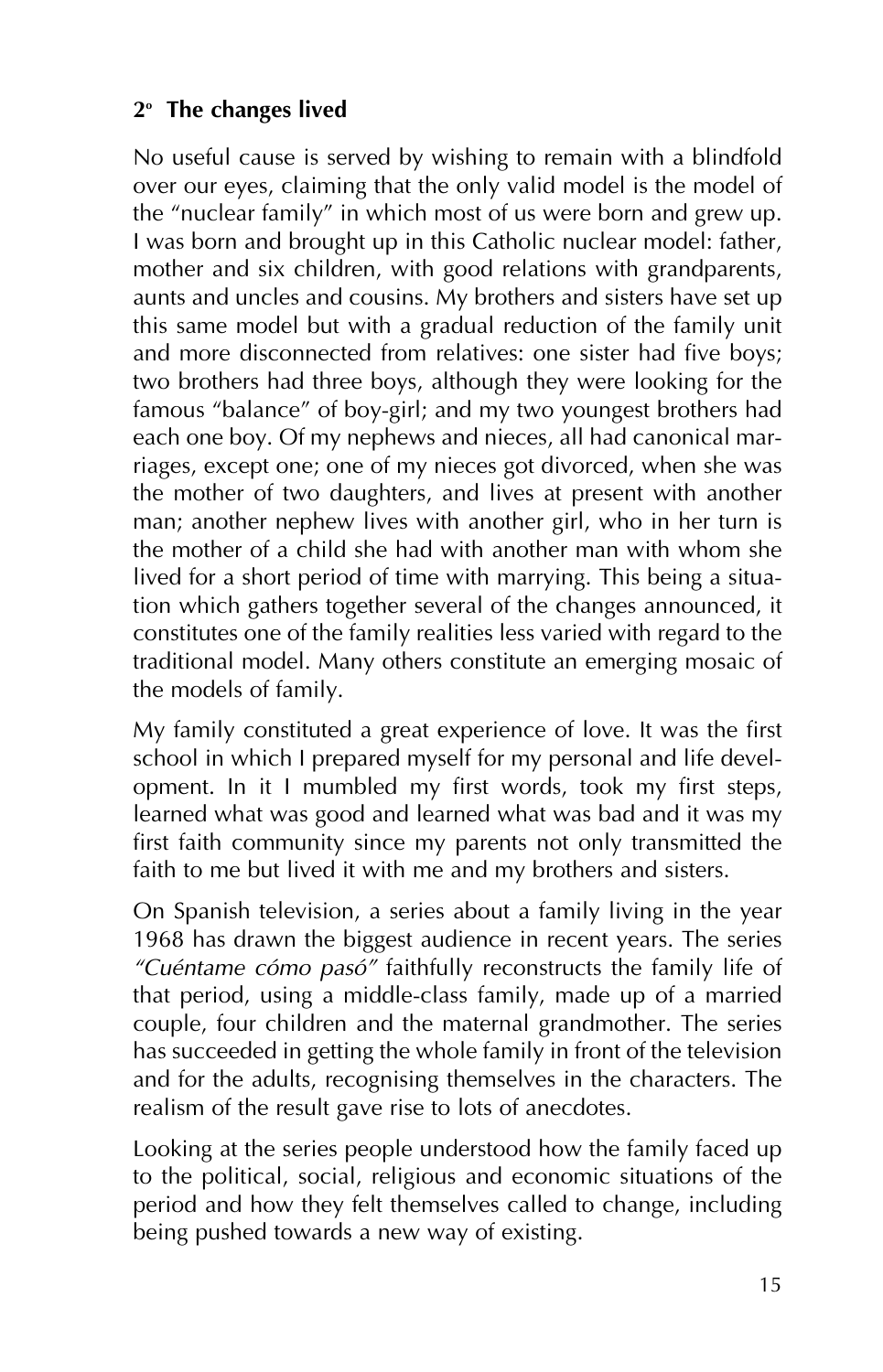Javier Elzo7 claims that *"families cannot absent themselves from the social reality they are immersed"* and in his opinion *"families are living in a period of historic change based on three dimensions: globalization, the technological revolution and the new role of women, giving rise to an evolution of values which gives first place to the search for wellbeing based on the paradigm of individualization."*

From the end of the 60s there has taken place a loss of values and some say they have found new ones - an authority vacuum and others say that this was authoritarianism - the new ways of living together nowadays in a family (couples without children, single-parent homes, ipso-facto unions, homosexual marriages…) and some say that these are simply announcing the end of this institution.

Francis Fukuyama $^{\circ}$ , at the end of the 20<sup>th</sup> Century, commented that over the previous 50 years, the economically advanced countries had been changing into an *"information society"* or a *"postindustrial era"* (Alvin Toffler called it a "third wave" transition) and that this change had been drastic, presuming a *"Great Rupture"* of the social values which had ruled industrial society of the middle of the  $20<sup>th</sup>$  Century: a deterioration of social conditions, a growth in delinquency and social disorder, a decline in family relations, a decrease in fertility levels, a drop in marriages and births an increase in divorce, births outside marriage…

In his book Fukuyama considers that the main changes to the social norms which constitute the *"Great Rupture"* are those that refer to reproduction, the family and the relations between the sexes. He claims that the sexual revolution and the growth of feminism affected almost all persons and institutions in the western and developed world, that the *"Great Rupture"* has led to a prolonged decline even in the nuclear family. He shows how the family has lost importance in almost all modernizing societies, since almost all its functions have been snatched away from it,

<sup>7</sup> Elzo Imaz, Javier, *La familia, entre la añoranza estéril y las incertidumbres del futuro*, A talk given at the Second Congress of "The Family in 21<sup>st</sup> Century Society", 2004.

<sup>8</sup> Fukuyama, Francis, *The Great Rupture, Human Nature and the rebuilding of the Social Order*.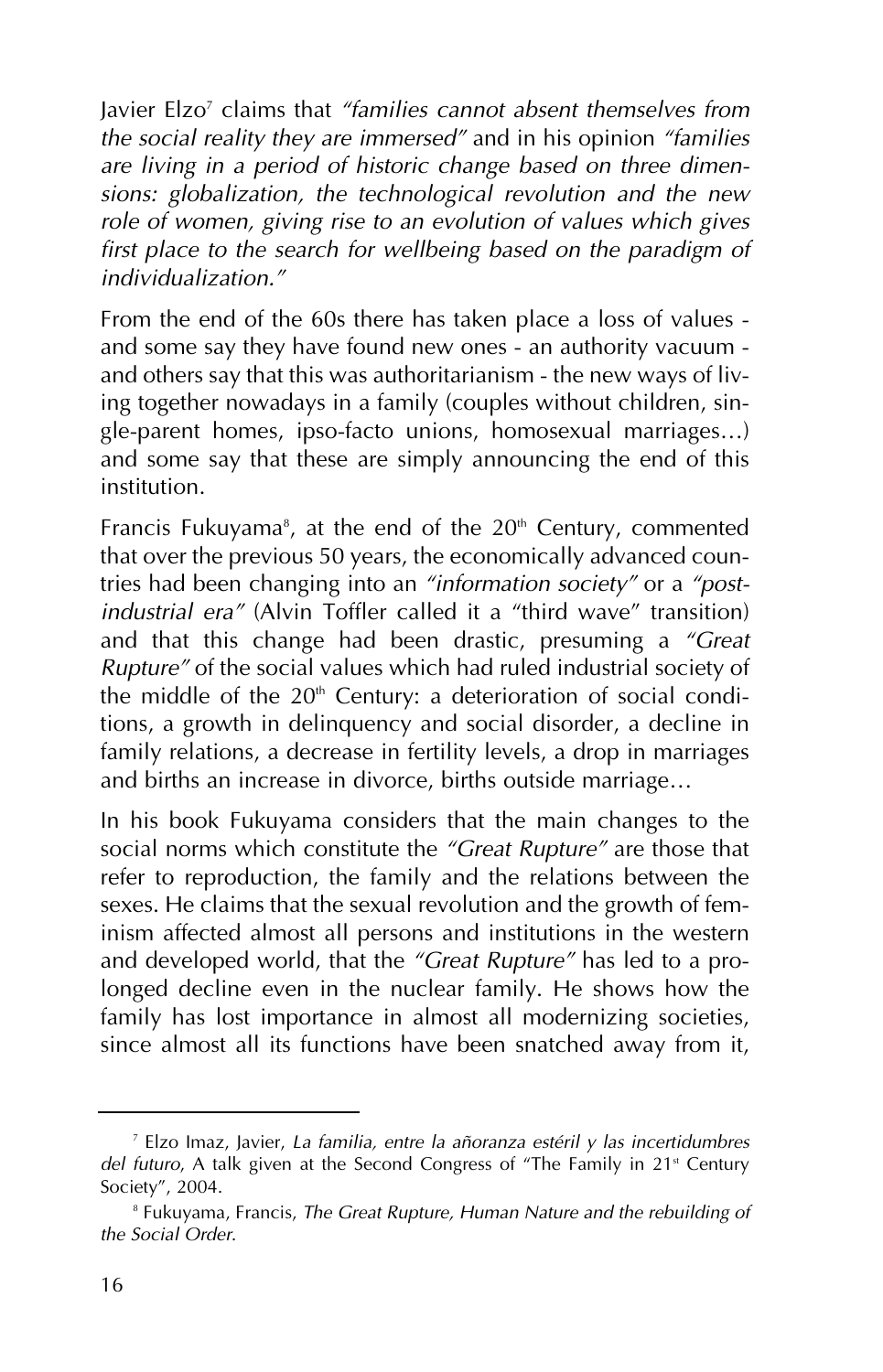and he is aware that almost everyone knows the changes which have taken place in western families, collected in statistics about fertility, marriage rates, divorce rates and the education of children outside marriage. In the end, he seems to show that he is in favour of the *"nuclear family"*, arguing from anthropology that the monogamy link and the nuclear family are not recent inventions which arose after the industrial revolution, as some have suggested, and that although it is not universal, it has predominated down through human history as the most important domestic institution.

Gilles Lipovetsky<sup>9</sup> devotes some pages to the title "The wished*for Family"* and the subtitle *"The à la carte Family"*. He begins by recognizing that in the west a change of 180 degrees has taken place in the evaluation of the family, since if at one time it was the object of all kinds of accusations (*"Family - I hate you"*) it is now in the hit-parade of values<sup>10</sup>, being the only institution for which a large majority of Europeans would be prepared to sacrifice everything. It is a surprise that young people are continuing to live longer and longer with their parents and that adolescents say they are communicating politely with their parents.

After this statement, he warns us that this "rehabilitation" of the family does not in any way mean a return to the traditional duties prescribed by bourgeois and religious morals. In his opinion the cult of the family has emptied itself of its old obligatory orders in favour of intimate fulfillment and the rights of the free individual. According to him, the traditional concepts of affiliation, fatherhood and motherhood have been disrupted, so that we are not seeing the resurgence of family order but rather its post-moral break-up. Far from being an end in itself, the family has been converted into an individualist prosthesis. Parents recognise some duties towards their children but not to the point of sacrificing their own personal existence. The post-moral family constructs

<sup>9</sup> Lipovetsky, Gilles, *El crepúsculo de deber. La ética indolora de los nuevos democráticos*. Anagrama, Barcelona, 2002.

<sup>&</sup>lt;sup>10</sup> The family is the basic value for  $98.9\%$  of Spaniards, according to the *"European Survey of values 2000"*. 7 out of 10 French people claimed, at the end of the  $20<sup>th</sup>$  Century, that the family was the only place where they felt well and at peace. (quoted by Lipovetsky).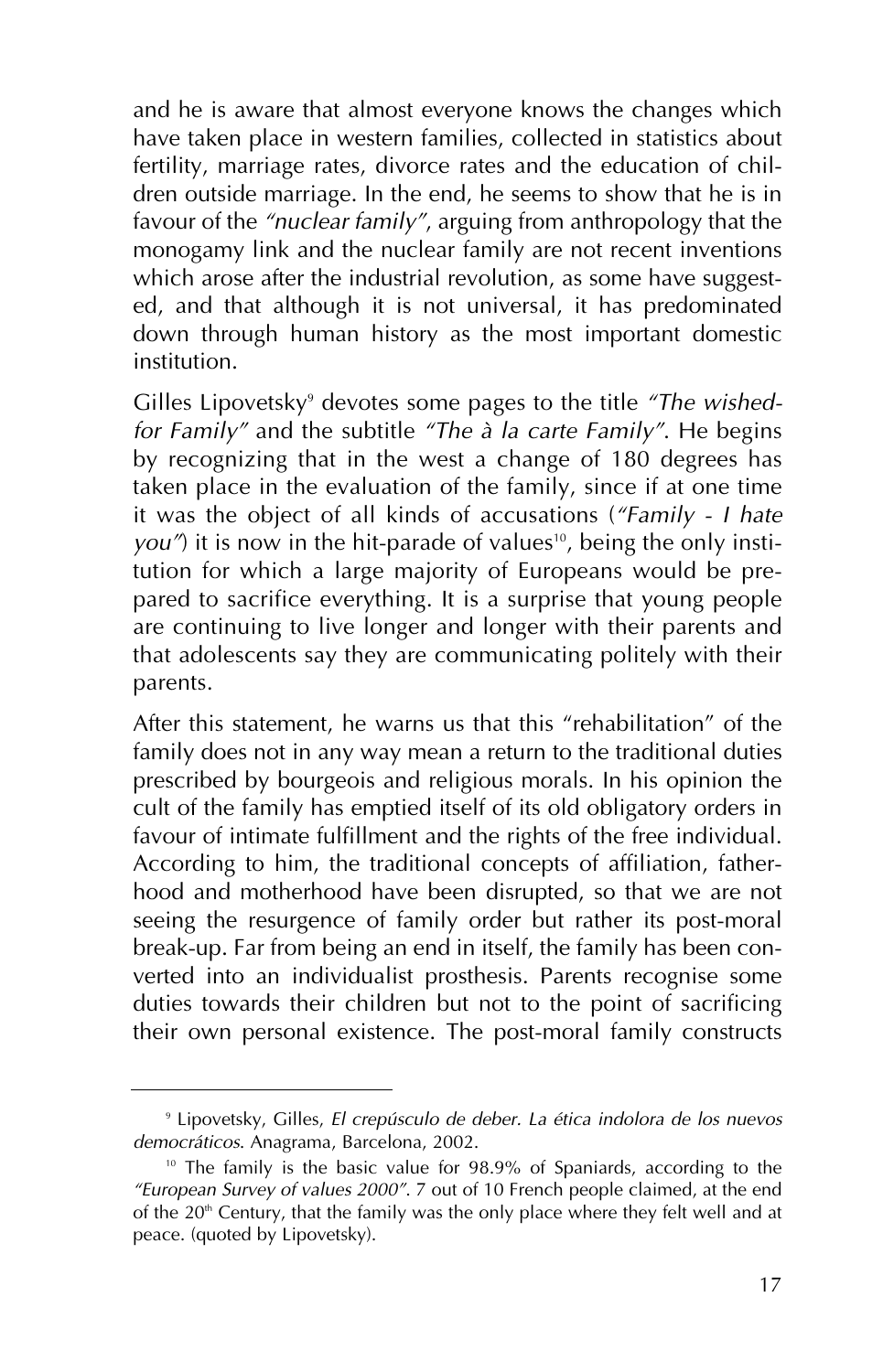and re-constructs itself freely and has metamorphosed into an emotional and flexible institution.

Ulrich Beck and Elisabeth Beck-Gernsheim<sup>11</sup> speak of a road, with various stages, leading to a *"post-family family"*. A stage of *"war around the family"* (Berger and Berger, 1983), at the end of the 70s, caused by the student and feminist movements. A new stage would be at the beginning of the  $21<sup>st</sup>$  Century, where the debate becomes confused: many theoreticians were perceiving the existence of massive changes and perhaps the end of the traditional family, others were criticizing the obsessive talk about crisis at the very time that they were claiming that the future lay in the family, while a third group preferred to speak of a tendency towards pluralism. For the authors what was happening was a move away from a community of necessity to a type of elective relationship and consequently, the family was not splitting up but was acquiring a new historic form: the *"post-family family"*. For them the family is turning more and more into an elective relationship, an association of individual persons, each one of whom brings his or her own interests, experience and plans, and is subject to different controls, risks and conditionings - in short, a family where the links are becoming more fragile and more exposed to breaking.

After so many dilemmas, we find that the family is still here although it is changing, fulfilling its different functions, and that the traditional model of the family has not disappeared because other forms have arisen, given the fact that no developed country has gone below 50% of nuclear families. The family, although it has changed much in recent times, continues to have its logic and its explanation, goes on being counter-cultural and survives the frequent hurricanes which have tried to finish it off. On its behalf we are with Bohannan and with his following assertion: *"The family is the most adaptable of all human institutions: it evolves and moulds itself to each social demand. The family does not break up in a hurricane, as does the oak or the pine, but bends before the wind like the bamboo in oriental tales, in order to straighten up* once again<sup>"12</sup>.

<sup>11</sup> Beck, Ulrich/Beck-Gernsheim, Elisabeth, *La individualización. El individuo institucionalizado y sus consecuencias sociales y políticas*, Paidos, Barcelona, 2003.

<sup>12</sup> Bohannan, Paul, *Todas las familias felices*, 1985.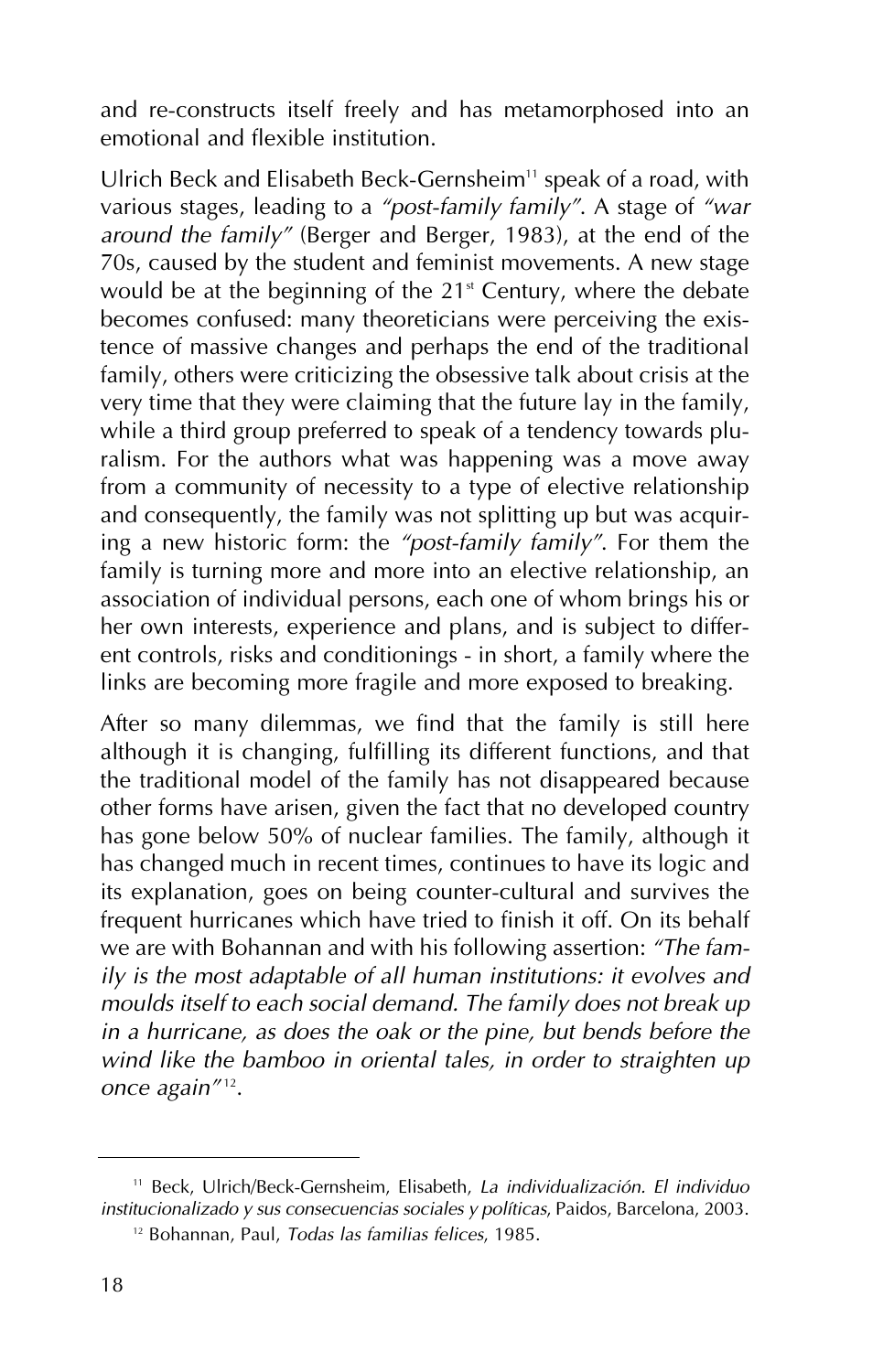#### **3o Accompanied changes**

It is true that the traditional model of the family has displayed in a large percentage of cases its internal problems, its imbalances and tensions, if not the arrogance of men towards women. It is a model which is not called upon to disappear but rather to be profoundly remodelled, something which we believe has been achieved with the new emerging models which have looked for adaptation, whether well-conceived or not, to the new social conditions, to the new roles of men and women within the family and to the growing prominence of the children who demand autonomy to live their own values.

The big changes which have taken place in the family have their logic and their explanation, although for some analysts the result would be that of some families being weaker and with more vulnerable family ties. What we have to be attentive to is that these changes take place in the search for greater liberty, in order to attain happiness within the possible time-span and achieve a greater degree of well-being.

All present-day models of family and those of the immediate future can be defined according to Javier Elzo as *"the search for agreement. Agreement within the couple, agreement between intra-family life and the social advancement of the man and the woman. They are families with tensions, families in search of themselves without having any models as points of reference, families breaking with what already exists, creators of new moulds, families with uncertainties but the ones which come through the test of adaptation to modernity successfully will allow new generations to insert themselves with greater security into the society of the future. They are adaptive families which run the risk of rupture through misunderstandings between parents and children as well as between the couple itself."*

And what is all this saying to us professionals in education and evangelization? What posture can we adopt faced with this new family situation? Can we claim that we are only interested in the children, our pupils, while knowing that to bring solutions to a school problem calls for an integral focus, which among other elements needs to consider the family?

The **first attitude** which we Lasallians have to show is that of knowing, understanding and evaluating the new family forms as well as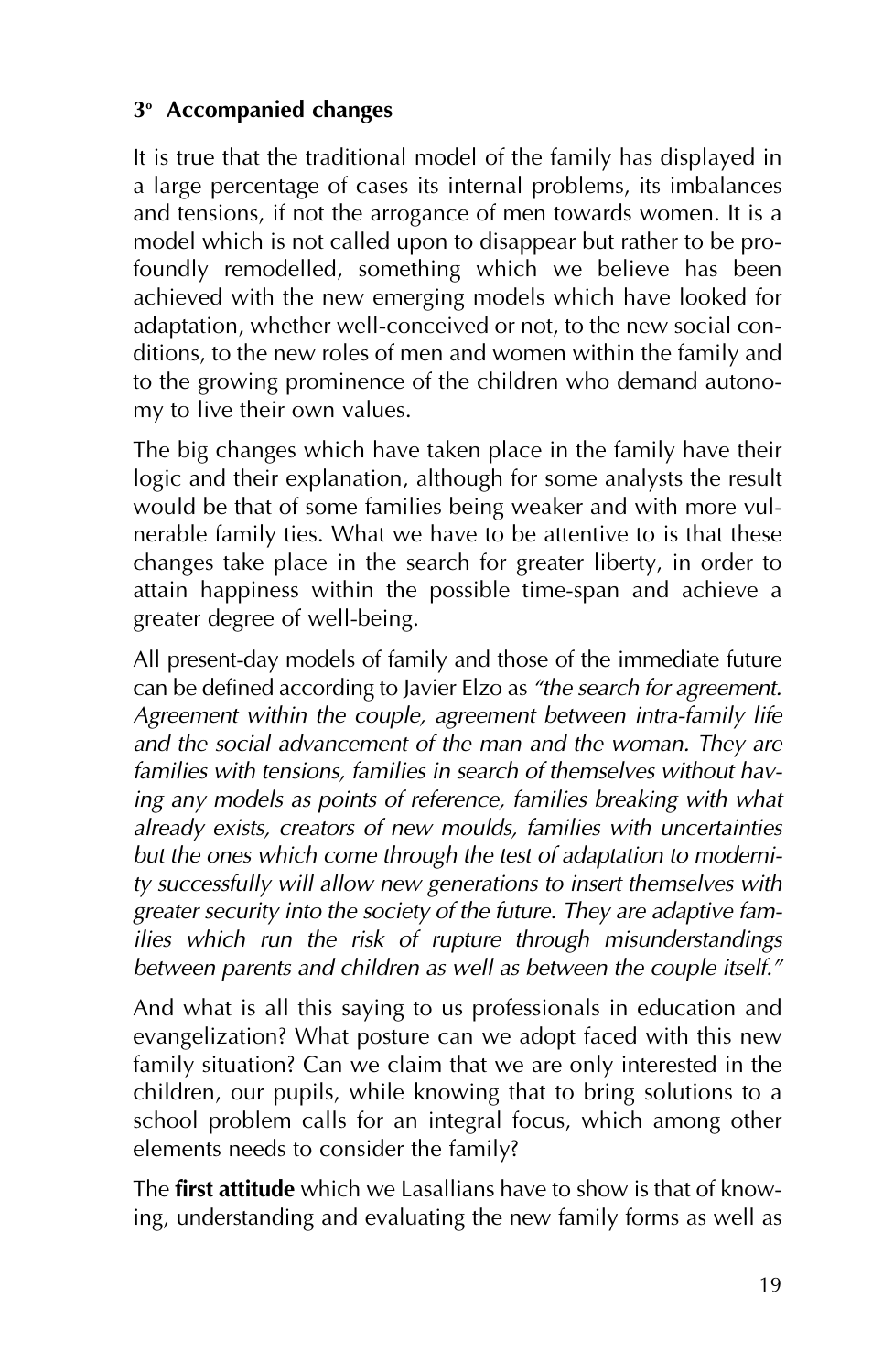the aims they have planned. The family continues to be a social good of our culture and we must protect and preserve it above all.

With regard to this first attitude, we must applaud the initiative taken by the General Chapter of 1993, to hold five colloquia to prepare for the 43rd General Chapter of 2000. The first colloquium held in Rome in 1994 and thus coinciding with the International Year of the Family proclaimed by the United Nations, centred on *"The Families of Today and the Mission of the Institute"*<sup>13</sup>. The Institute, for its Mission, was becoming aware that the family, under multiple forms, continued to be essential in the evolution of individuals and societies and that it concerns us all profoundly. It wanted to know and consider the present-day situation of families and their responsibilities, without leaving it indifferent to anything.

The **second attitude** is a Christian attitude of discreet admiration before the continuing miracle of the birth of a love between two persons, which is always the image and sacrament of God. Our clean, crystalline eyes need to see God in families, since God is love and he is to be found where there is love. Although it is true that the evolution experienced by the family is on the fringe of religion, we need to be able to discover the humus of Catholicism which fed it. Feelings of loyalty, fidelity, fraternal love, the maternal instinct, that attitude of commitment etc. continue to bear the stamp of religion. If a large group of the families of our centres are remote from religion, are not linked to parishes and whose explicit connections with Christianity are few, we have to ask why, without judging them or condemning them. Let us ask ourselves also what are the characteristics of an authentic Christian family.

The leaders of the Catholic Church continue to offer their vision of the family and marriage, aware of the profound changes which have affected them at the social level, and without showing themselves indifferent or mere spectators. Above all they are aware of the loss in the area of family life, of religious differences and of the ethical values which derive from them. They are not looking to interfere but offering a service to humanity in defending what they

<sup>&</sup>lt;sup>13</sup> Bulletin of the Institute of the Brothers of the Christian Schools No 245, 1999 pp. 7-26. MEL Booklet No 1, *In view of 2006: The International Lasallian Educational Mission Assembly* pp.30-33.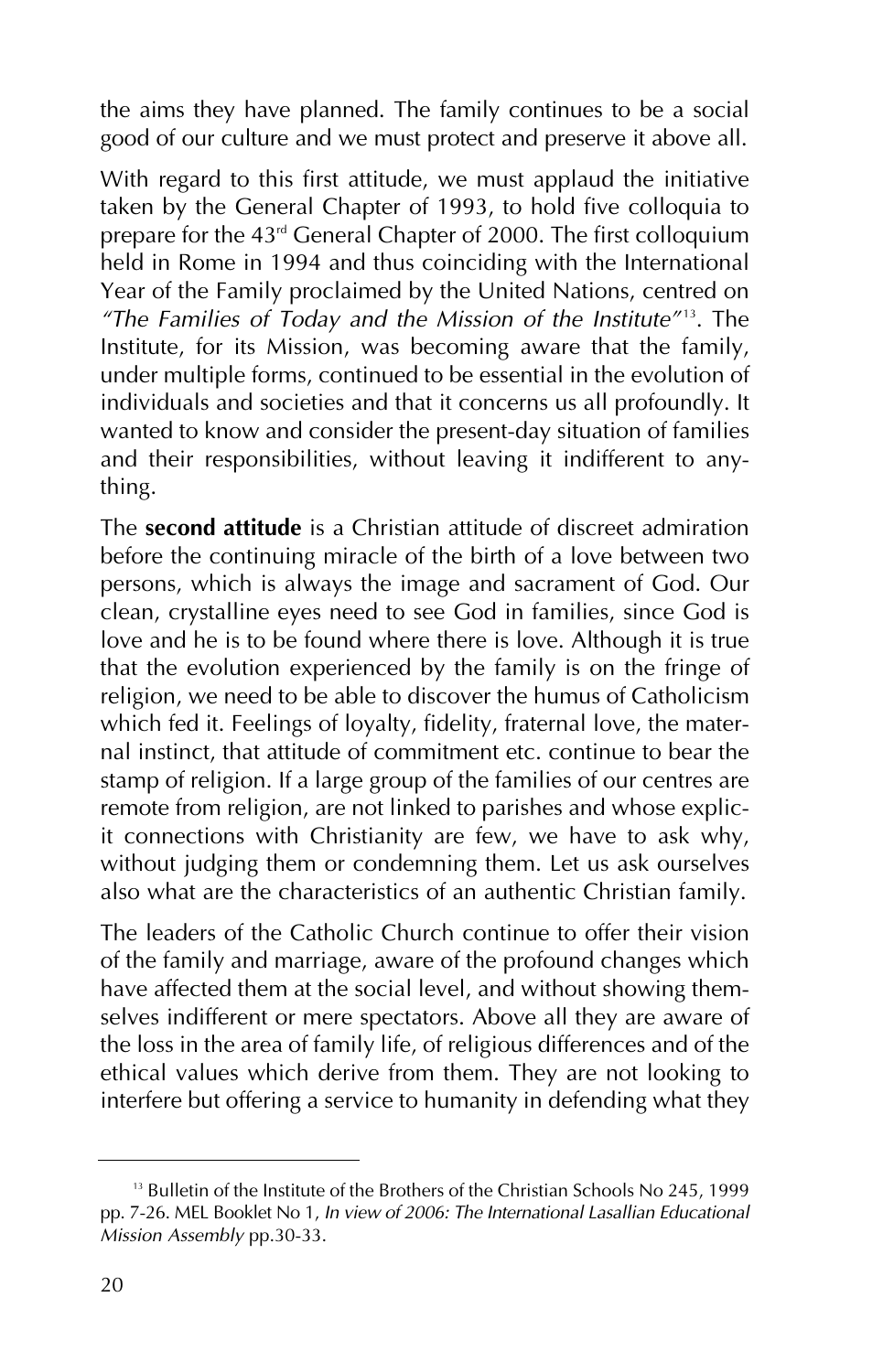believe to be the true nature of the family institution and the path for the most complete fulfillment of the human person $14$ .

The **third attitude** is that of "external support", that of accompanying. Being close to the guidance counselors of the education centres, I discover that each day consulting and seeking aid for families is on the increase. Statistics tell us that 1 in 10 mothers/ fathers see themselves as powerless and that 1 in 3 fathers and twice as many mothers feel themselves alone faced with the difficulties of family relations (Press note, 2002).

More than school guidance, which they are also looking for, their priority request is for family guidance.

María de Codés Martínez and Beatriz Alvarez, aware of the interest that themes on the family have raised in educational circles, teach the subject of Family Guidance in the degree course in Social Education and orientate the "know-how" of this course into different contexts. They offer us the following broad conceptualization of Educational Family Guidance Counseling: *"A systematic process of aid whose ultimate aim is to facilitate a positive family dynamic, the solution of problems and the taking of decisions, as well as empowering their own educational resources. It involves giving help, security and affection; confronting and solving problems; producing and consuming goods, creating services for attention to persons; also transmitting values and exercising influence in reference groups and groups to which they belong… it includes the study of the family as the context for socialization and learning of its members and as the area of educational intervention throughout the life cycle. That is to say, family guidance counseling constitutes an area of multi-discipline and multi-professional intervention"*. It is important that we study how we can implement Family Guidance Counseling<sup>15</sup> in our Education

<sup>&</sup>lt;sup>14</sup> The vision of "Synod of the Bishops in 1980 on the Family" is important in this sense. So is that of John Paul II in his encyclical *"Familiaris consortio"* and in the successive *"World Family Meetings"* of which four have already taken place: in Rome 1994, Rio de Janeiro 1997, Rome 2000 and Manila 2003 and Valencia 2006 in the presence of Pope Benedict XVI on the theme: *"The Transmission of the Faith in the Family"*.

<sup>&</sup>lt;sup>15</sup> On common questions about the work of counseling with families and with the school, it is interesting to consult *Orientación educative en la Familia y en la Escuela. Casos resueltos*, by Garcia Mediavilla, Luis and Martínez González and María Codés. Dykinson, Madrid 2003.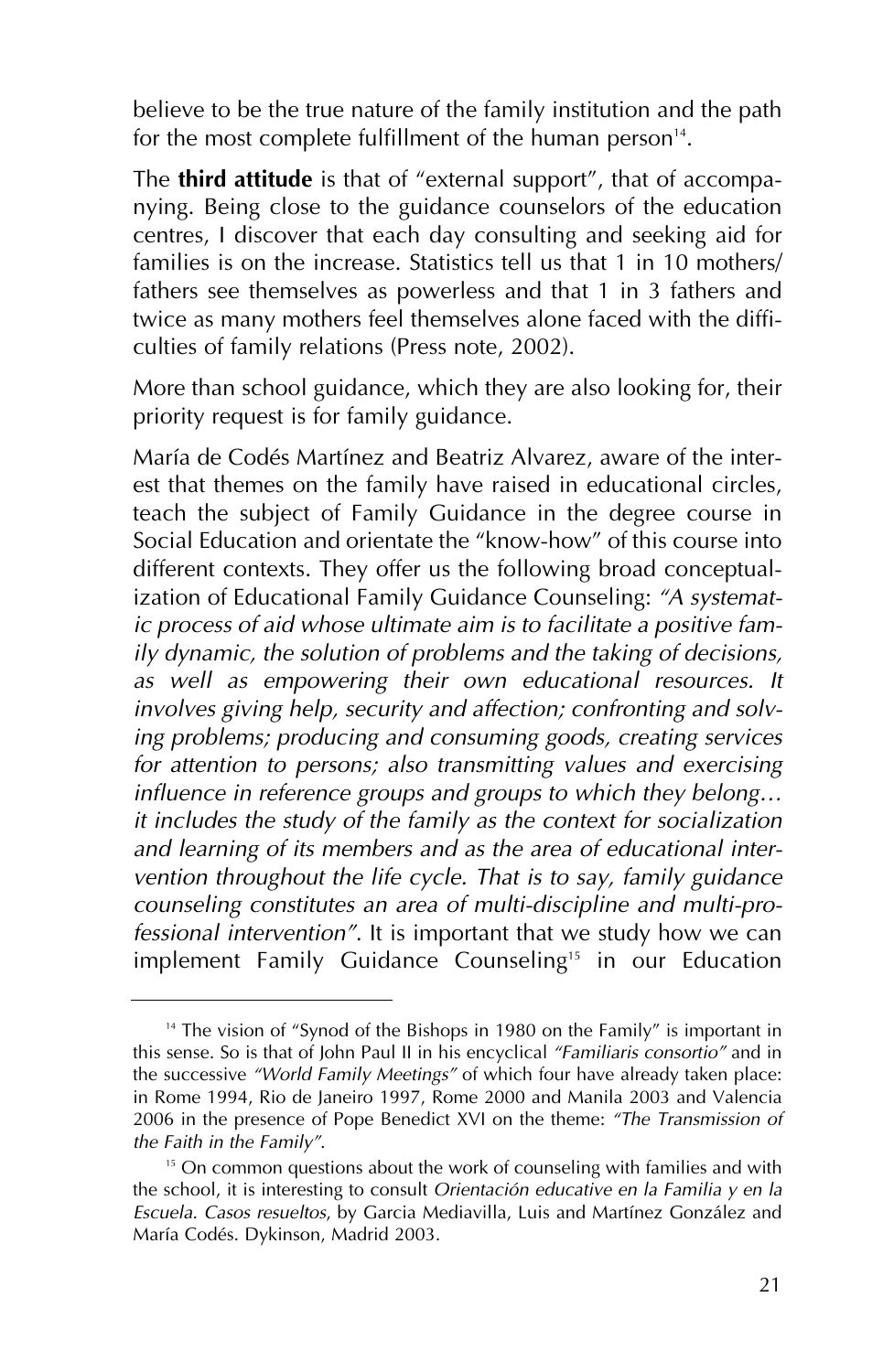Centres<sup>16</sup>, from the involvement of the "Associations of Mothers and Fathers" and from the professional development of the figure of the Social Educator, present in many Lasallian Centres.

If there are many professional people from the areas of psychology, social education. social assistance and law who are helping families with problems of every kind, surely as Christian centres, we can offer dedication, help and family pastoral counseling since the important thing is not the doctrine but the attitude and the personal meeting<sup>17</sup>. Our help could be mainly centred on the big problems encountered by families nowadays: crises, breaking $up^{18}$ , violence against women<sup>19</sup> and aggression and sexual abuse against children<sup>20</sup>...

German legislation recently defined the family as *"a relationship in which there are children"*, making legitimate all models of the family except those which are centred exclusively on the couple and which say *"we're fine the way we are, we don't need a child"*. We have no doubt that children and their education represent an invaluable good. Could there exist in the family a greater good? The challenge for the future of the family will therefore be in reconciling the education of the children, the social insertion of the woman and the family co-responsibility of the father. For this, we, as educators, need to know how to accompany them and help them.

<sup>&</sup>lt;sup>16</sup> The 12<sup>th</sup> Chapter of the District of Madrid, approved in 2001 Proposition No. 20 which said: *"The Direction Team of each Education Centre, in collaboration with the Department of Guidance Counseling, will, over the next three years, organize and carry out in contextualized form, Family Guidance Counseling: meetings, interviews, school for parents, monographic courses, etc."*

 $17$  This is taken from the words of John Paul II to the parish priests of Rome, recommending that they devote the greater part of their pastoral activity to families. His talk was published in *Osservatore Romano*.

<sup>&</sup>lt;sup>18</sup> Psychiatrists and psychologists have diagnosed a childhood disorder directly related to separation conflict: Parental Alienation Syndrome (SAP), which occurs when one of the parents systematically discredits the other in front of the children. (El País, August 22<sup>nd</sup> 2005).

 $19$  The UN has given evidence that one in three women is the victim of bad treatment. In Spain in 2004, 72 women died at the hands of their partner or expartner. In France it is said that 10% of couples are affected by violence.

 $20$  The statistics on the mistreatment of children are alarming. We must all insist on building a better world for children. The Institute has become aware of this necessity and has considered that an important pat of its mission is commitment to and the application of the Rights of the Child  $(43<sup>rd</sup>$  General Chapter) and the drawing up of protocols in regard to cases of mistreatment.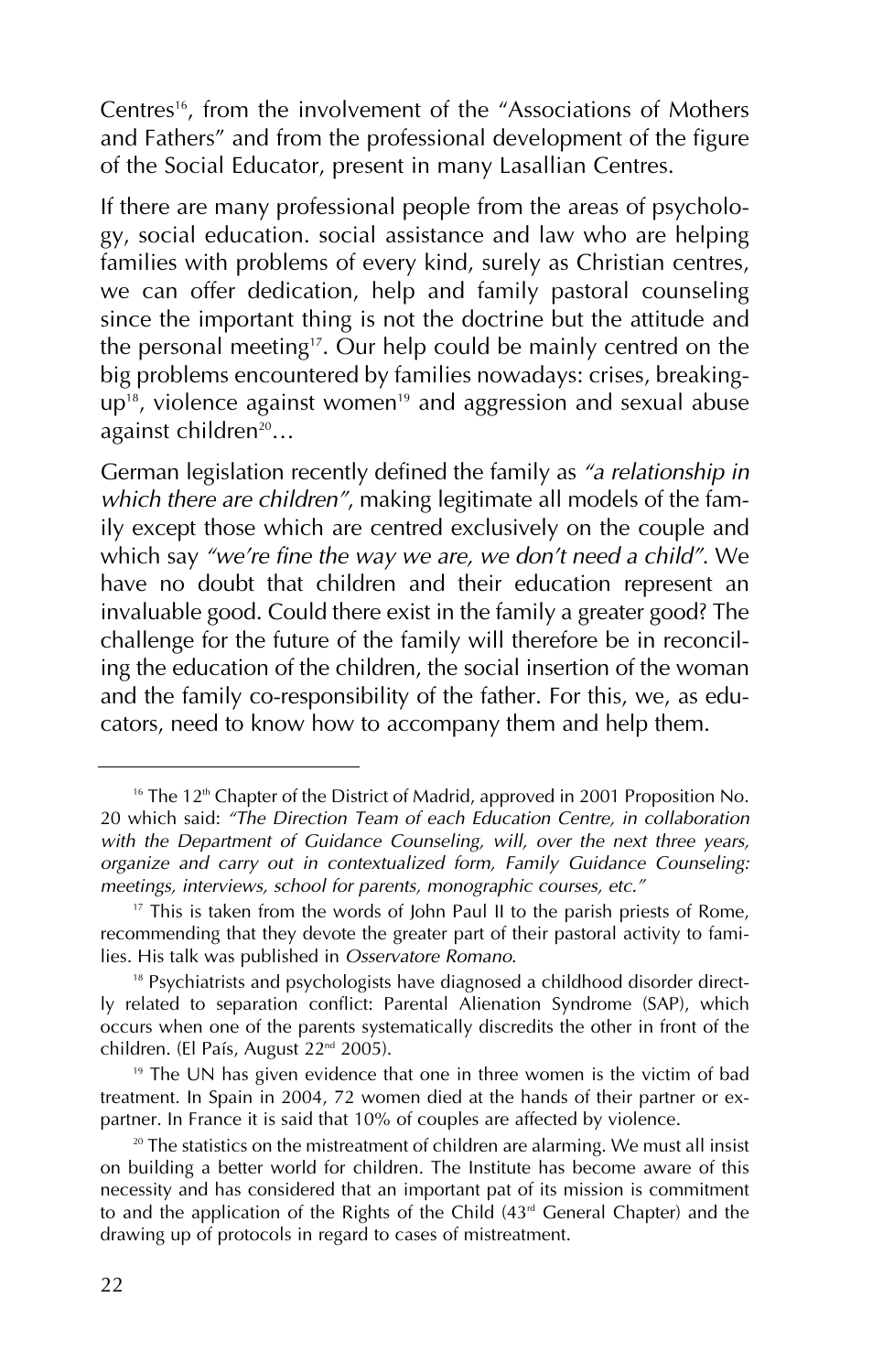## The school faced with the demand for change

In September 2004 I participated in the *"4th International Congress on the Management of Education Centres"*, organized by the University of Deusto. One of the speakers was Peter M. Senge . In his talk he dared to dramatize some of the organizational features of the schools of his country and to question us as to how similar they were to the components of the schools of our countries. In our minds the homogenization of the model of the school in the western world appeared evident. Of course, Peter emphasized, the world we are heading towards is a very different world from the one in which this western school came into existence, a school of modernity or of the industrial era.

Then, on the affirmative basis that *"every teacher has to be a prophet"*, since he is educating children for a future which is different and a future of adults, he dared to predict: *"The school such as we know it will no longer exist in 50 years' time"*. He ended by claiming that *"perhaps of all the social institutions, the school will be the most difficult to change"*.

It is certain that we live immersed in one of the most critical transitions in the history of humanity and which some have defined as "the change of the value system of western society" or "the change of mentality"<sup>22</sup>, but it is difficult to be in agreement with those who dare to claim that *"if someone from the 19th Century came back to our world of the beginning of the 21<sup>st</sup>, the one thing he would recognize as belonging to his epoch would be the school". Stoll and Fink23 tell us that in the course of a journey in the Ukraine, their guide and interpreter pointed out an enormous factory and commented: "this factory would look good"* and then he paused and laughed… *"if this were 1965"*. They translate this experience to the school and say: *"Many of our schools would be*

<sup>22</sup> Harman, Willis, *El cambio de mentalidad. La promesa del siglo XXI*, Editorial Centro de estudios Ramón Areces, 2001.

<sup>23</sup> Stoll, L. and Fink D., *Para cambiar nuestras escuelas. Reunir la eficacia y la mejora*. Octaedro, 1999. p. 31.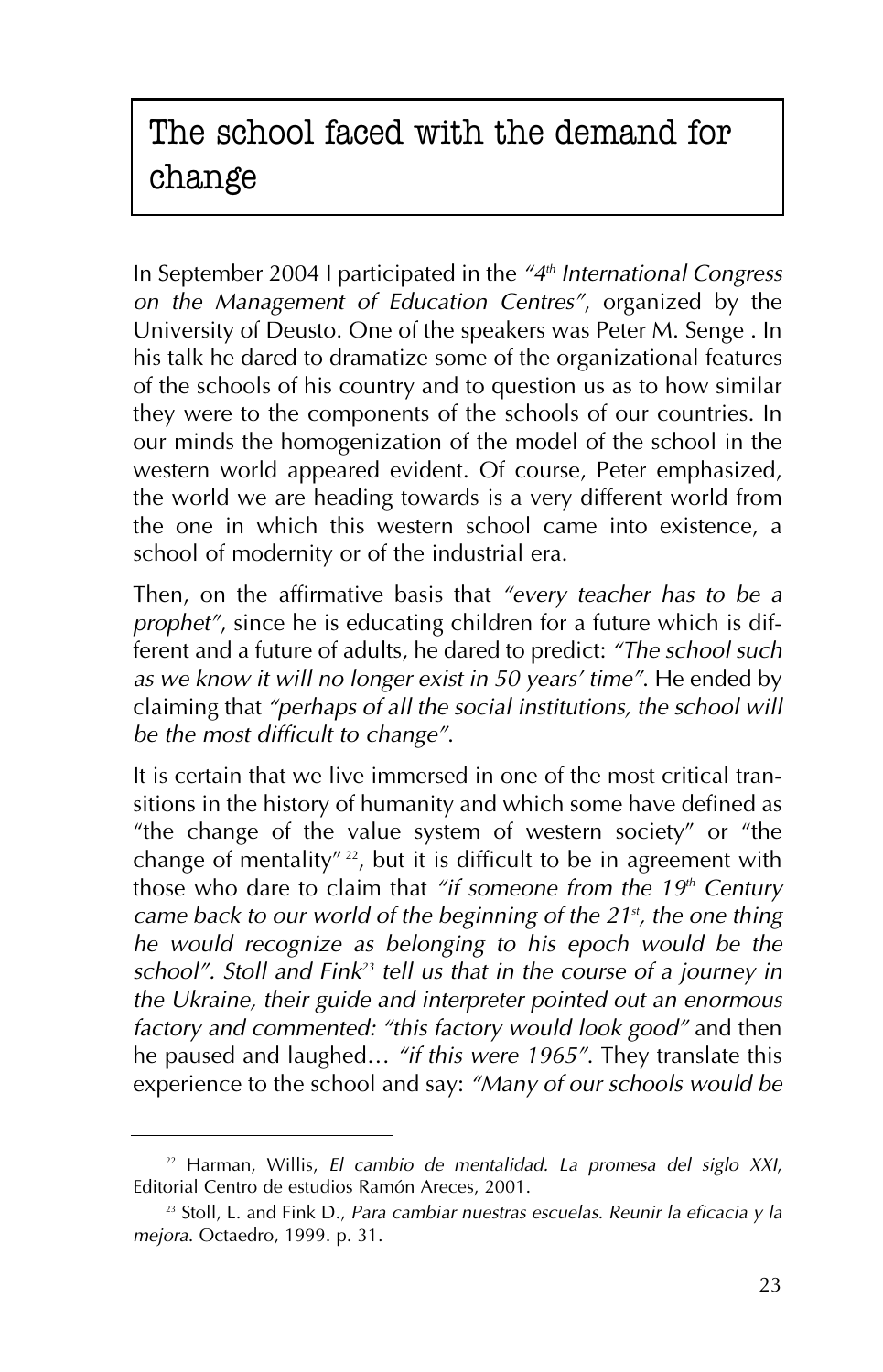*good 'if this were 1965'. They have remained like this because society tends to predict the future while looking through the rearview mirror"*. They do not hesitate to quote the historian Gustavson (1955) who states that *"people are scared by drastic innovations, partly because they prefer what they already know and partly because the personal interests of most folk are united to those already existing. To this we have to add the resistance to change of what we could call institutional inertia, a predisposition towards keeping the machinery running in the way it was done in the past, unless strong pressure in favour of change materializes"*.

Spencer Johnson M.D.24, in *"Who has taken my cheese"* tells us a beautiful tale which tries to advise us on the difficult of overcoming our greatest primitive fears of change. With an argument which appears absolutely childish he manages to give shape to a brief story which tries to teach us how to adapt ourselves to the changes on which our existence depends. It is a story riddled with maxims and situations with which the author opens our eyes to struggle against the fate of a world in constant change, in which the sedentary lifestyle has to be removed, in which stability and security are not guaranteed and in which each morning has to be seen as the beginning of a day in search of reasonable success. It is also an intensive little course for teachers, since some have learned how to overcome all fear, while others remain occupied with feeding themselves and others with the same cheese as always.

Focusing on the school in the call for change, I do not claim to be developing a major production in these pages but I am simply taking notice of some aspects which I am interested in picking out in relation to the experience I am presenting. It would be impossible, in this space, to take the *thread* of the pedagogical history of the last 50 years and sum it up in regard to its answers to the challenges which time has been presenting to it. Multiple were the strategies developed in this period in order to pull the school out of its immobility, so that it would be capable of responding to its own challenges and would act like an institution which learns. In those times of change the school has been re-thought in multiple forms as successful exits from the situation in which a large number of western education centres found themselves.

<sup>24</sup> Johnson, Spencer, *Who has taken my cheese?*, Editorial Urano.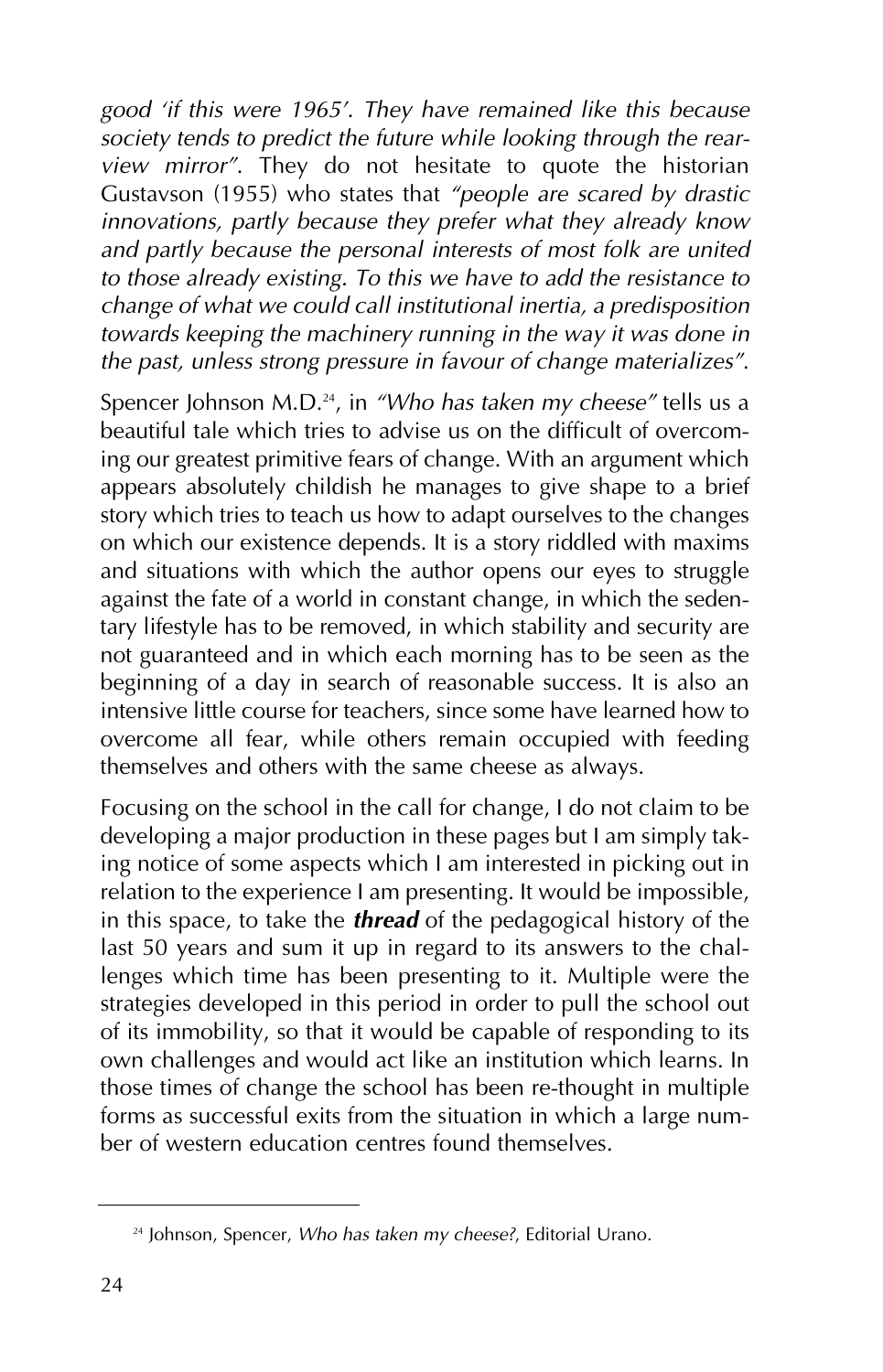Those of us who continue to believe in the school and commit ourselves to an education facing up to inequalities<sup>25</sup> and the unbalanced expansion of technology and information, have to feel ourselves invited to respond from the school to the challenges which social changes are setting out for us at this period in time. We have to know how to give responses to the paradoxes which are confronting the school, without adopting conservative, nostalgic or immobile positions, but with a capacity for taking on the challenge and re-thinking the school, its objectives and its functions.

#### **1o The school questioned and threatened**

In the first years of the 70s, while at university, there fell into my hands two books published in Spain by Barral at the beginning of the decade, both translated from the original English editions. One was written by Ivan Illich and was entitled *"Deschooling society"*; the second was entitled *"School is dead: Alternatives in Education"* and was written by Everett Reimer. Both authors had carried on broad dialogues and had investigated together, in order to share in calling into question the value of making school obligatory for everyone.

Picking up these books now, I can read in the title-page of Reimer's book, written on an old blackboard on which is hanging the traditional duster, the following text: *"Equally distant from the traditional idolatry and from critical approaches which are partial or based on determined aspects, Everett Reimer's exposition draws us towards radical conclusions: our expensive and mono polistic systems of education consist of institutions whose final aim is the intellectual and emotional enslavement of the child and the systematic deformation of young people subject to a universal repressive discipline. The book evaluates the education systems not on the basis of present-day situations but on a consideration of their supposed aims, making us conscious of their inevitable failure. Our present-day conception of education ought to be*

<sup>&</sup>lt;sup>25</sup> One of the Millennium Objectives with most consensus is achieving universal primary education by 2015, but the report from PNUD forecasts, that if we keep the present tendencies it will take at least another decade to achieve it. Today there are 110 million children without schooling in poor countries and by 2015 it will not be less than 47 million, 19 of those in sub-Saharan Africa. Schooling is going backwards in 43 countries and some of them will be forced to put back the target date to 2040. (El País, September 2005).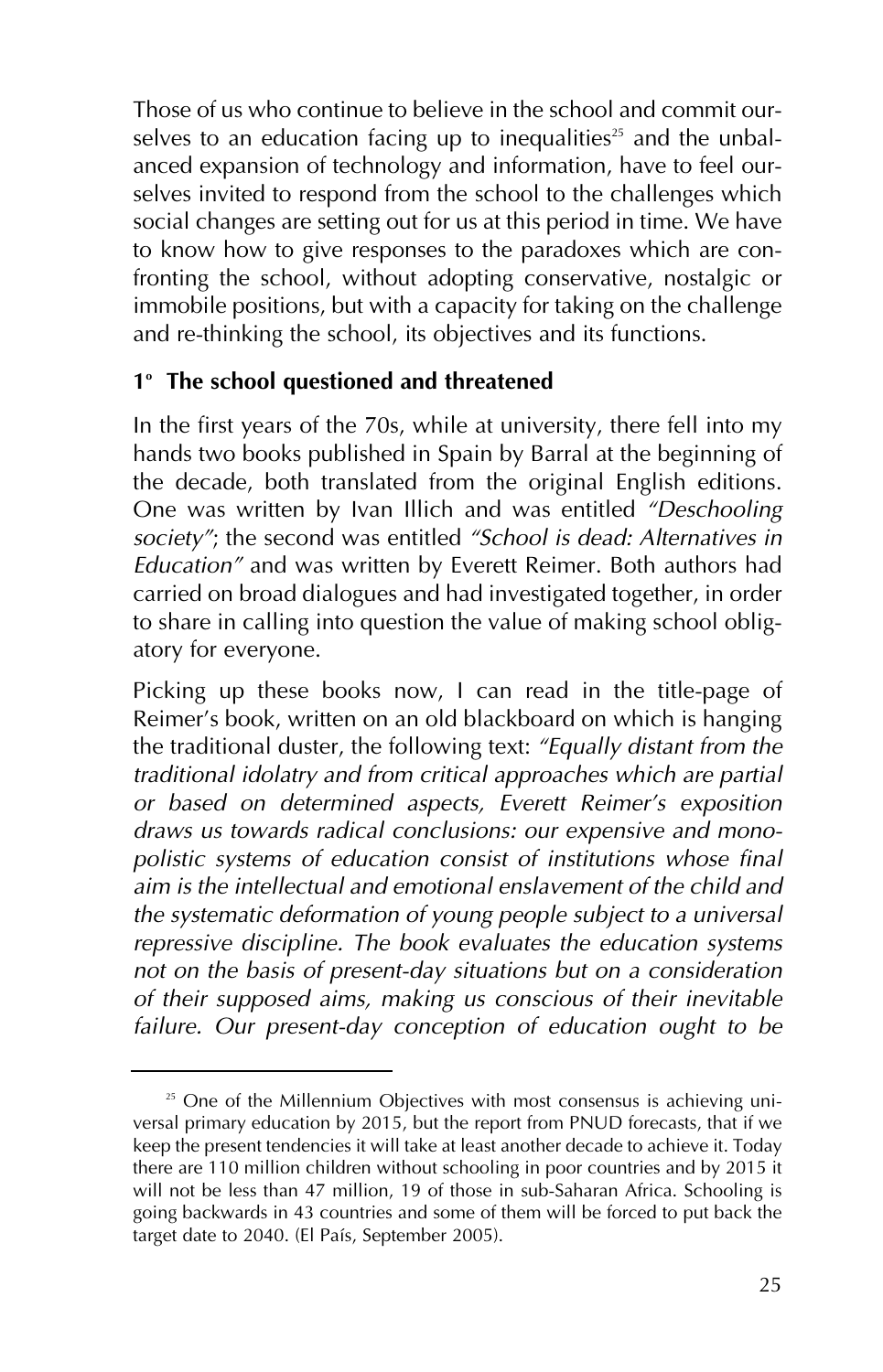*replaced by a plurality of radical alternatives aimed at achieving a truly free society."*

In the introduction to Ivan Illich's book, on page 8, one can read his thoughts on schooling: *"Universal education by means of the school is not feasible. It would not be more feasible if we tried it by means of alternative institutions based on the style of present day schools. Neither new attitudes on the part of the teachers towards their pupils, nor the proliferation of new equipment and new methods physical or mental (in the classroom or the dormitory) nor even by trying to extend the responsibility of the teacher to the point of embracing the entire lives of his pupils, will result in universal education. The present search for new educational 'funnels' ought to be turned into a search for the institutional opposite: educational networks which will increase the opportunities for each one to transform every moment of his life into a moment of learning, of sharing, of taking an interest."*

At that time in the second half of the  $20<sup>th</sup>$  Century, the ideas of Reimer and Illich were being discussed all over the world. Their ideas were an open challenge to the certainties incorporated in the institutions of modern society. Both **questioned the supposed necessity for compulsory school** given its failure in the modernizing project of bringing education to the great masses. The result of the enormous educational effort carried out by almost all the states, had not been, according to them, a greater education for all nor a greater social equality, but quite the opposite. For them it was evident that the school, for Latin American countries, did not mean emerging from the Third World but rather a new source of injustices and of social control by the true beneficiaries of this development.

In **the 70s** therefore, **an important critical demonstration against the school** took place. My pedagogical library at the time was not composed exclusively of the works of Reimer and Illich. Paul Goodman with his book on *"Compulsory mis-education"*, in english published in 1976, joined the bitter criticisms against the school and the rather eccentric and dogmatic of that period in education. For Goodman, education, just like life, could only be improved by means of a fundamental re-structuring of society itself.

These storms against the school had important antecedents in the work of P.H. Coombs *"The world crisis in education"*, published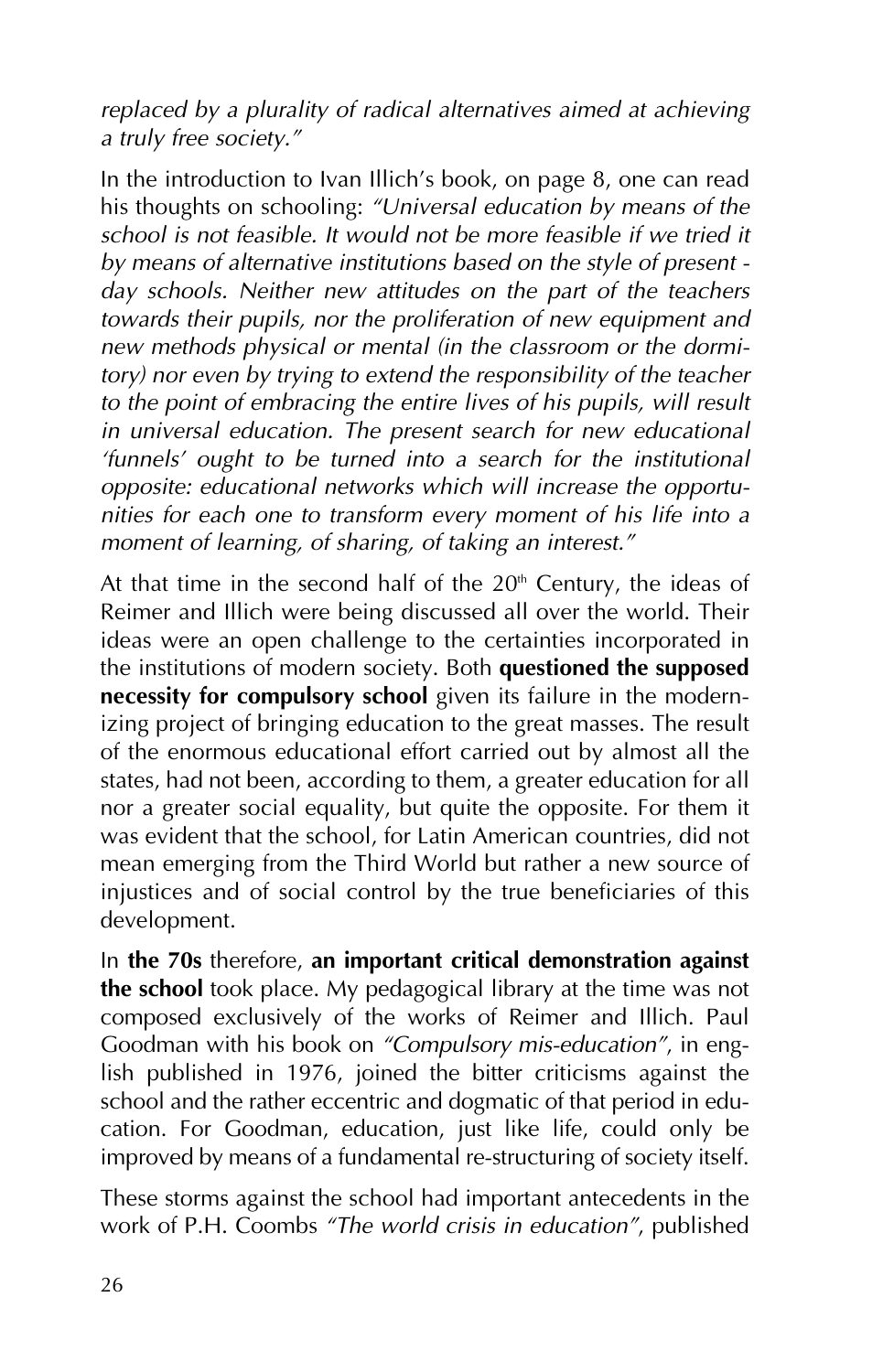in 1968. Another work of particular influence was that organized by Edgar Faure, *"Learning to be"*, and his proposal of the Educating City. Especially important was the influence of the book by Lorenzo Milani, *"Carta a una Maestra" (Letter to a teacher)*, written by the pupils of the school in Barbiana, as a strong criticism of the traditional practice of the official schools. The text was aimed at parents and contains a clear invitation to organize themselves and complain about the education system… a system which marginalizes the majority and condemns the poorest to failure.

Another work of great influence and critical of the conventional school, was the experience of A.S. Neil in *"Summerhill"*. What made Summerhill different from traditional education was that it was supported by psychoanalysis, the theories of self-regulation, anti-authoritarianism and self-rule. Its essence was freedom. For Neil what was essential was confidence in the nature of the child, in its intrinsic goodness.

All in all, during the 60s and 70s a collection of critical theories against the school, which were inherited from Marxism and from philosophical criticism of culture and science, grew stronger. The existentialists, the feminists, the school of Frankfurt, psychoanalysis and structuralism were the schools of thought which caught the interest of youth from the 50s up to the start of the 80s in the  $20<sup>th</sup>$  Century. This generation was fighting for a new world order and was opposed to the institutions which at that time constituted modernity. They called into question the family, patriarchy, the hospital, psychiatry, prison, the army and of course, the school. In synthesis it was an anti-state position which was demanding autonomy.

Many were the authors who stressed criticism of the selective and segregated school. A fair number of them were able to unite to the critical dimension, an alternative practice, which is more plausible. In many cases you need to be able to read into the criticisms whether they are more or less radical or furious. Since then criticism of the conventional and contemporary school is a permanent phenomenon, founded on psychological and didactic approaches.

The Lasallian Institute, which has as its end human and Christian education, recognizes that its founder, *"Saint John Baptist de La Salle renewed the school in order to make it accessible to the*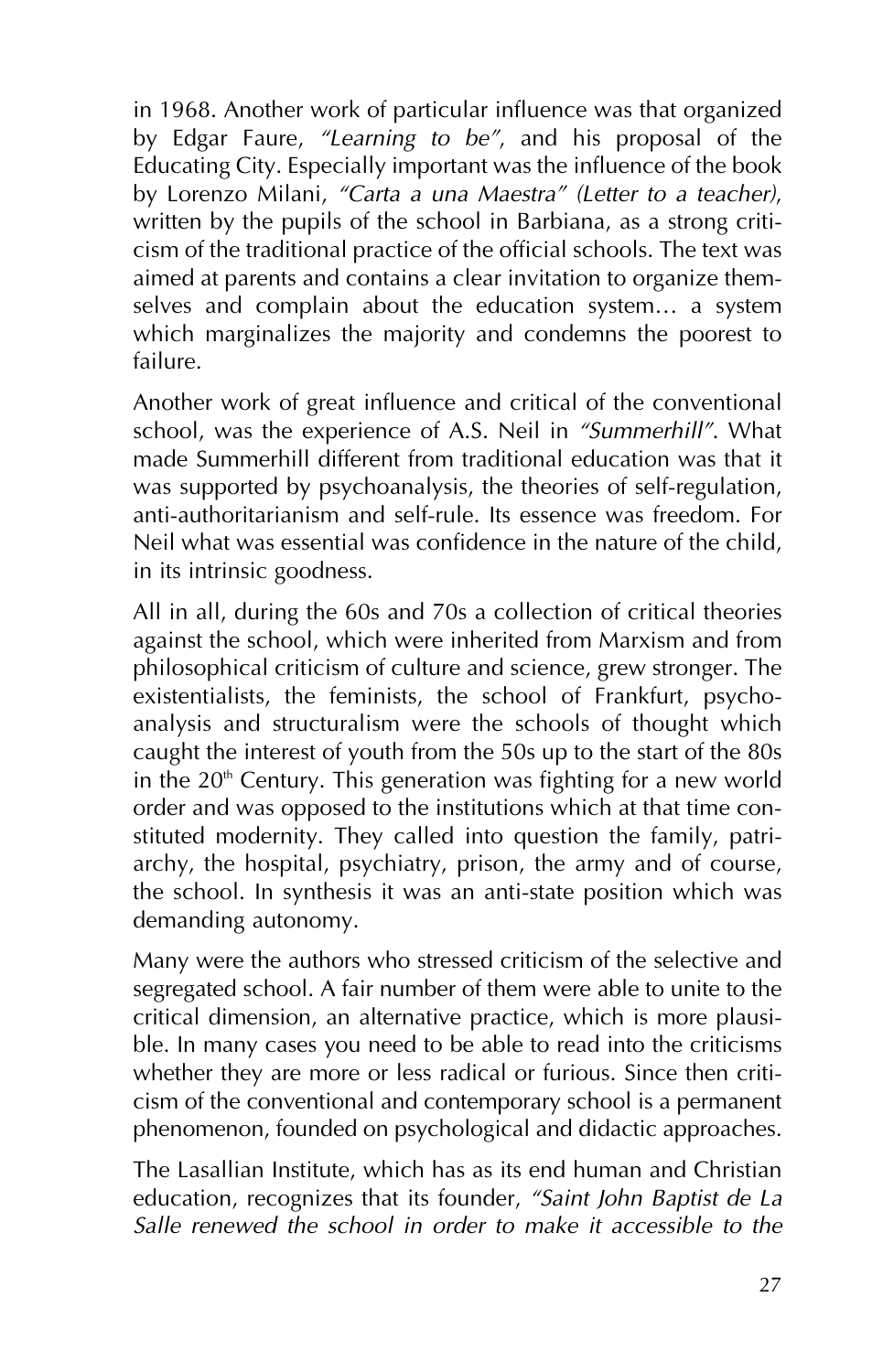*poor and to offer it to all as a sign of the Kingdom and a means of salvation"*26, but it has come to show itself as timid and reserved by not being very lavish with pedagogical writings and by continually silencing its voice before society in defence of the school and in favour of a better social esteem for teachers.

In that decade from 1960 to 70, yes, we were able to offer a beautiful educational text, within a very valuable and enlightening document which we know as the "Declaration" 27. This text **begins by asserting the educational value of the school**, the privileged element of education within the Institute, from the awareness that it is not sufficient to re-assert its value in order to answer the questions about its efficacy, function and meaning. It invites us to convince, by using a whole movement of school renewal in objectives, programs and methods, without fear of entering new paths which make possible a suitable response to the needs of the young people of the period. For this purpose, it makes clear what the said renewal involves: authenticity and bringing culture up to date; concern for the persons and the life of the educational community; in open spirit in relation to life; new requirements in the formation of teachers; revision of the works being undertaken. *"Its renewal demands a tireless effort to pay attention to persons, pupils, using all the resources of psychology and pedagogy in such a way that each one is treated in keeping with his individuality"*. It demands *"taking the trouble to get to know his family background, his temperament, aptitudes and special tastes, far from limiting oneself to considering him merely as a pupil, and respecting his performance". "It implies an effort to take into account the demands of the world and of the Church"* and to *"train teachers in keeping with the needs of modern man"*.

For José María Martínez, "the sense of the Declaration is to find the identity and authenticity both of the Brothers and of Lay Lasallians and, as a result, of our schools. To be a Christian school is to be a school of the Christian education community" 28.

<sup>26</sup> *Rule of the Brothers of the Christian Schools*, Chapter 1, point 3.

<sup>&</sup>lt;sup>27</sup> The Brother of the Christian Schools in the world of today, 39<sup>th</sup> General Chapter 1966-67, Chapter 8, pp. 65-84.

<sup>28</sup> Martínez Beltrán, J.M., *La Declaración, 30 años después*, CSV, Valladolid, p. 185.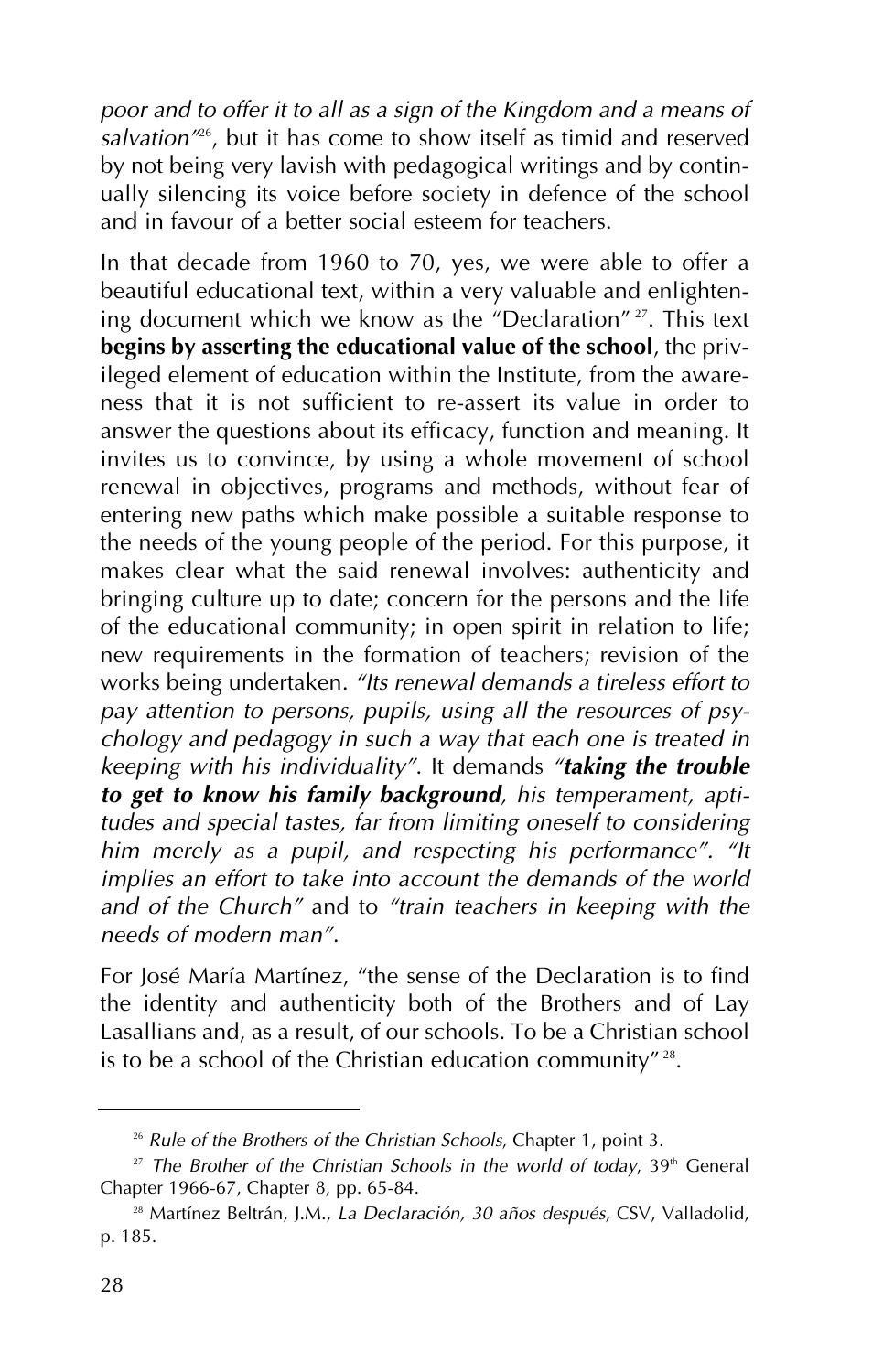#### **2o Schools outside the school**

Added to the criticism of the school there have arisen many alternatives, inspired and looked after by persons of deep convictions and generous attitudes. Among these we could cite the "open class" of the United States and Northern Europe, the "integrated day" of England, the "travelling school" of Denmark, the "Walford schools", the French "Modern School" and a great many new forms of educating outside the conventional school which have arisen all over the west and, of course, in Spain.

These experiences constitute a phenomenon which we need to know and analyze in so far as they contain critical references to the conventional school and if we really are interested in the school responding correctly to change and other social demands, overcoming rigidity, overcrowding and routine. We also have to notice that **these experiences are especially attractive to families**, and among these to families which are particularly worried about the education of their children.

Basically I will refer to two experiences: "education in the home" and the "new scenarios of learning".

**"Home schooling"** is very deeply entrenched in the United States, Australia, Canada and Japan but has practitioners in a fair number of European countries. Although these are all distinct experiences, there exists a relationship between them, including links of association, because they share the same philosophy and they want to obtain a recognition which the system denies them. Numerous are the families which practise this type of education (in the USA it is believed about a million) and who for different reasons have decided not to send their sons and daughters to conventional schools. Questions, shared learning, adaptation to each one's pace, the affectionate surroundings, the individualized follow-up, respect for spontaneity, belief in the capacity of the children, are the principles which support this form of learning, free from institutional courses. This is what one parent of children not attending school, says: *"If you don't go to school there are a lot of things to learn in life. But children who are in school are outside real life and they don't know what is happening during the day. In addition, school kills curiosity"*.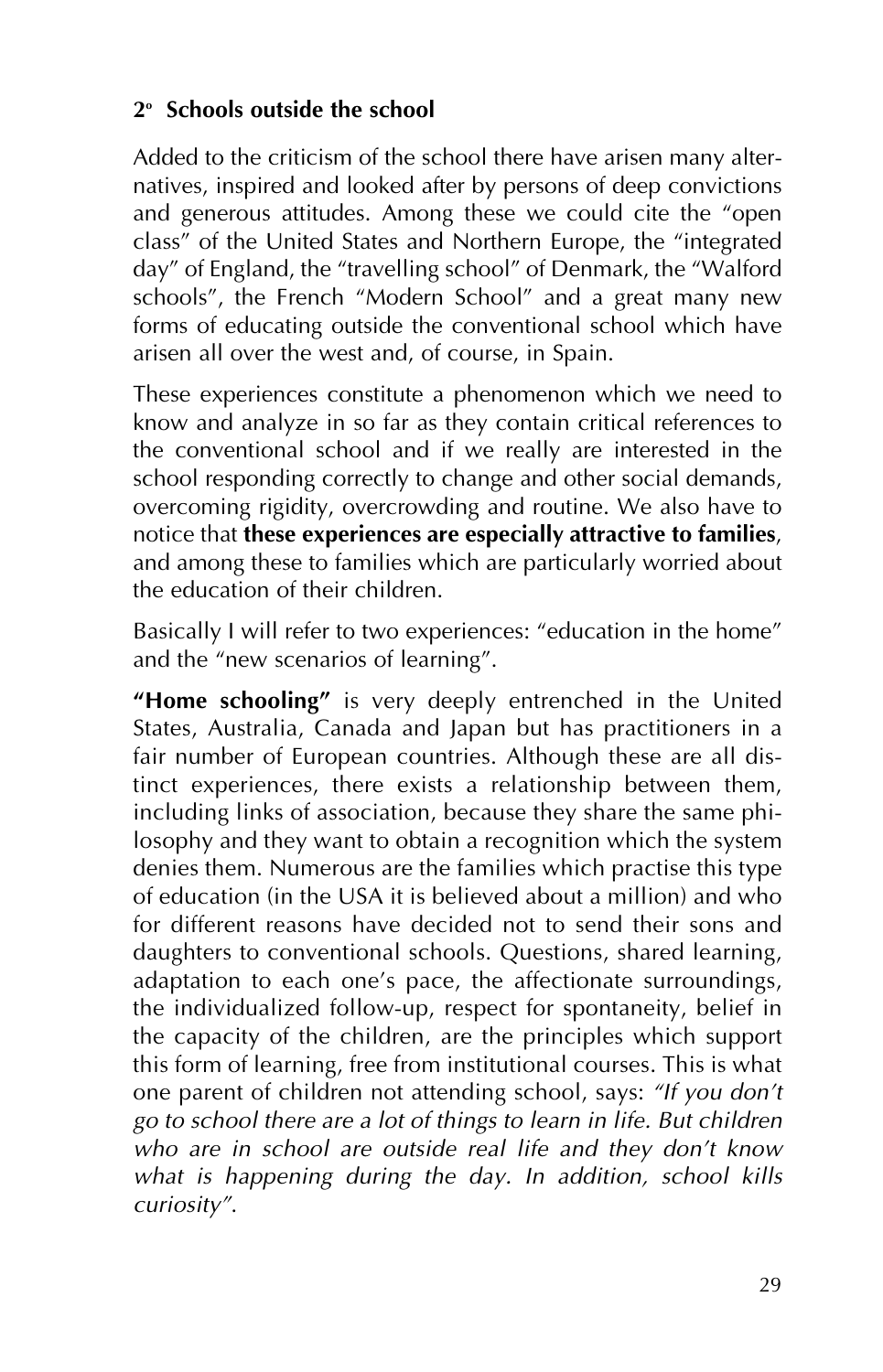The "Asociación para la Libre Educación"<sup>29</sup> groups together families and individuals who believe that education in the home is a responsible and suitable option for their children and for this reason they are seeking to achieve, within the Spanish State, the same legal rights that education in the home enjoys in other countries of the European Union, in the United States and Canada, looking for the recognition of basic rights in the matter of liberty. They base their claims on the fact that we are living at a time of profound sociological change where the (social) environment has lost its role in transmitting values, the school has been overtaken by the need to offer a formative curriculum and, in its turn, alleviating the lack of formators in the "hidden curriculum" (education in values, discipline, morals…) These parents or tutors consider that "home schooling" is a valid alternative in a mature, plural and authentically democratic society.

For these families, this educational alternative pre-supposes taking on in an integral form the education of their children, both under the aspects of acquiring knowledge and skills and in the transmission of values and principles, without delegating any of these functions to other institutions. They themselves claim that the results of this educational method have been evaluated in the United States and in the United Kingdom and they believe they have achieved a level of knowledge which is very good when compared with conventional schooling. Not as easily measured are results in self-esteem, creativity, capacity for solving problems, happiness etc.

The reasons which lead these families to opt for "home schooling" are of different kinds, fundamentally religious or ideological, with conservative overtones, and because they believe that it is a way of offering a better education to their children.

This option reinforces the family at the same time that it isolates it. It shows a total rejection of the school system and brings an option which is individualistic and is exclusive to families with the means to use it.

A second experience is that of the *"New scenarios of learning"*. Here basically we meet those who call for "the end of the school"

<sup>29</sup> *http://www.educacionlibre.org/somcont.htm*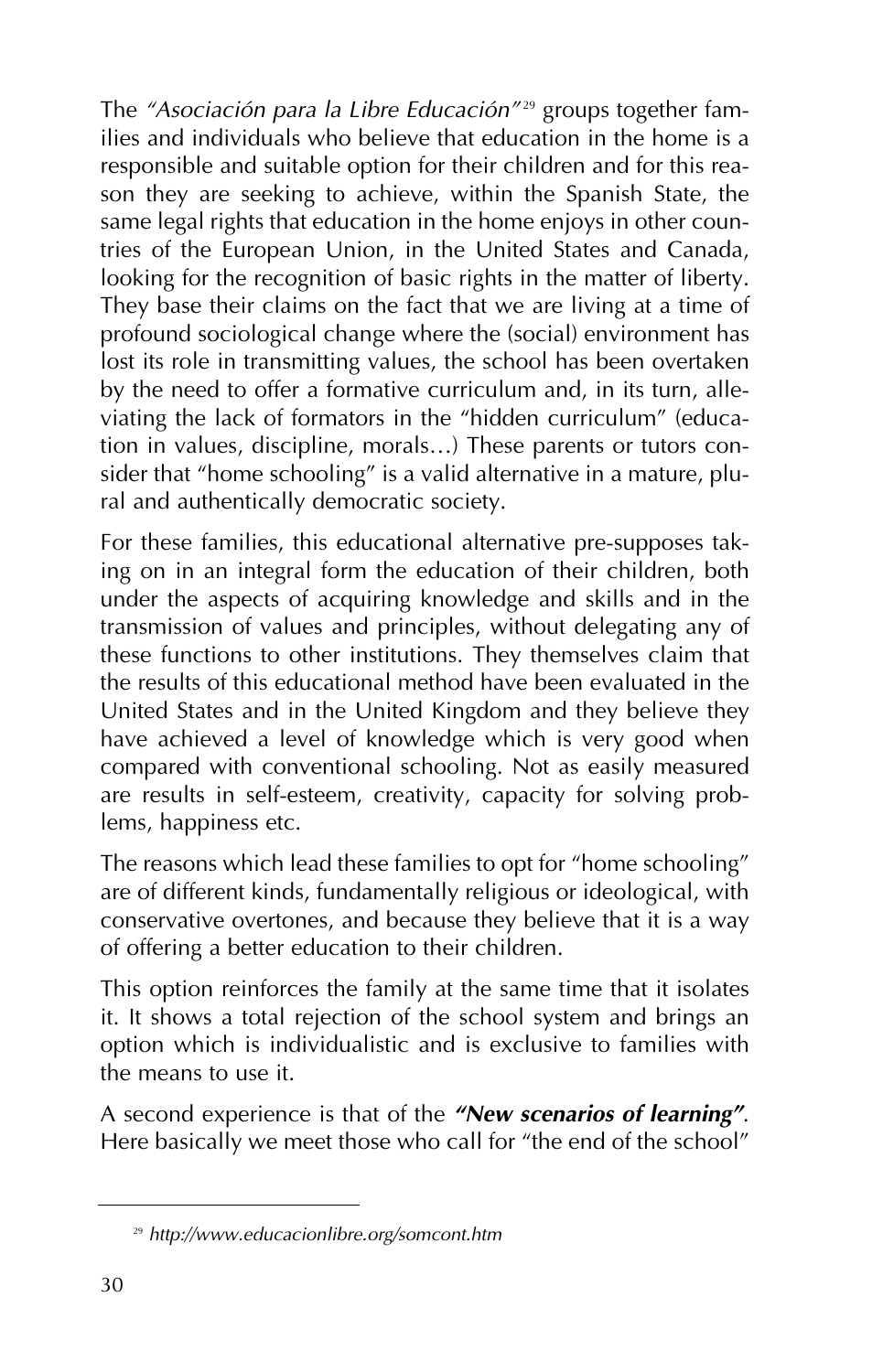and its replacement by computer networks, disguising the fact that cyberspace freedom is not so free and less gratuitous, as well as undervaluing the teacher.

Technological advances, the hyper-development of data transmission, are severely threatening to replace the school institution, the teacher as the transmitter of knowledge<sup>30</sup> and the meaning of education itself. Novak recognizes this: "…*the place of the teacher as the exclusive source of knowledge is called into question by the explosion of means of communication and access to knowledge by means of non-school mechanisms. Inflexibility and permanence are no longer functional qualities but, on the contrary, difficulties* encountered in school practice<sup>"31</sup>. For a group of our contemporaries, the teacher and the school could easily be replaced by a computer and computer networks, given that they make access to knowledge on the part of the pupil more convenient, freer and richer, apart from enabling the state to make great savings.

Every time that José Luis Montero has given a course to teachers on the development of lateral intelligence, for the implementation of the CREA program, I have heard him say that *"the school has been the tomb of creativity"* and that, given that creativity is the essence of change, we have to develop it in the pupil and preserve it in adults. Certainly the school, because of its exacerbated red-tape, has been accused of ending the creativity of the child. The song-writer, Facundo Cabral says: *"I was intelligent until I went to school"* and the anthropologist, Margaret Mead states: *"Since my grandmother wanted me to get a good education she did not send me to school"*. For people in situations like these there is the promise of the freedom of cyberspace and there appear before them new concepts of teaching, such as the *"virtual classroom"* - an environment of teaching-learning based on a system of communication by means of a computer and an attempt, by means of data-transmission applications, to implement the quality of the communication involved in on-the-spot training in distance learning.

<sup>&</sup>lt;sup>30</sup> Already "The Declaration of 1967" was insisting that "the renewal of the school required teachers trained in harmony with the needs of modern man" and that they should not be reduced to being transmitters of knowledge.

<sup>31</sup> Novak, J. *Aprendiendo a aprender*, E. Martínez Roca Editores, Barcelona, 1972, p. 32.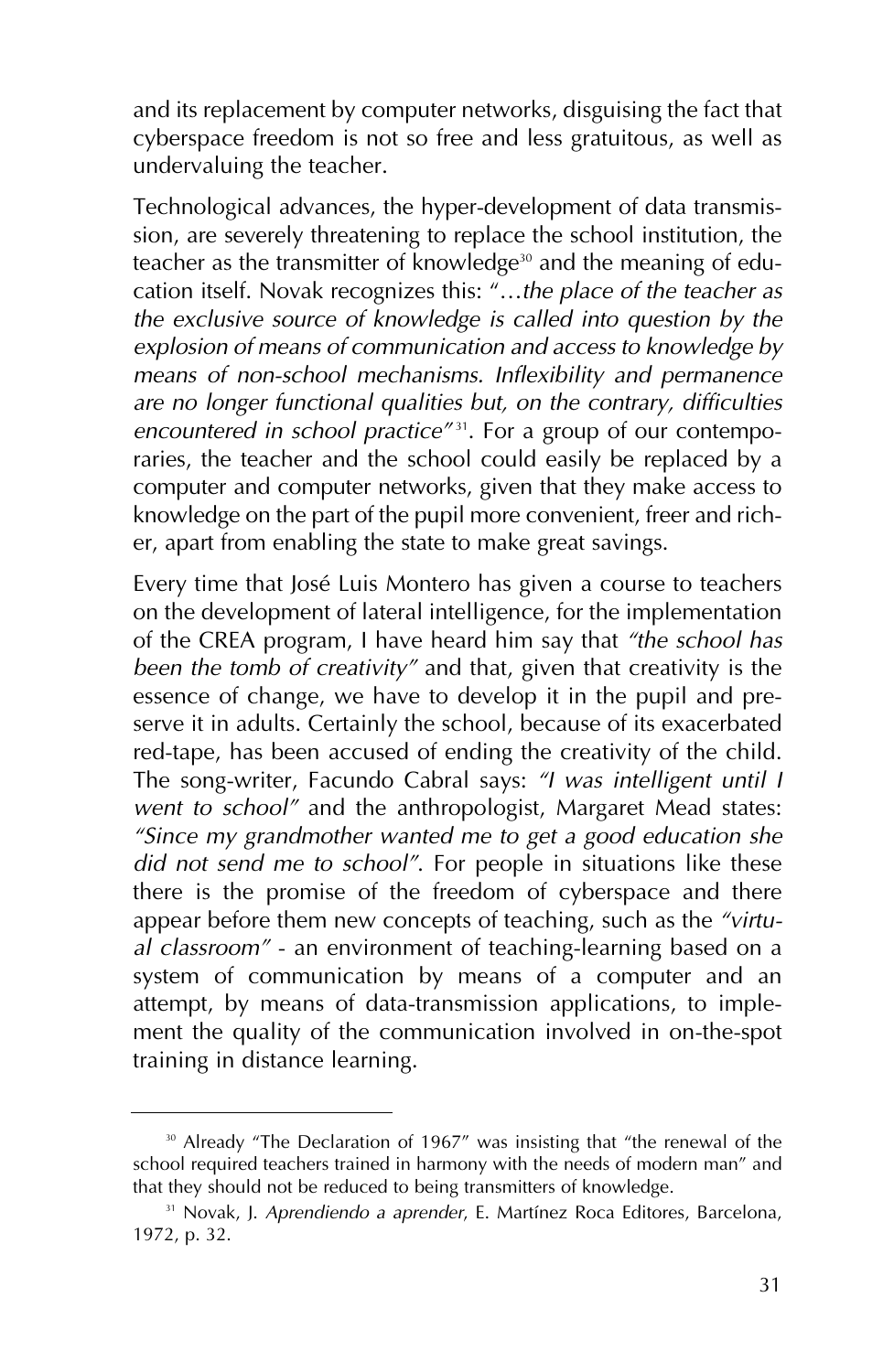In the year 2003, according to the Spanish Internet Observatory, more than 300,000 Spaniards were following some course of study on the internet. Of those, 150,000 were university students, a figure which seems to grow by 15% each academic year, on confirming that one in every 10 university students was no longer attending classes. In reference to secondary education, the same study indicated that in Spain a total of 48,000 pupils were doing their secondary and school-leaving certificate studies on the Internet, although this was a case of students with various difficulties in attending school. According to Francesc Canals, President of OEI, *"The Internet and distance-teaching are for the first time threatening all of traditional teaching in Spain and this tendency could turn into a real fracture of the management system of learning if the traditional structures do not make an effort to change the methods of acquiring knowledge"*.

Although the computer and the Internet allow us make use of interactive contents, graphics and sound effects which stimulate the pupil, we have to keep thinking that they are simply tools, although essential, just as the textbook has been, and that the school has to know how to incorporate them.

Behind the interest which the computer and the internet have aroused at all levels, there exists the general conviction that the traditional institutions, of bricks and cement, are not suitable for responding to the challenge in the matter of initial and on-going formation in the information society. From the point of view of teaching resources, the school, in the opinion of some writers, has as much to do with learning for the future as the horse and cart has with modern transport: the school will be replaced by an education centre organized around the new technologies in information and communication.

For this there exists a global movement which is making an effort to develop new educational methods and scenarios, adjusted to the needs and possibilities of a public which cannot or does not want to go to the conventional centres of formation and rejects the conventional school. The education system cannot distance itself from the social and economical system which has already opted for telecommunications. On the contrary, it ought to support and rationalize this option.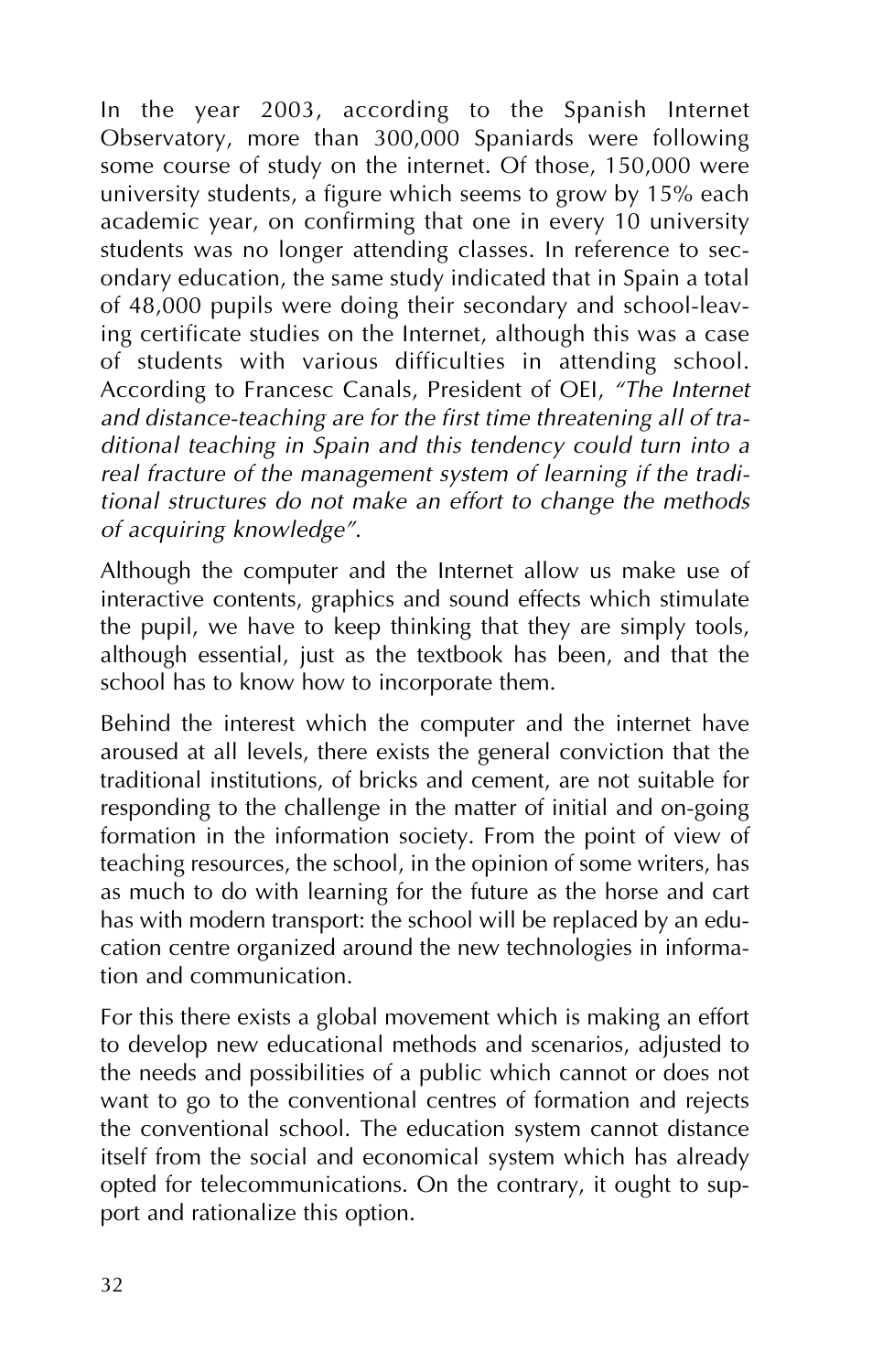The computer has become a necessity in all areas of society but the relationship between education centres and the new technologies of information and communication, after many years, books, congresses and courses cannot be described as a happy one. Its use as a teaching instrument in classrooms is still limited, given the fact that the training of teachers is too basic in the majority of cases.

*"Information technologies are changing our work and our lives period the education system ought to adapt itself in order to be able to fulfill its essential mission: to prepare individuals for work and for life. In particular, the education system ought also to prepare for one of the tasks which will be essential in the years to come: the capacity to convert the 'raw material' information into the 'product' knowledge*"<sup>32</sup>. It is really very necessary not to confuse "information" with "knowledge" or "education". Educational objectives go way beyond information objectives and many of the uses of information networks in education do not go beyond being "informative", that is to say, they do not agree on methods of teaching-learning.

The appearance of the new technologies of information and communication in the school not only have an effect on the basic units of space and time (all the pupils in the same place, at the same time, are carrying out the same learning activities), but they demand new objectives in education and the development of new skills or abilities in the student body. Managements, teachers, parents and the entire education community have to involve themselves in taking on this change. The information and communication technologies cannot simply be introduced as one more resource, as one more instrument, without provoking important changes in the form of teaching and in the boosting of a more flexible form of learning. The information and communication technologies demand curricula which are flexible and open to promoting the autonomy of the pupil.

Frequently our schools function like the makers of one-size-fits-all garments and apply the same educational offer to all the student body in an indiscriminate manner. A good number of the students

<sup>32</sup> Denis, Jaime, *Tecnologías de la información en la educación*, Anaya, Madrid, 1998. p. 20.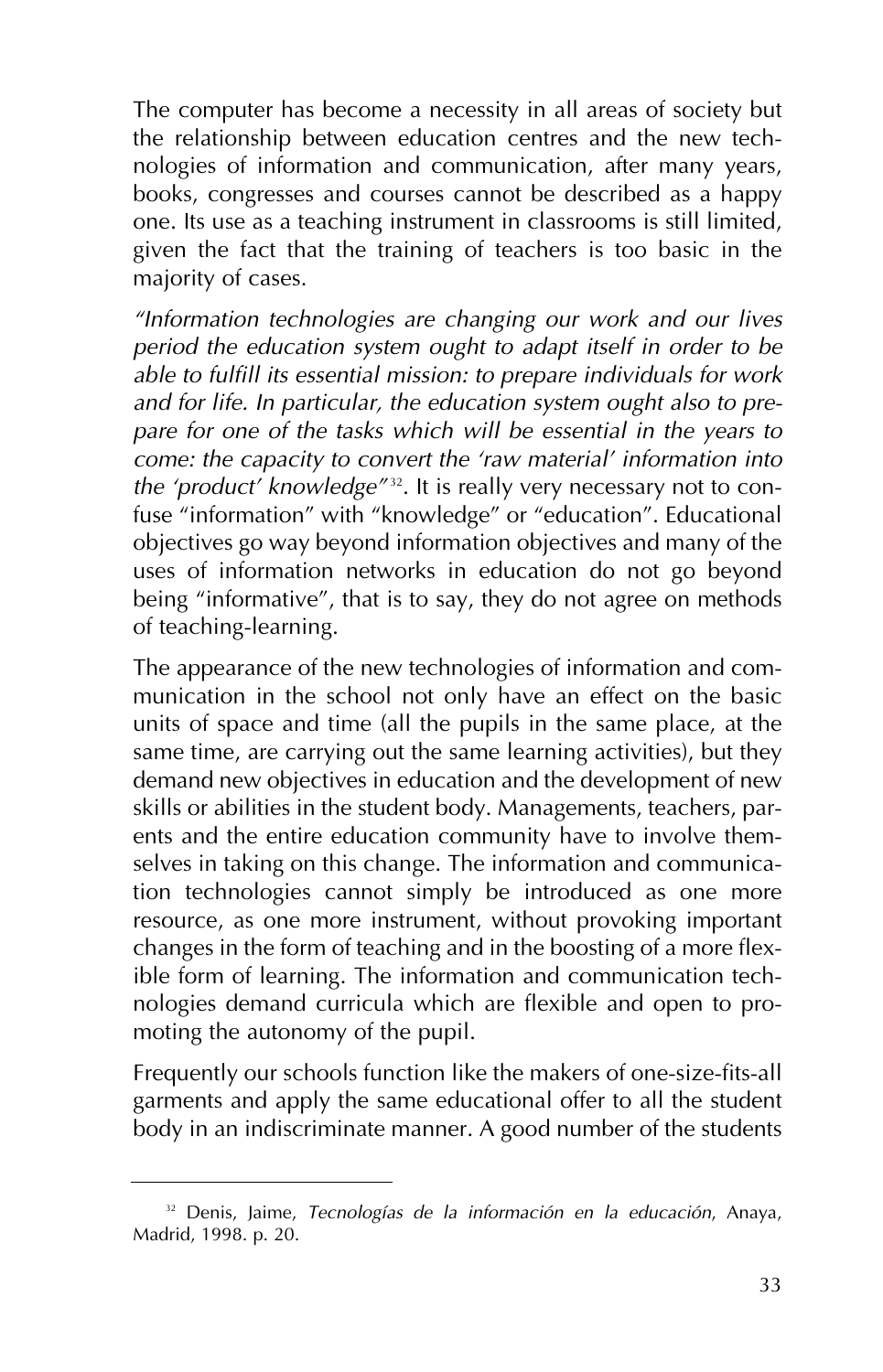fit into this with success, but another sector of the student body does not adjust itself to the standard measure, although we try to alleviate this by measures of attention to diversity and with special educational measures. The information and communication technologies can play a fundamental part in this aim of giving a more personalized attention to all the pupils, by becoming an instrument which makes a more inclusive school possible.

The school will have to respond progressively to diverse teachinglearning situations which embrace everything from conventional situations up to the teaching of pupils who are not physically present. A possible response to these situations is what is called "open learning" which is centred on the actions chosen by the individual, the heart of learning, but placing emphasis on the help which as "mediators" of learning we give to the pupil in the making of decisions. Open learning introduces a style characterized by promoting "learning to learn" in the pupils and "the application of the learning to the real world", the place where the information and communication technologies fit in.

A fair number of our education centres are already using it in an imaginative and powerful form the tools which are offered by the computer and the Internet, integrating them into their activities of teaching-learning and extracting part of their immense possibilities.

The wide availability of the new interactive information and communication technologies opens up a huge number of possibilities for the school in its relations and communications with families, by means of the web page, the internet, the intranet, education portals etc. The commitment of the teacher can no longer be limited to activities in the presence of the pupils. The school will need to provide times for the teacher to interact with the families and the pupils by means of the new technologies.

#### **3o A school which learns and brings itself up to date**

We all understand that the fundamental mission of the school is to contribute to social improvement by means of the formation of citizens, making it clear that the task entrusted to us is that of teaching. What does not appear quite as clearly either to the school or to the teachers is that in order to teach in a way appropriate to the times and the context, the school needs to learn in an institutional and organizational way. Each school therefore, has to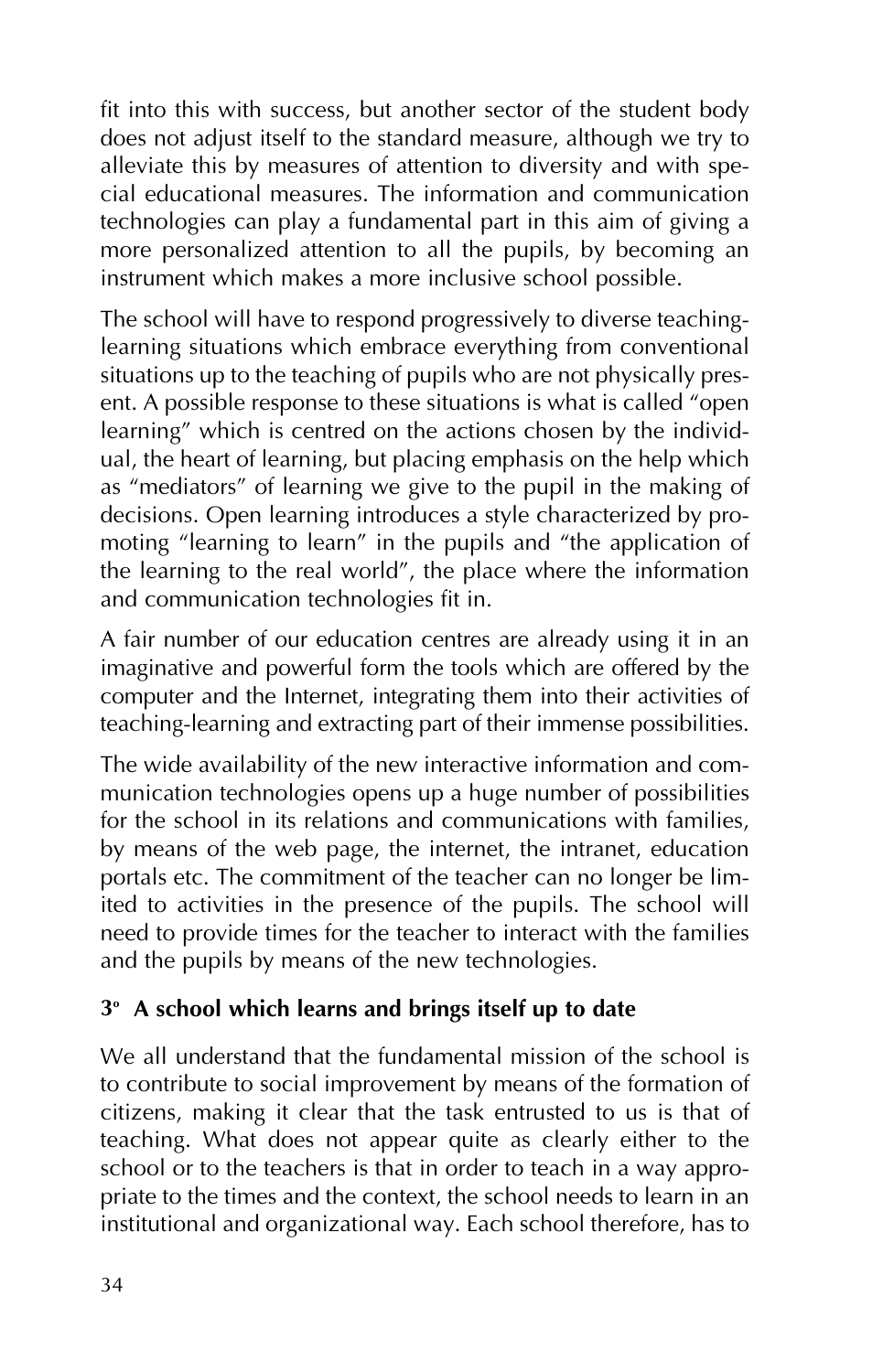take shape as a unit of formation and innovation. From this arises the conviction that the improvement of the school will only be possible if the school shows a pre-disposition to learn.

The theory of *"the school which learns"* forming part of the theory of *"organizations which learn"* which has arisen in the world of business, establishes a suggestive line of thought for indicating new paths for the development and bringing up to date of education centres. In this same sense it is being expressed by the most famous thinkers on educational change: Michael Fullan, Karen Louis, Kenneth Leithwood, among many others. For all of them, this theory can mark a path which orientates the educational changes necessary in the school at the beginning of the  $21<sup>st</sup>$ Century, presenting itself as a vanguard theory in educational change. If the school does not show itself insensitive to the reality of the globalization of the economy, to the knowledge society, to information technologies, to social pressures etc., we will be able to find in this theory a suitable direction for confronting the changes.

Understanding the school as an organization which learns is to provide a constant vision of *"a good school"* and to promote processes for succeeding in becoming one. It will come to be what John Baptist de La Salle inculcated into us as a constant preoccupation: *"that the school may run well"*. To put it another way, it means finding ideas, processes and strategies for education starting out from the new social reality.

It was Peter M. Senge who popularized the term "organizations which learn", in 1992.

Antonio Bolívar<sup>33</sup> is the one who helps us to understand its scope: *"Senge goes back to the Greek term 'metanoia' which another Greek convert (Paul of Tarsus) used to express Christian conversion: a change of mental focus, in so far as it will affect the nucleus of what it is, to a transformation of the 'human condition', as the French say. Later (Kofman and Senge, 1993) say that solving propositions for organizations which learn is 'a new way of thinking, feeling and being: a culture of system', which pre-supposes anew 'Galilean change', where the primacy of the parts is*

<sup>33</sup> Bolivar, Antonio, *Los centros educativos como organizaciones que aprenden. Promesa y realidades*, La Muralla, Madrid, 2000, pp. 222.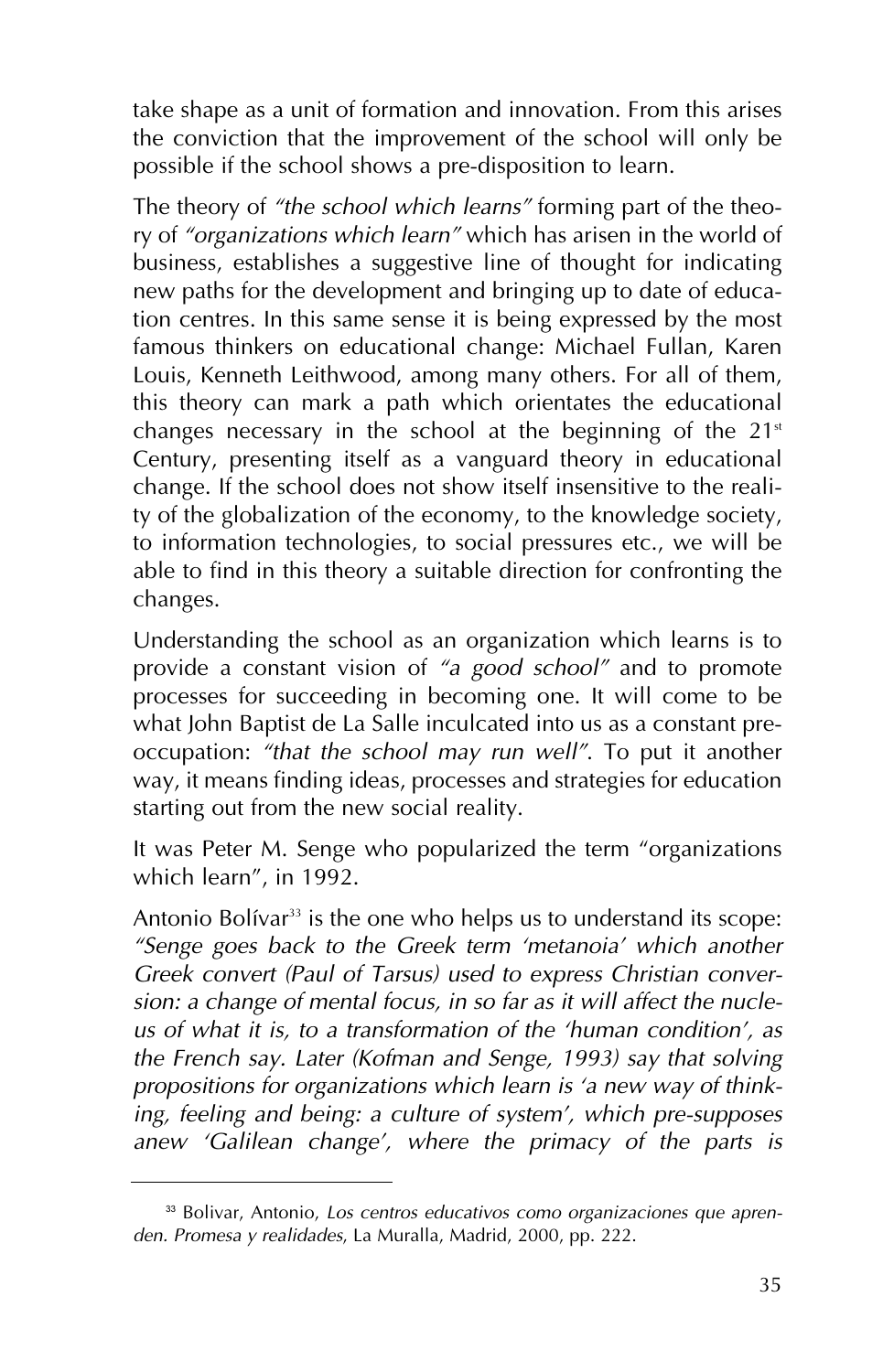*replaced by the primacy of the totality. In this context, the organizations are taken as vehicles for a general change"*. To understand, we need to put ourselves in front of a new school paradigm.

It might help us to be clearer in our minds, if we look at the idea of development or a new vision of the school, offered to us by Dalin and Rolff: *"We see the organization which learns as a vision of the schools, an aim which is never fully achieved, but a future for which it is worth making the effort. The proposition is to create schools which can respond to the needs of the young and of society in a world which is in continuous change. The only way in which schools can survive in the future is by managing to become organizations which learn creatively. The best way in which students will learn to live in the future is by the experience of life in an 'organization which learns"* 34.

Making it clear that a new complementary function of the school is to learn, Gairín<sup>35</sup> and other writers are more worried because the education centres are not used to learning and something will have to be done to make this happen. They are convinced that it is not sufficient for each teacher to learn. It will be absolutely necessary that the whole school as an institution, also learns.

From this focal point, Miguel Angel Santos Guerra<sup>36</sup> sees it convenient to define the characteristics of the school as an institution, so as to get to know its idiosyncrasies, understand its necessity for learning and understand how to overcome the obstacles which prevent it learning. For the school institution, a collection of paradoxes is appearing, full of critical meaning, some of them loaded with optimism, others pessimistic, which are shaping it structurally in a peculiar way. The characteristics which Santos Guerra defines are the following: **The school is an institution…**

- *…of forced recruitment of the student body which claims to educate in freedom.*
- *…which is hierarchical but claims to educate in and for democracy.*

<sup>34</sup> Dalin, P. and Rolff, H-G, *Changing the school culture*. Cassell, London, 1993, p. 19.

<sup>35</sup> Gairin, Joaquín, *La organización escolar como contexto y texto para la actuación*, La Muralla, Madrid, 1996, pp. 377-399.

<sup>36</sup> Santos Guerra, M.A. *La escuela que aprende*, Morata, Madrid, 2001, pp. 35-49.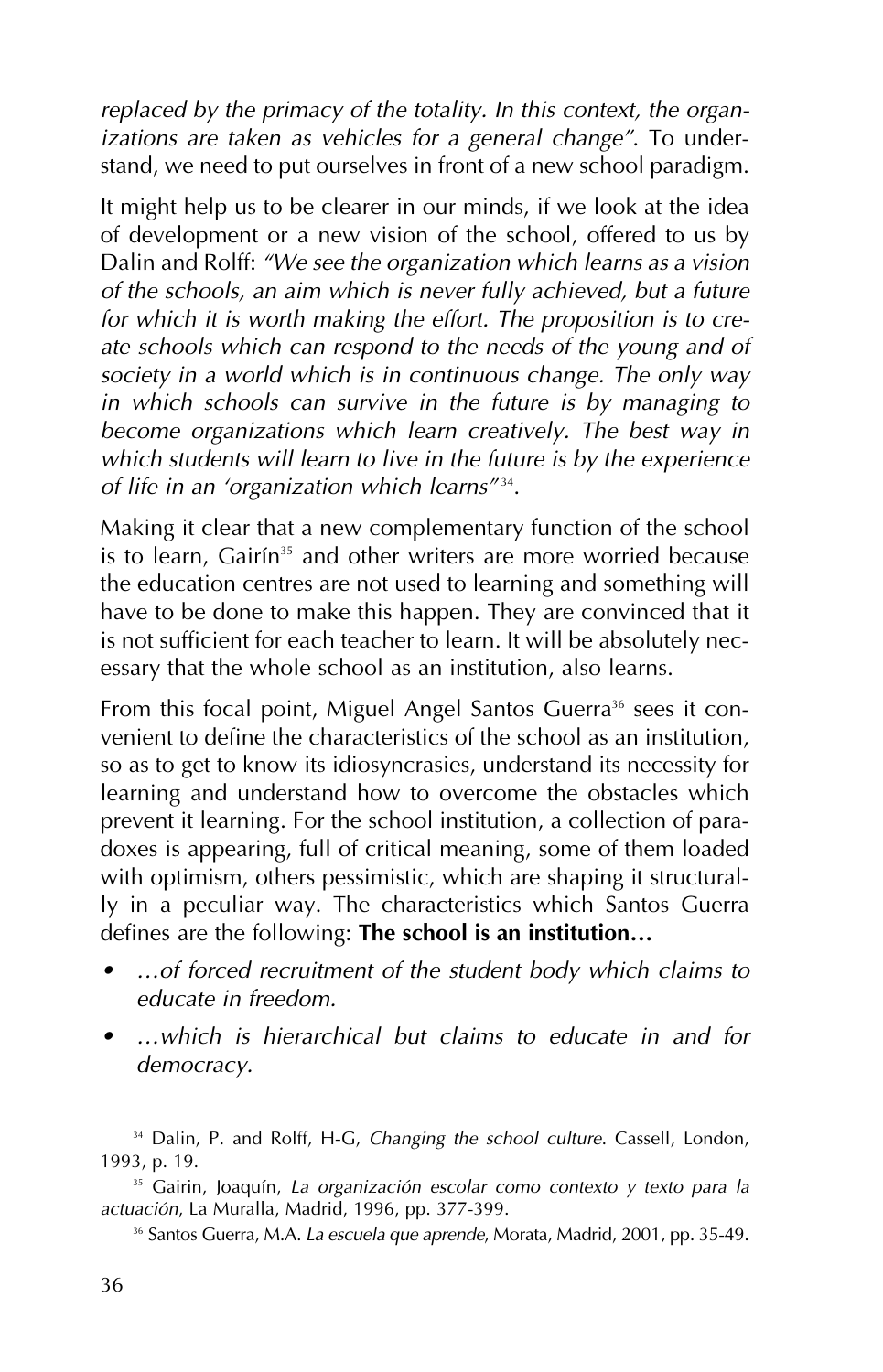- *…which is heteronomous but claims to develop autonomy.*
- *…which claims to educate for democratic values and, at the same time, for life.*
- *…which is epistemologically hierarchical but claims to educate in creativity, the critical spirit and divergent thinking.*
- *…which is sexist but claims to educate for gender equality.*
- *…claiming equality but maintaining structures which promote elitism.*
- *…looks for diversity but trains for common cultural skills.*
- *…full of impositions that claims to educate for participation.*
- *…which is uncritical but claims to educate for democratic demands.*
- *…apparently neutral but which hides a deep ideological argument.*
- *…which is homogenizing but claims to pay attention to diversity.*
- *…weakly articulated but claiming to develop co-operation.*
- *…which imposes a curriculum in spite of basing its activity on the principles of the psychology of learning.*

We De La Salle Brothers, as Religious, know a lot about the meaning of 'cloister'. I do not know how much of this experience of community life we transmit to the school, since we are also educators, but what is certain is that one of the problems presented by every school today is the lack of openness, and there is also narrow-mindedness. These are attitudes which impede taking on change, continual improvement, knowledge of our surroundings and knowing how to rely on contributions from outside.

These attitudes show a way of turning a deaf ear to any opinion and to any invitation to change.

In this way we experience our blinkered attitude in front of society which is making demands or which is passing judgments on our educational practice by persisting with our own objectives, practices and claims. We are quite clear that our function is teaching and not at all clear that we also need to learn, in this case from public opinion. From this position our tendency towards routine is fully justified. If we ask ourselves why we show resistance to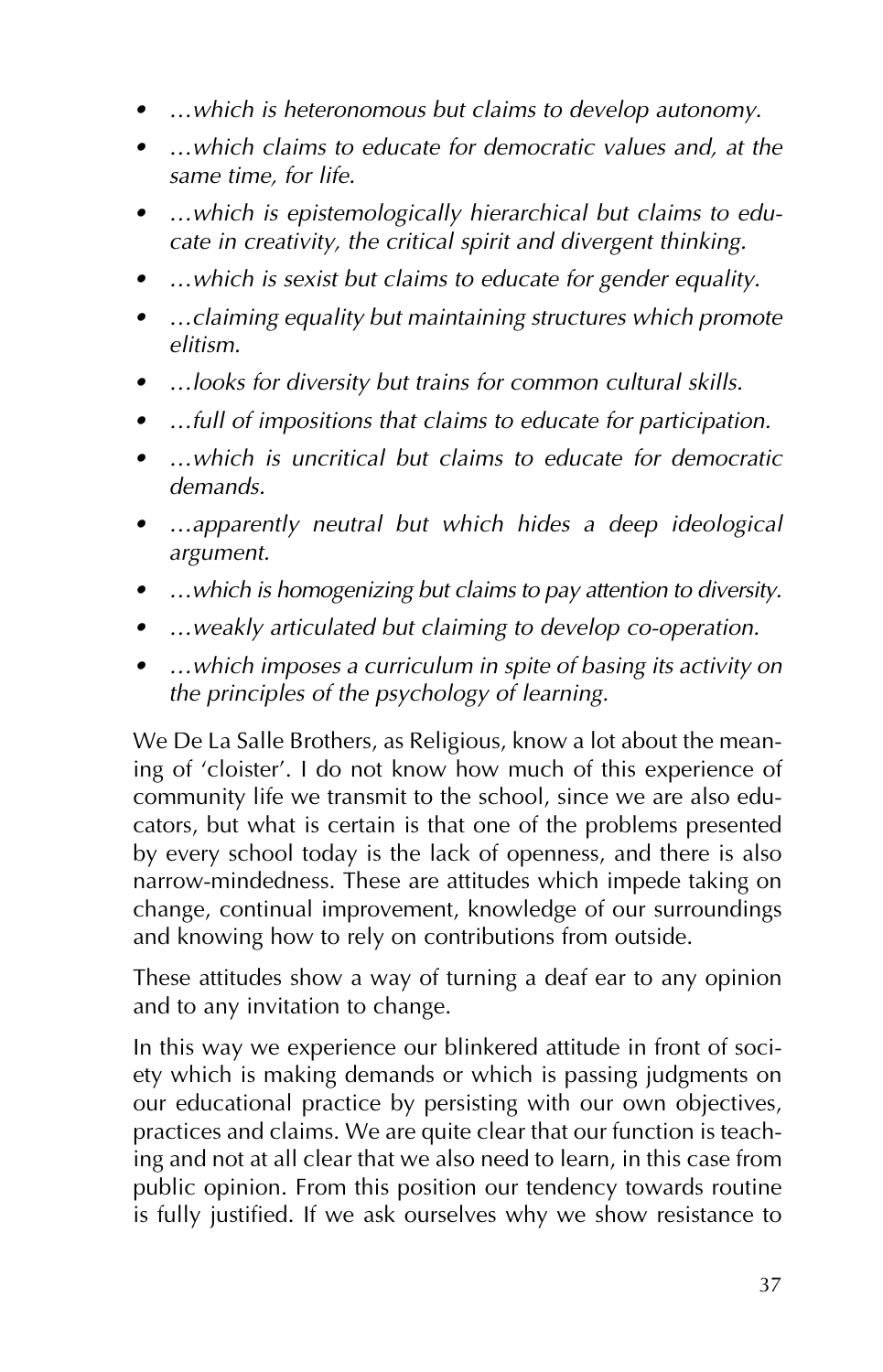change coming from our social surroundings, we easily answer: because we consider these external agents incompetent in dealing with educational themes. Do they give opinions on medicine, architecture, etc. if they are not in those professions?

This closed mindedness of the school faced with social contributions is not due exclusively to the perception we have of the said agents. We also refuse to take on this change on discovering that the objectives are confused, that we don't see ourselves compensated for taking on some innovation, because of the lack of funds so that not everything has to be based on volunteering, because of the lack of co-ordination and, above all, because of the immediate commitments which get us worked up, as well as showing ourselves available and capable of taking on something new. It is this situation which keeps us year after year in routine and paralysis.

In our internal world, critical opinions usually raise suspicion, distrust and condemnation. It can even happen that we describe as enemies of our profession those who make criticisms, founded or otherwise, of our educational work. The Principal is the first person who needs to call into question the practices of the school and not simply justify, defend and praise everything. The Principal needs to promote innovation and create a good climate for it.

As we have stated in another part of this booklet, in the majority of our centres, the parents have open channels for information and participation but they don't feel satisfied with these channels. We could interpret this as meaning that they do not wish to be involved in the education of their children, that they are delegating authority and are leaving their children fully in our hands. Tous, this does not suggest full confidence.

A fair number react in this way because they consider it is useless to make suggestions to teachers, while at the same time they are aware that we see ourselves as threatened and we position ourselves before them in a defensive and justifying attitude.

Having arrived at this point in our analysis, we should ask ourselves, with Fullan: how can the school learn all that it needs in order to go on each day educating in a more positive and effective way? What are the strategies and methods which need to be set in motion so that what we consider desirable can be made possible? Proposing a series of strategies, many of them already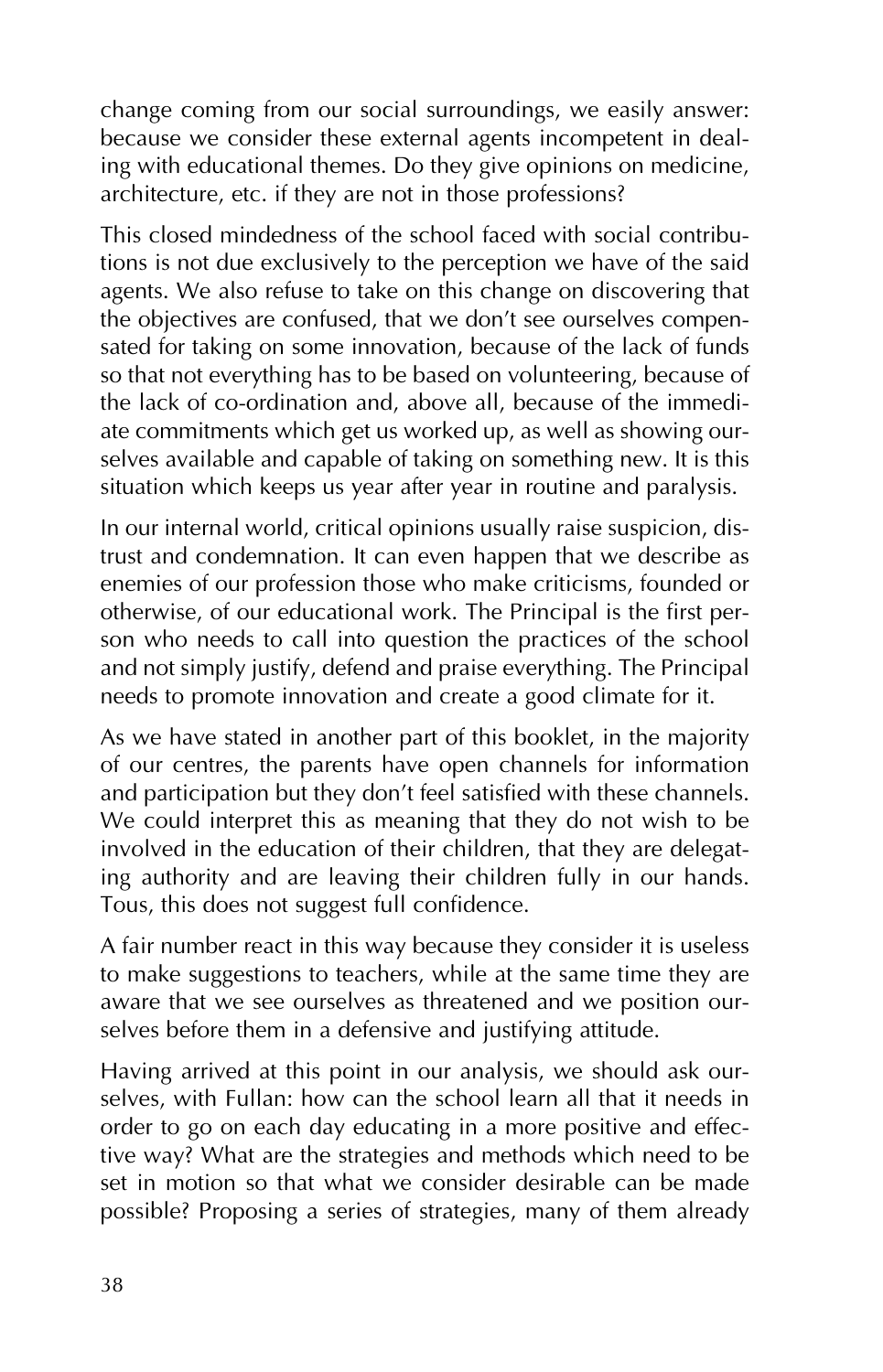operating, we will understand the methods the present-day school has for taking on the changes which are asked of it.

• **The selection of teachers**: In our western society teaching continues to be considered as a task which is unimportant, has no prestige, is badly paid and, in recent decades, feminized. As a university professor training teachers, I have been able to observe in recent years that already there are not so many candidates attending who have a vocation for teaching, that the best qualified persons are opting for other trades and jobs, and that the lecture rooms are being occupied by a high percentage of women, when not exclusively by them, because we males prefer other better-paid work.

At the present time, for some European analysts, the least qualified persons seem to be those who have decided to dedicate themselves to teaching, which contrasts enormously with the growing demands which society is putting forward to the schools. Nevertheless, there are still people with vocations and well-qualified, who are turning towards teaching.

In the District of Madrid, as in other Lasallian Districts, we have, for the last 15 years, been selecting teachers on the basis of vocational, professional and institutional criteria. We rely on a process and some facilitating instruments in making this selection.

• **The formation of teachers**: One teacher, knowing his difficulties in the classroom because of the demands of society, asked me if at present we were training new teachers adequately for the changes in school and in teaching methods. I replied that at present the initial formation of those who decide to dedicate themselves to teaching continues to be insufficient, inadequate and scarcely innovative, as well as trying to justify a poor and non-contextualized previous practice such as that he was observing in his centre.

At present it is not enough to provide formation in content, since a mastery of this does not carry with it an up-to-date methodology nor a co-operative attitude in the teaching team. The huge number of courses which have been given in recent years have barely improved the attitudes of teachers and have modified their practices very little. We continue to fail to cut out from the roots the deficient pedagogical formation of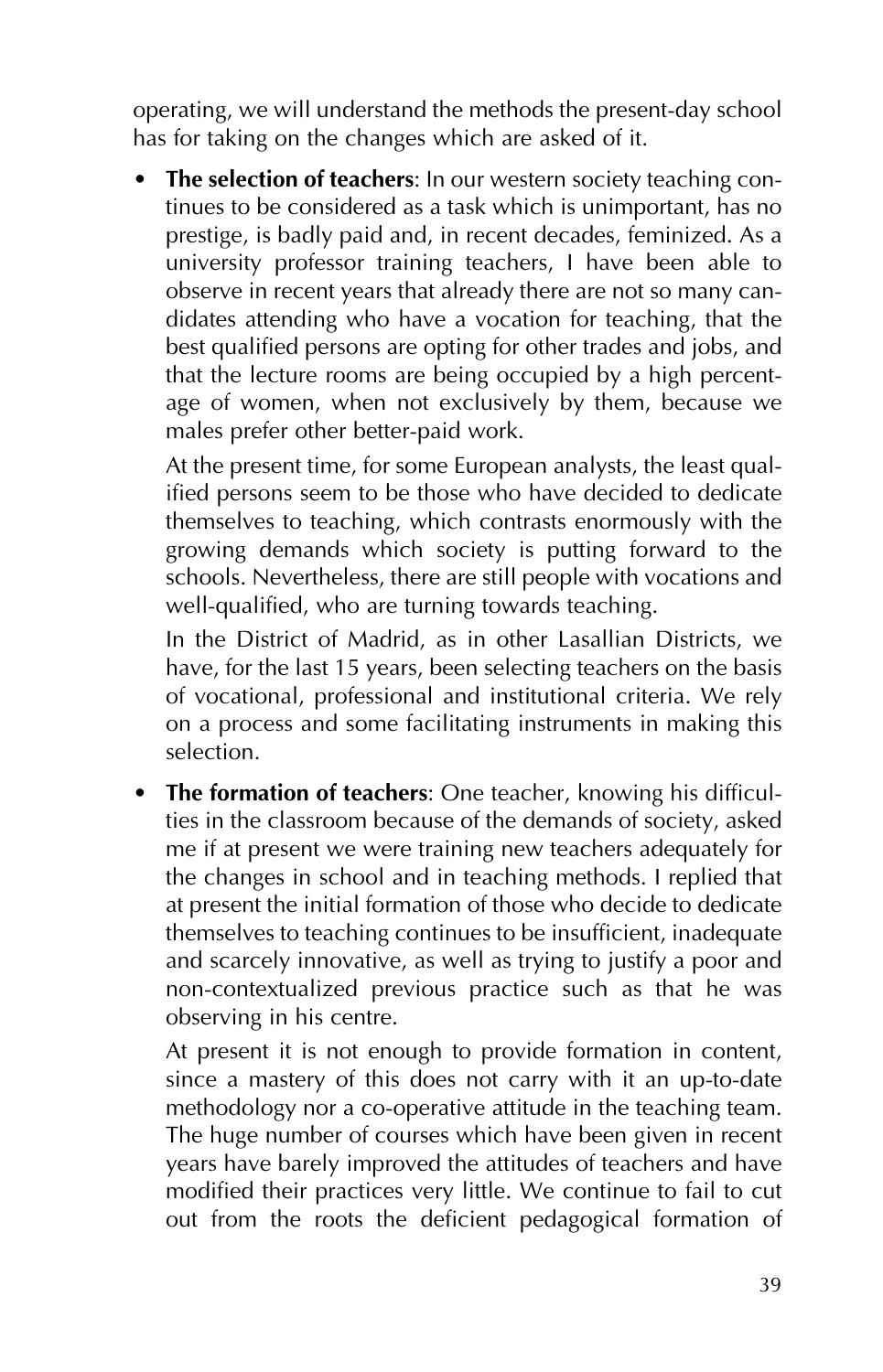teachers and we fail to facilitate for them critical reflection on their own educational ideas.

• **The organization of the teaching staff**: the organization has to do with the management of the education centres, with mechanisms of participation, with the degree of autonomy, with generosity and adaptation of media resources, with the rational use of spaces…

I read somewhere the following quotation from Popkewits: *"Teachers are usually charming persons. What happens is that they work in horrible places."* If the organizing context is poor, it is difficult for us to be able to count on good professionals.

• **The Project of the Education Community**: Every project is the result of dialogue, reflection, commitment, permanent adaptation and improvement, but drawn up and made its own by the entire education community. It cannot be something imposed or drawn up by the Management Team. "Communities of learning" are quite a positive contribution in this sense and we have to learn from them.

For the Project to be real and alive, we have to modify the organizational and positional conditions and understand it as a medium and not as an end. The educational aims will always be found together in the school's 'mission statement' itself from which the Project draws its ideas.

**Experimentation:** If we are capable of converting educational practice into research, we will learn and will improve in an inevitable way. This conversion demands an attitude differing from the one now maintained, a methodological strategy and favourable organizing conditions. Those teachers are right who are worried when they are asked: When will you do it? It should not be a question of us always coming back to the personal time and generosity of the teachers, but that we should be able to create in the centre those conditions which make possible action-research.

What point is there in pupils and families evaluating our educational practice, if we do not fix times and possibilities for getting out of routine and experimenting?

• **External evaluation**: This should never be an imposed and hierarchical evaluation, but one arising from the initiative of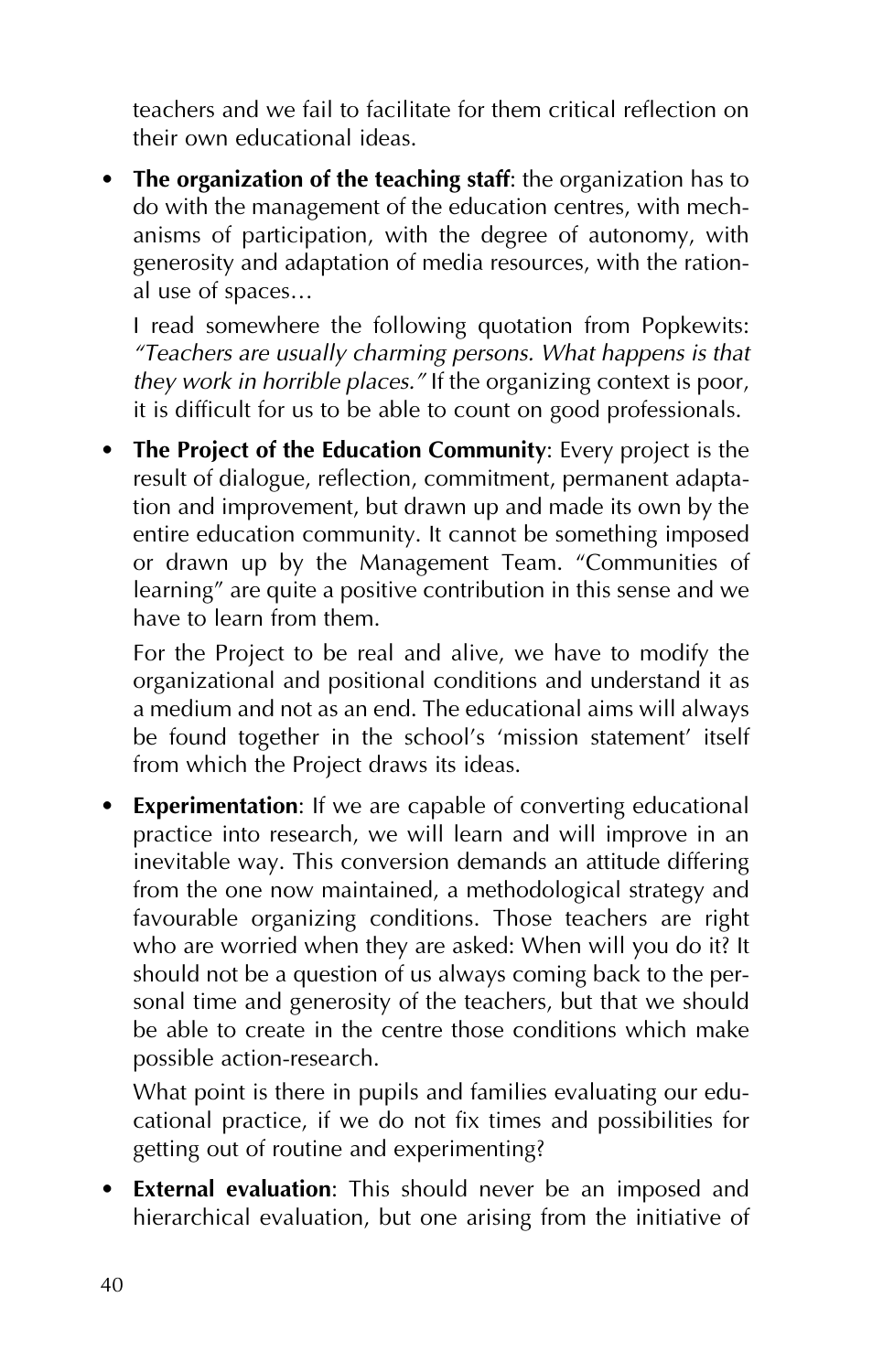the centre. At present the vast majority of educational centres are involved in processes of quality, which carry with them periodical internal and external evaluations. From these arise the teams and plans for improvement, capable of continuing to modify the institution itself. Being able to count on external evaluators facilitates an interesting service for orienting the learning of the school.

• **Formation in the centre itself and shared reflection**: In recent years, all the centres of the District have been asked to draw up an ongoing Formation Plan starting out from their needs, which facilitates the method of internal formation based on realistic evaluation and being aware that it is the best way of transforming its practice.

Secondly, based on our awareness that each teacher is a being with his or her own thoughts and ways of reflecting, we have been defining times and themes which facilitate reflection on our own way of educating and on the model desired by the institution. We are trying to break with our isolation tendencies and professional individualism in order to enter fully into shared reflection and working in cooperation.

• **Educational innovations and follow-up**: Br. Nicolas Capelle has said on various occasions that *"innovation functions within the La Salle institution like a founding myth allowing each one to reencounter his deepest motivations and to rework the meaning of his educational commitment."* Certainly there are many innovations which we are daring to implement in the classroom, starting out from a collegial involvement of the teaching staff. We are satisfied that the teachers are taking on as their own each of these innovations and are contributing to their successful implementation.

In recent years a large number of innovation programs have followed one after the other: PEI, Effective Reading, ARPA, ULISES, CREA, Aula Materia, Mediation in conflict situations, etc. All of these benefit from a detailed follow-up in the classroom so that educational practice may be truly modified. The learning which derives from the innovations and their followup is considerable.

Finally, with these words we claim that everyone understands that it is necessary to learn in order to know and to know in order to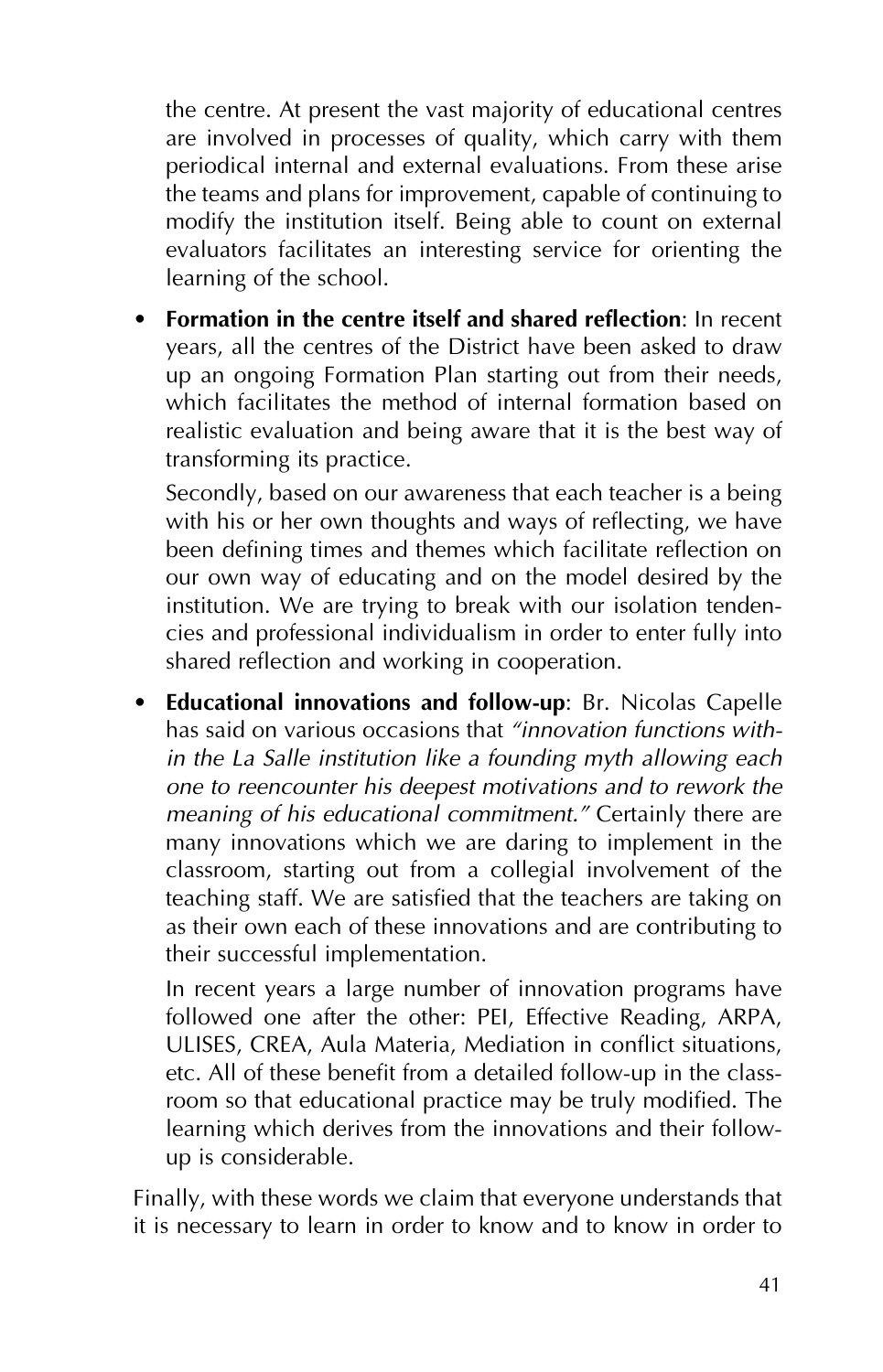teach and also to know whom we are teaching and where and how we are doing it.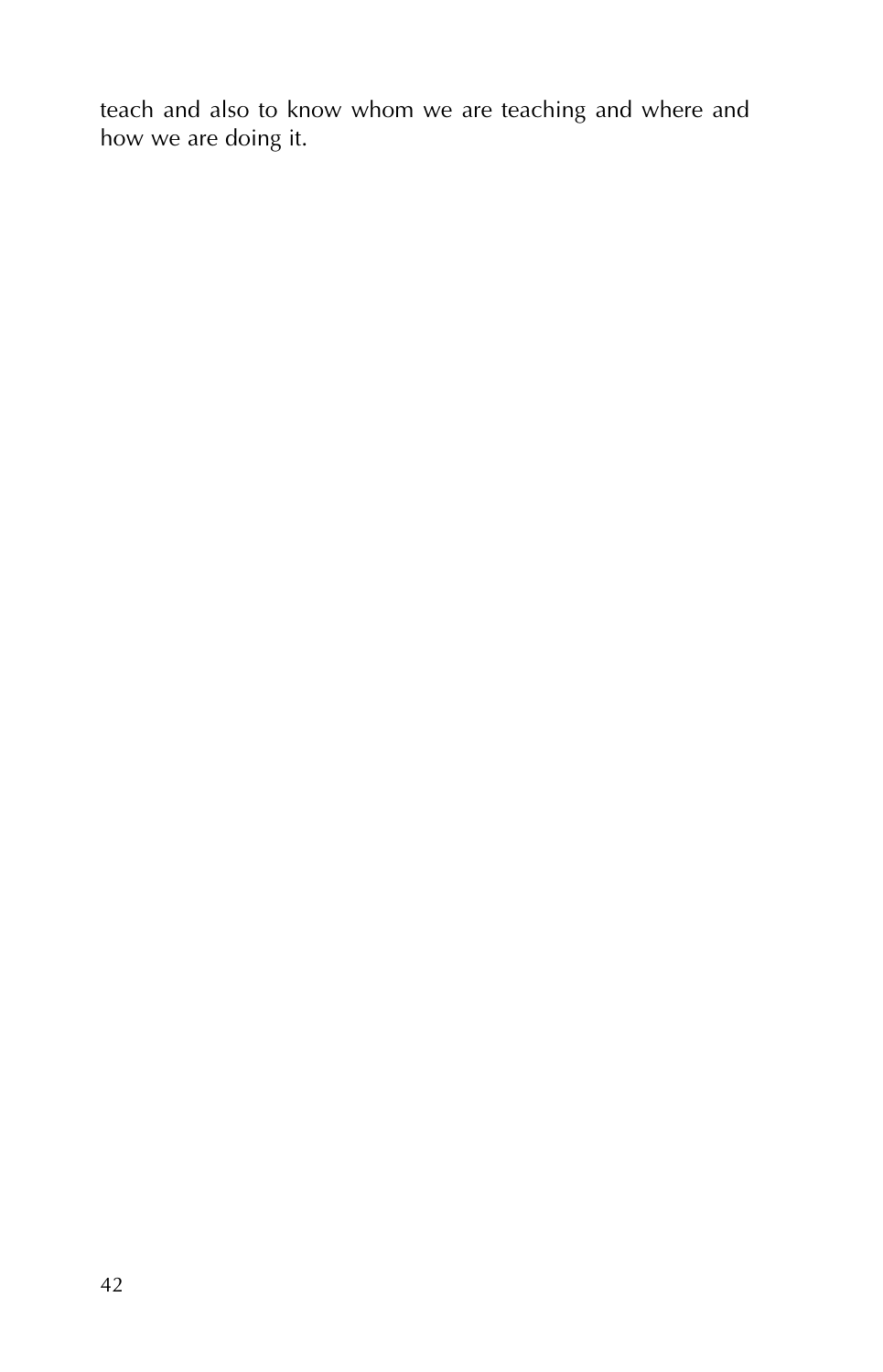# Family-School relations in a context of change

In the west we have changed into a society of knowledge in a dramatic and rampant way and this change which consists of multiple and varied elements related among themselves, would be difficult for us to synthesize here. In this new society there are demanded and produced, above all, two goods or values: Liberty (of choice) and Equality (the collapse of all hierarchy). In this change we have succeeded in getting many advantages but not everything is positive. Among the latter, **we have transformed our relationships**, which have changed to being less permanent. But once we are installed in the new society, given that as human beings we are by nature social animals, our most basic impulses and instincts are leading us to create moral norms which link us and unite us in communities. I believe we are returning to showing our confidence in institutions, among them the family and the school $37$ .

In this way, families and the school continue to be two fundamental social institutions for the incorporation, development and consolidation of the person in society. Because they are two fundamental social institutions, though not the only ones, the very characteristics of our society is asking them for a **greater rapprochement**. They are asking for a **more active role for families in the education of their children**, avoiding the delegation of responsibilities to the school. Precisely, the most characteristic thing about the present time in education is 'delegation' 38, lead-

<sup>&</sup>lt;sup>37</sup> In a study in *"Fundación Hogar del Empleado"* in 2002, the students unanimously consider that the school and the family are the two fundamental elements among those on which their education depends, giving to the first a more relevant role than the second. Friends have less influence and in a considerably lower percentage, the means of communication.

<sup>38</sup> In the year 2002, in a study on *"Children and Parents: communication and conflicts"*, in answer to the question: *"What things would help you most in resolving the difficulties which you run into in the education of your children?"* 59.6% of parents replied *"that the teachers should educate better"*, and following this at 49.2% came *"that the means of communication should be more educational"*. This first demand seems to translate into a delegation of responsibilities: as if, feeling overwhelmed by the demands made on them, they are looking for the teachers to take their place.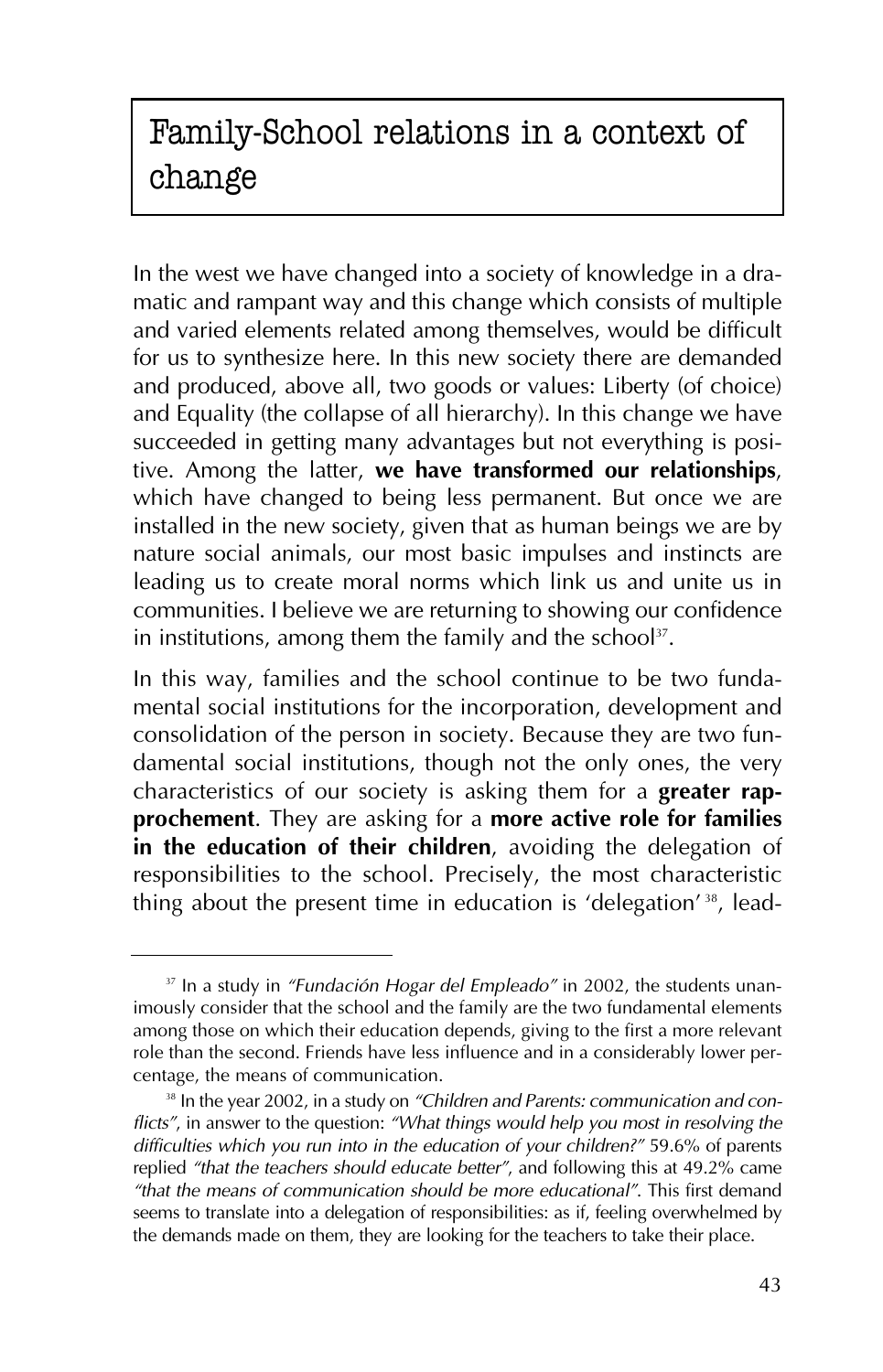ing to the professionals in education feeling overwhelmed by the excessive extension of their functions.

The countries of Europe have been becoming aware of the need to incorporate families and in the running of Education Centres, relying for support on the *"Declaration of Human Rights and the Rights of the Child"* and picking it up again in the successive laws which define its educational systems. As an example of this we have the call made by LOGSE in 1990: *"That the development of the education process in the centres be carried out in a joint and participative form between all the members of the education community"*.

In 1994, the UN, with a view to celebrating *The International Year of the Family* boosted the educational function of the family and put it in relation with school teaching:

*"The family is the framework of spontaneous education, a base from which its members can receive a school education; this base* also has to form a medium suitable for learning<sup>"39</sup>.

Fullan in his analysis of the relations between parents and schools, concludes that the closer the parents are to the education of their children the greater the impact on the development of the child and his or her educational progress.

J.A. Marina, in an interview in a magazine in 2005, declared: *"Parents have the primary responsibility of education, while the school is subsidiary. But the latter will never be effective if it cannot count on the support of the parents. At present there is a very dangerous fracture between the family and the school. Parents do not collaborate with the school, do not give a respectful image of it, have no confidence in the teachers, do not participate in the school, and in case of doubt, take the part of the child"*.

For A. Marchesi<sup>40</sup> parents are more and more aware of the importance of education for the future of their children but what happens is that increasingly they have less time available for becoming involved or feel overwhelmed by the changes that are taking

<sup>39</sup> Quoted by P. Fermoso, *Diccionario de Filosofía de la Educación Hoy*. Ed. Dykinson, Madrid, 1997, p.263.

<sup>40</sup> Marchesi A., *Controversias en la educación española*, Ed. Alianza, Madrid, 2000, pp.149-161.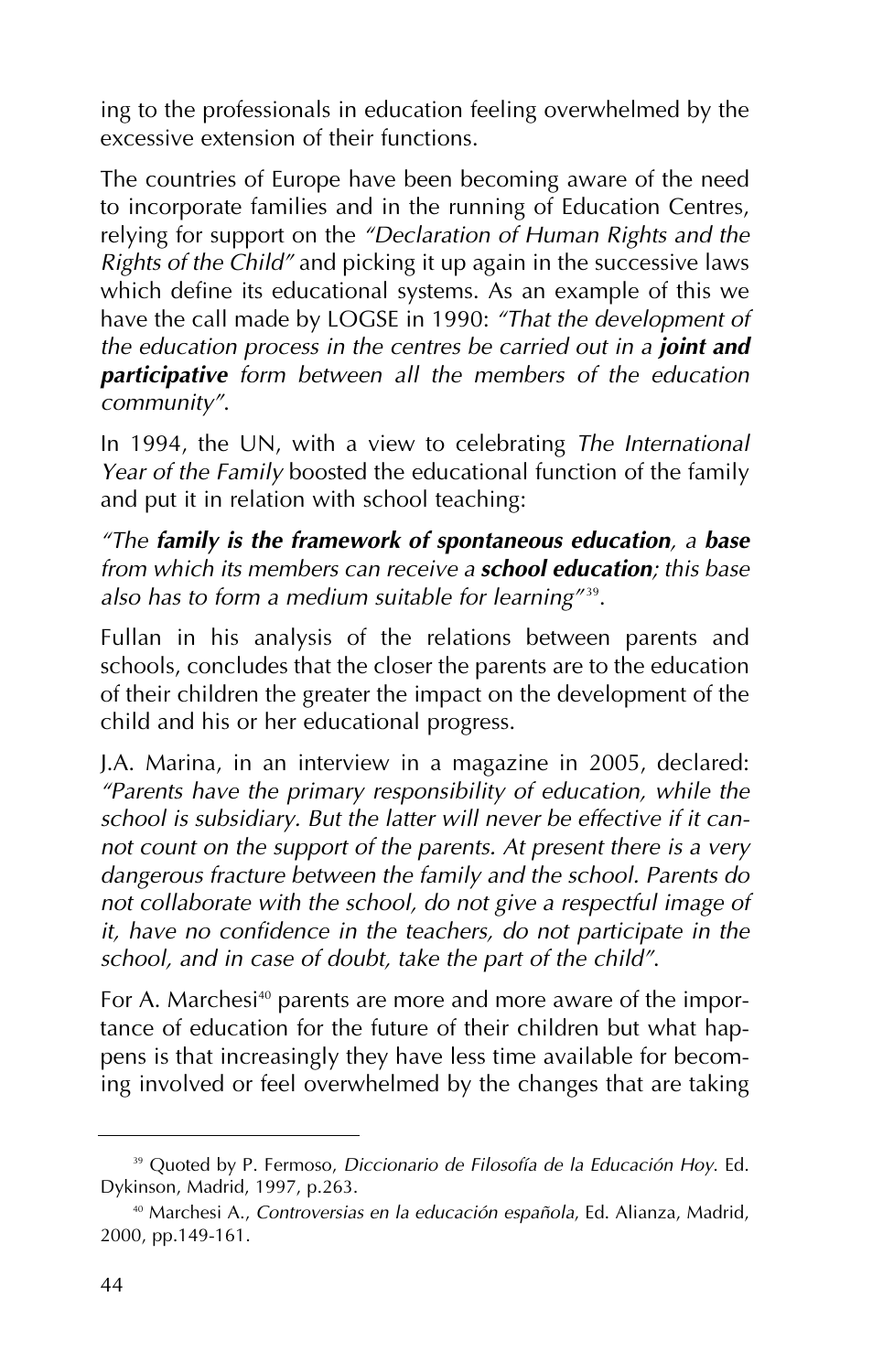place in education and this increases distancing, insecurity and ignorance. He believes that parents are interested in the education of their children in their own manner and never in the manner of the teachers.

Bernabé Tierno, in an interview expressed himself in these terms: *"A family is what the education of its members makes it. Frankly, few parents know how to educate a child who is violent, hyperactive, timid or with low self-esteem. They limit themselves to applying some educational norms which they have read about…. Teachers should not be so distrustful of parents participating more in the educational work of the centre. They have to learn, once and for all, that the school does not free them from being, as parents, the first educators. Parents and teachers ought to be aware that the protagonist is the one doing the educating. The teacher needs to be valued by society"*.

All the opinions and analyses highlight and have a bearing on the **necessity for a deep relationship between the school and the family**. In our knowledge society, in which an increment in cultural capital is produced, it is good that families have increased their educational demands for their children and do not simply on finding themselves lacking time, confused and insecure - hand over the responsibility for this task exclusively to the school or, without thinking, hand over their children to other institutions. Both the family and the school find themselves subject to the pressures of the new social demands which go beyond the traditional functions of both institutions and as a solution, society itself brings along other institutions capable of assuming some of the tasks traditionally carried out by the family or the school.

The two institutions are called upon to inter-relate, understand each other and co-ordinate themselves. Both have to be capable of **drawing up**, between themselves, **a new common education plan**. Collaboration between the family and the school is absolutely necessary, even though it turns out to be extremely difficult to find a suitable meeting point for the real participation of families in the education system. Parents and teachers both need, at the present time, **to carry out an effective interaction in areas which are concrete an clearly defined**. Once we have defined the responsibilities of each institution we need to draw up real proposals for interaction.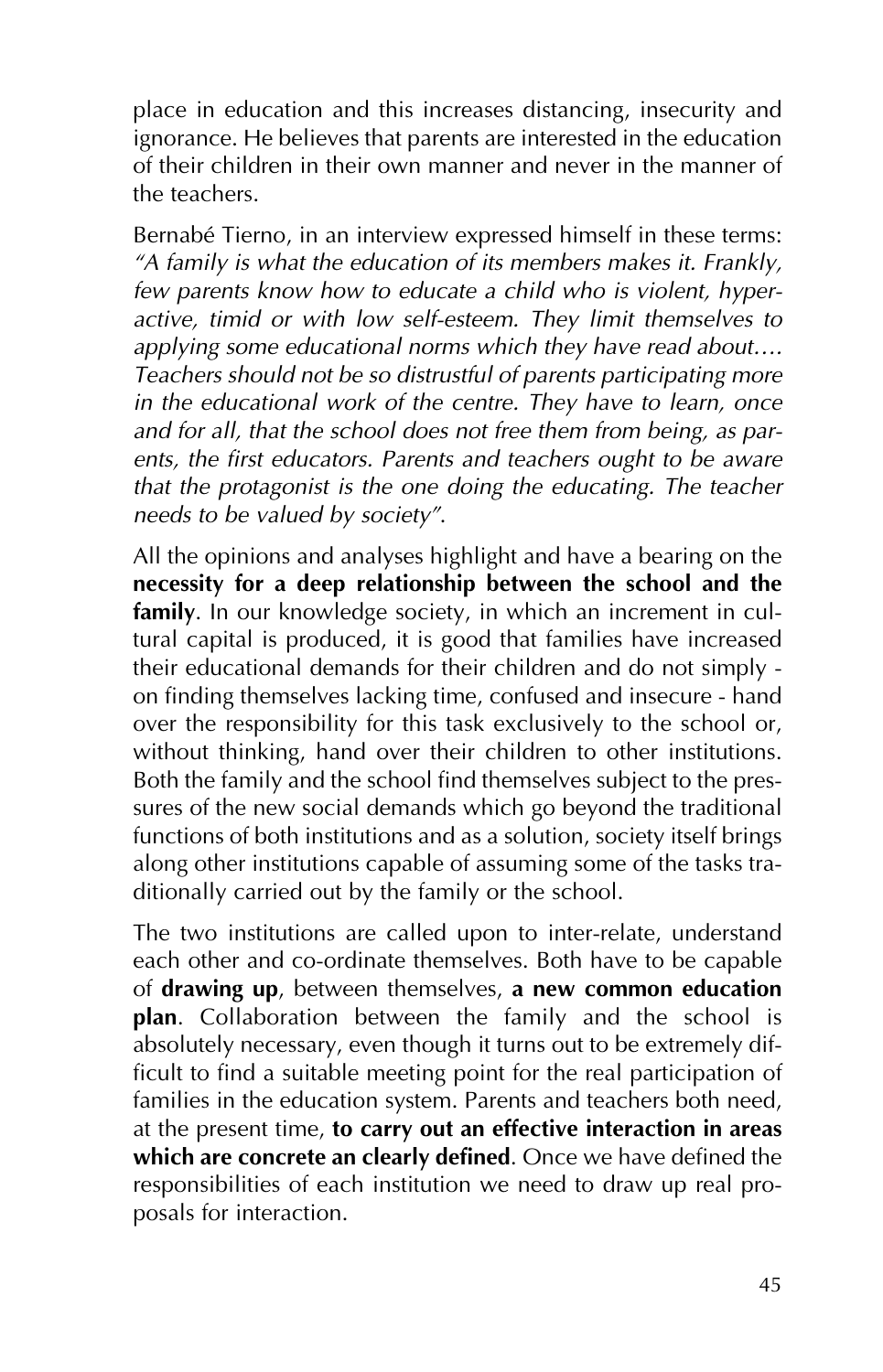#### **1o The educational functions of the family**

At the present time, within our Education Centres, we recognize a wide group of families who are preoccupied with and involved in the education of their children. They are co-protagonists and coresponsible with the school in education. It is noted that the complexity and difficulty of being parents goes well beyond the biological fact of having a child. They do not feel prepared but need help and advice but they always show their wish to be counted on and to be involved.

Also to be recognized is an absent group, a group of families who simply "park" their children in the classroom, who do not want to have anything to do with the changes in "parking" for various reasons and therefore it is impossible to contact them; and they are not exclusively families of ethnic minorities or immigrants. For this second situation we, unfortunately, do not need to feel that the words of Saint John Baptist de La Salle are excessive: *"You should look upon the children whom you are charged to teach as poor, abandoned orphans. In fact, though the majority of them do have a father here on earth, they are still as if they had none and are abandoned to themselves for the salvation of their souls…"* (Med.37.3). *"You then.... work according to the grace that has been given to you to instruct by teaching and to exhort by encouraging those who are entrusted to your care, guiding them with attention and vigilance, in order to fulfill towards them the principal duty of fathers and mothers towards their children"*. (Med. 193.2).

Since quite a number of other groups exist, a third group which we usually identify is that which seems to wish to educate its children in parallel with what is being done in the school, and this without doubt has negative repercussions on both the child and the education system itself. Some families, feeling themselves capable of transmitting the values of the parents, consider the family as an isolated "bubble". Others, not knowing how to exercise authority, create in the children a thirst for egalitarianism, supporting them in taking on social counter-values, over-protecting them or over-stimulating them.

Then there are those for whom, in the words of Freinet: "what is important is not formation, the deep enrichment of the personality of their children, but rather sufficient instruction for taking on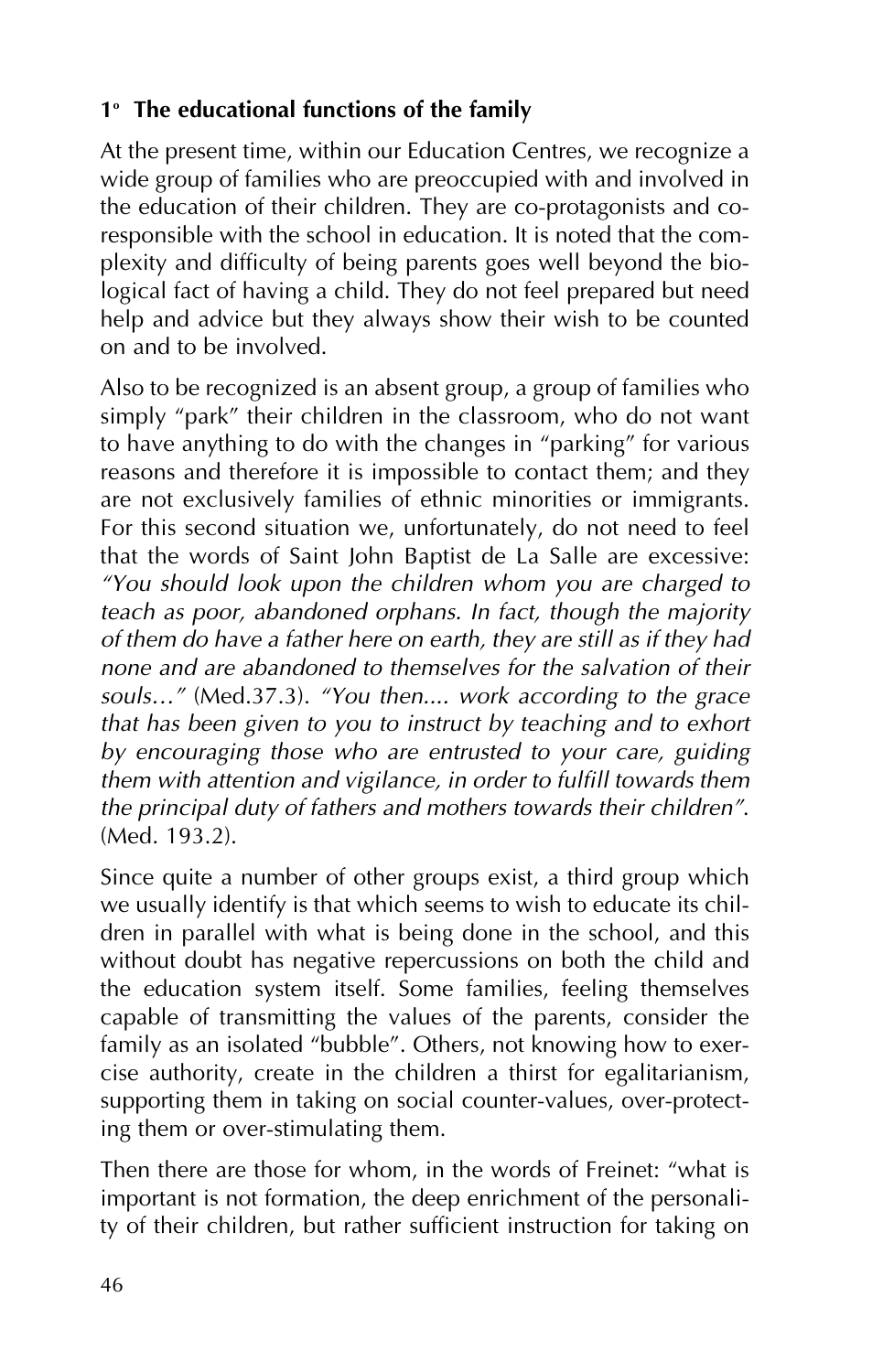exams, occupying positions envied by others, entering this or that university, etc." 41

Ch. Z. Cataldo considers four functions of the family, linked with the care and education of children $42$ :

- **1a** Care, support and protection of children.
- **2a** Socializes in relation to the values and roles adopted by the family.
- **3a** Supports and controls the development of the child as a pupil and offers him/her preparation for schooling.
- **4a** Supports his/her growth as an emotionally healthy person.

Traditionally, the principal function or task that has been taken on by the family has been that of integrating the children into society, carrying out the process of **primary socialization**. Nowadays, socialization is carried out in the framework of a global society and in this there are many institutions and diverse agents in action at the time of transmitting, inculcating, teaching elements of culture and guidelines for social behaviour. However, the families and the school continue to be the most important social contexts.

If in the past, families used to bring up and look after children from 0 - 6 years of age on their own, nowadays they do so with the help of kindergartens, grandparents and other persons connected with the family. Children are continually starting their schooling at an ever earlier age<sup>43</sup>. It seems that early schooling for their children is the only way in which parents who both work outside the home can manage to attend to their work duties. This reality causes some families to wash their hands of the process of the child's socialization and leads others to wish to share it, mainly with the school, which has to manage to take on the request.

Families have also come to start exercising a first **influence on the intellectual and moral development** of the children, although it

<sup>41</sup> Freinet, Célestin, *Por una escuela del Pueblo*, Ed.Laia, Barcelona, 1976, p.21.

<sup>42</sup> Cataldo, Ch.Z., *Aprendiendo a ser padres. Conceptos y contenidos para el diseño de programas de formación de padres*. Ed. Visor, Madrid, 1991, pp. 49-50.

<sup>&</sup>lt;sup>43</sup> According to the National Institute for evaluating and qualifying the Education System, in the school year 2001-2002 there was an increase in the schooling of children between 0 and 2 years and that 93% of 3 year olds were at school and 100% of 4 and 5 year olds. In France, Belgium and Italy there was a greater percentage for the ages from 0 to 3 years.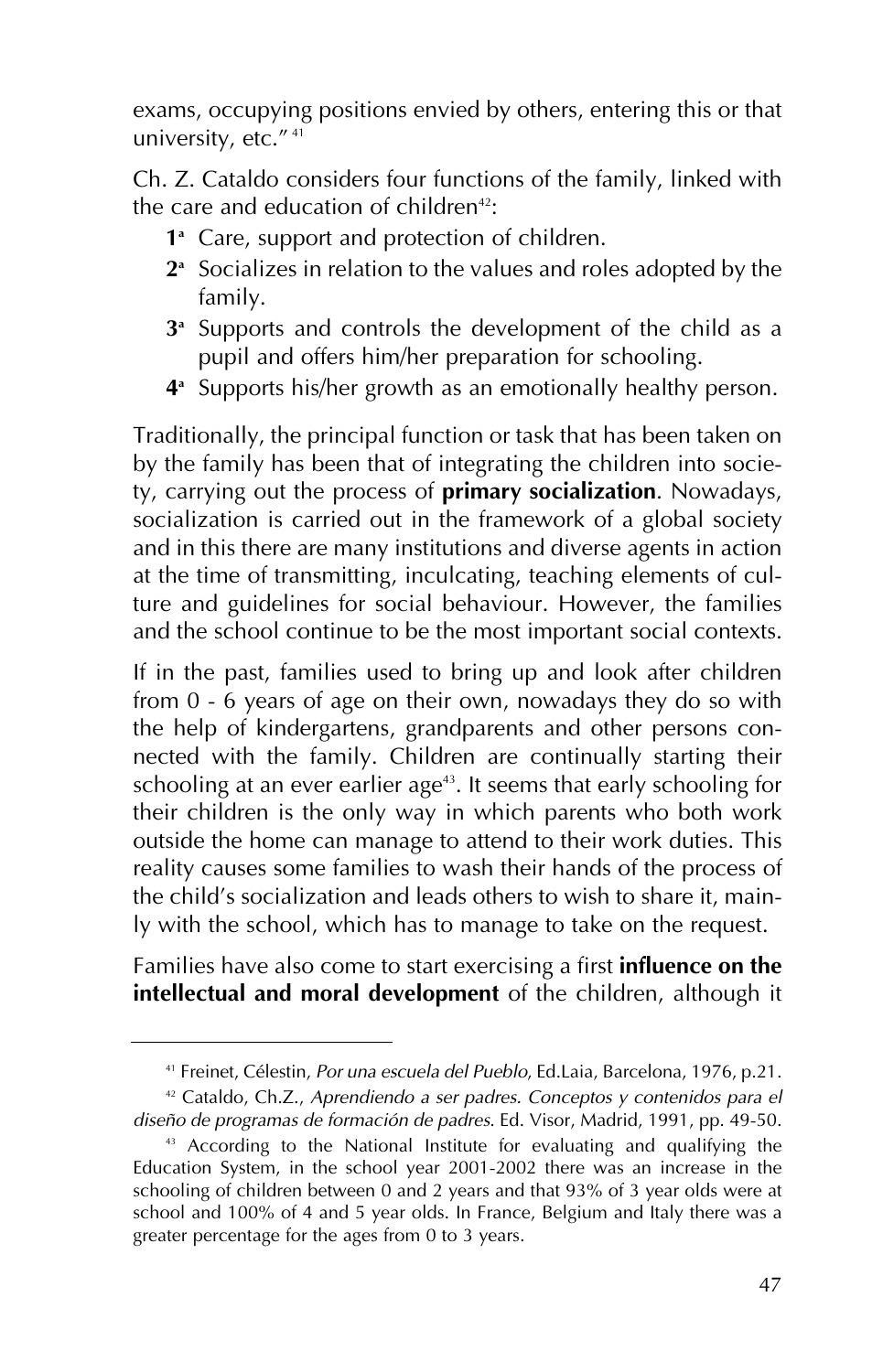has been in an indirect and informal manner. The only credentials which certify one's capacity for being a parent are the fact of having a child, not whether one has had any training for forming them, but in spite of this, family education has normally been providing the child, with the first essential and basic elements which awaken his/her potential abilities as well as his/her first code of conduct. The family has the problem of knowing in which values they need to educate their children since they do not believe that those which served them are valid for the present.

Since society demands an active role from families in the education of their children, urging them more and more to take on psychological functions, families are delegating this to the school, and in many cases feel themselves overtaken and replaced by the means of communication. If the families and the school have the same objective: to bring the child to his greatest development, what they need is to unite their efforts to achieve the objective. For this, the parents need formation and the schools need changes, so that both can co-operate and participate. Families and the school need to know how to clarify and negotiate the scale of values to be educated<sup>44</sup>. J.A. Marina, speaking before the School Council of the Community of Madrid during a "Workshop on the Family and the School", in June 2005 said that *"ethics is the best way of using the intelligence. To educate in values is to educate in feelings. When we educate in feelings we create a deep form of ethics"*.

Traditionally also, during the process of development and rearing, interpersonal relations are based on an **emotional commitment and involvement** between parents and children, which creates and re-creates the affective and emotional climate of the families. According to C. Aguilar<sup>45</sup>, 'The family is an environment of happy or unhappy memories filled with an affective and emotional aura which induces people to repeat old behaviour guidelines which they have received from their own parents'.

<sup>&</sup>lt;sup>44</sup> We should bear in mind the UNESCO book, "Guía de Virtudes para la familia", Arca Editorial, Barcelona, 1999. It is part of an initiative called "Proyecto Virtudes", whose mission is to provide multicultural programs and materials which help people to remember who they really are and to live in accord with their values.

<sup>45</sup> Aguilar, C., Educación familiar: una propuesta disciplinar y curricular, Ediciones Aljibe, Málaga, 2002, p. 60.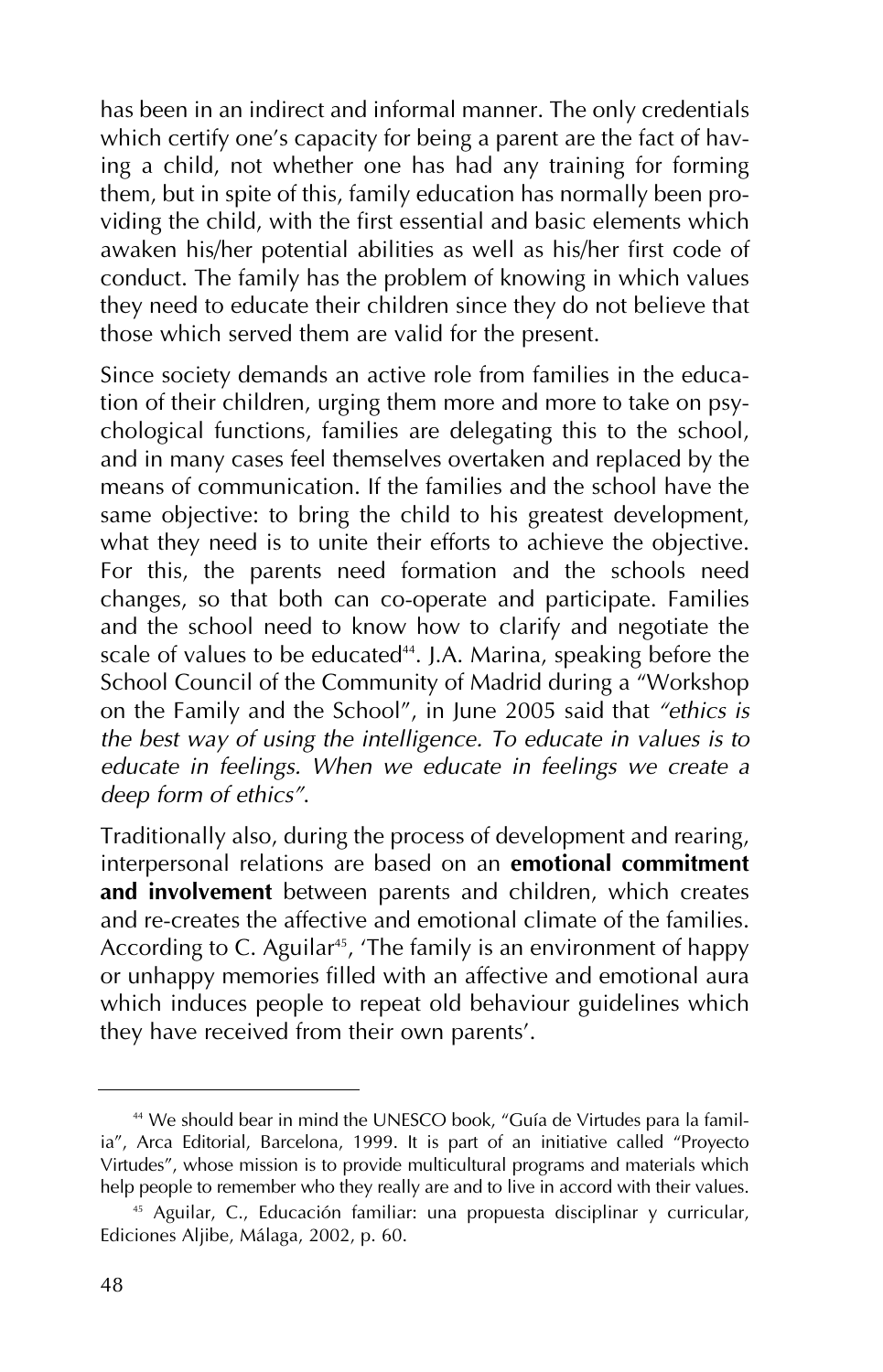The main objective which parents need to set out is to help their children to be able to express their sentiments and emotions, to recognize them and to channel the most negative ones for the purpose of shaping their ego, because in this way they will be supportive of their child's self-concept, self-image, self-esteem and confidence in himself.

*"To deal with a child in such a way that he appreciates and feels at home with himself, is an invaluable legacy for his life, and helping him to value and respect himself is the best thing that a father and mother can give him"* 46. It is necessary for us to introduce into the school environment socio-affective and emotional formation but always in co-operation with the family environment and not just when we are planning it and drawing it up.

In our model of the Christian school, the family has been the place for the **transmission of the faith**. Believing is adopting a form of living and living is learnt during the first years and in the family, the first believing community. My Director of Novices, Br. Tarsicio de Jesús, used to repeat to us on various occasions that *"the educational and catechetical work of the first years is the most important"*. For some believing parents, the greatest joy of their lives is seeing their children living their faith and their greatest sorrow is seeing them living separated from God. One believing mother expressed herself in this way: *"I confess that I took very great care in passing on the faith to our children, trying very hard to find attractive books, preparing the catechesis with all the adults of the community, arranging liturgical celebrations and lots of other things. The family becomes stronger and forms a common block by sharing the same values and style of life*"<sup>47</sup>.

Christian families and also those of other religions need to find the best way to pass on the faith to their children, and for them to succeed, our schools must come to their aid. We need to offer them information and updating on the contents of their faith, we need to provide them with resources and we need to help them to live and share a personalized and living faith.

<sup>46</sup> Marulanda, M., *Los padres ante el proceso de formación de sus hijos*. *Il Cogresso "La familia en la Sociedad del siglo XXI"*.

<sup>47</sup> Ayerra, Mari Patxi, *La familia, lugar de transmisión de la fe*, Sal Terrae, May 2003.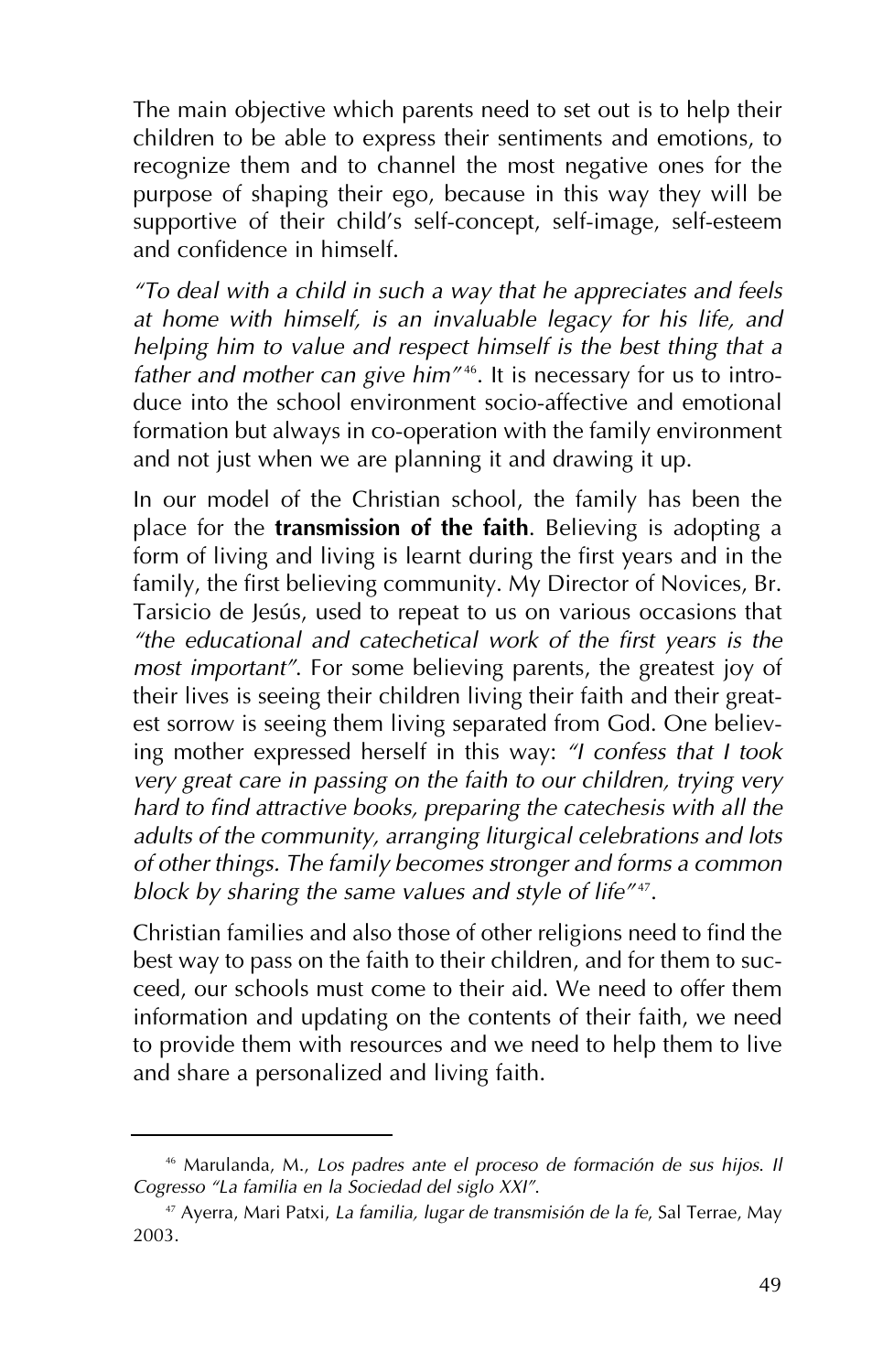#### **2o The school as facilitator of inter-action and participation**

On various occasions I have seen quoted the African saying *"to educate the child you need the whole tribe"*. Perhaps in this Western "society of individuals" it is very difficult for citizens to be responsible for the education of children and young people, when we live isolated in our residences, shut away with our own affairs and never invited to become involved in the lives of others. But the school must break with its culture of isolation and open its doors and windows so that social life and institutions may enter. We do not need to claim to educate for life but rather from life.

Conscious of the complexity of present-day society, the education system needs to do some wide reflection on the objectives and agents of education. More and more we hear more voices demanding a global perspective on education, so that it is not understood exclusively as *"school education"*, but that it takes into account all the educational practices in which children and young people participate. It makes more sense, therefore, to think of and situate education from a community perspective, in such a way that what is known as *"the educational community"* is not wrongly reduced to the team of teachers and the participation of families and other social institutions.

Precisely the **"communities of learning"** constitute a project from which we need to learn. This project has begun to realize that the information society and the present multicultural framework create a series of challenges for the education system to face up to. They stimulate a transformation of schools in order to provide a response to these challenges and needs, a social and cultural transformation which is produced by means of the participation of families and other educational and social agents in the Education Centre. The "communities of learning" have been taking shape in the course of the last decade as an alternative in the manner of understanding education.

**Let us defend**, without doubting it, **the idea that families and teachers share the education** of the children who attend the school centres and that if they co-ordinate themselves, it will have a bearing on the better personal development of the children and the educators. For this it will be indispensable to create channels of relationship, participation and co-ordination as permanent sources of feed-back between the family and the school. In actu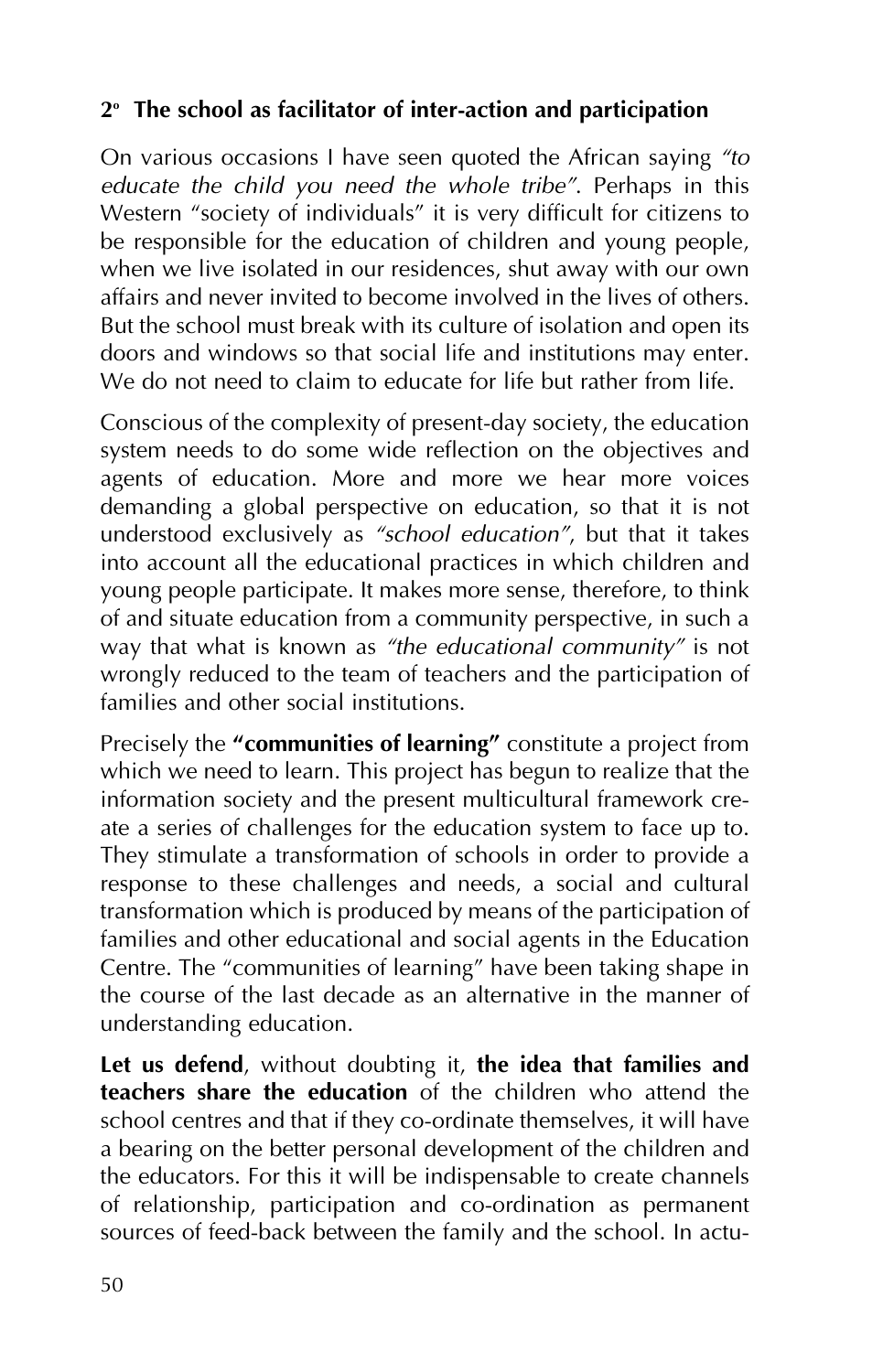al fact this idea is present in practice itself and in educational legislation. In spite of this, the existing channels do not always function suitably and never cease to create unnecessary tensions and misunderstandings. Most of the time the channels only function in one direction, either from the school to the family or in the opposite direction, so that a mutual knowledge is never produced, nor a positive evaluation of the work of the "other".

*"Apart from the institutional relations which they can have among themselves, the entities school-family-association have among themselves a continual vital communication"* 48. Generally, in our schools, there exist two **ways of being in relationship with families**:

| <b>INFORMAL</b> | On "fiestas" and the contact which arises on schooldays<br>in the "coming and going", especially in lower Primary<br>school.                                                                                                                                                                                 |
|-----------------|--------------------------------------------------------------------------------------------------------------------------------------------------------------------------------------------------------------------------------------------------------------------------------------------------------------|
| <b>FORMAL</b>   | At all levels this takes two forms: 1. "Classroom meet-<br>ings", which vary from one to three a year depending<br>on the centres; 2. "Interviews" with the class teacher.<br>Some centres are developing a 3. Form: the "educa-<br>tional portal", interaction adapted to the new techno-<br>logical media. |

*"The participation of parents in the school centre has, in various countries, shown itself as an important element of approach and understanding between parents and teachers and as a way of enriching and facilitating the learning process of the children by causing these two bodies to unite their efforts in achieving a common aim: the integral formation of the pupil<sup>"49</sup>. In almost all of* our education centres the **participation of families** in the Centre takes three forms:

| <b>THE</b><br><b>SCHOOL</b><br><b>COUNCIL</b> | The official organ of participation of families in the edu-<br>cational running of the Centres subsidized by the State. |
|-----------------------------------------------|-------------------------------------------------------------------------------------------------------------------------|
|-----------------------------------------------|-------------------------------------------------------------------------------------------------------------------------|

<sup>48</sup> García Hoz, Victor, quoted by Aguilar, Carmen, in *Educación Familiar*, p. 116.

<sup>49</sup> Martínez González, R.A. *Participación de los padres en el centro escolar: una forma de intervención comunitaria sobre las dificultades escolares*, Bordón, No 44, p. 172, 1992.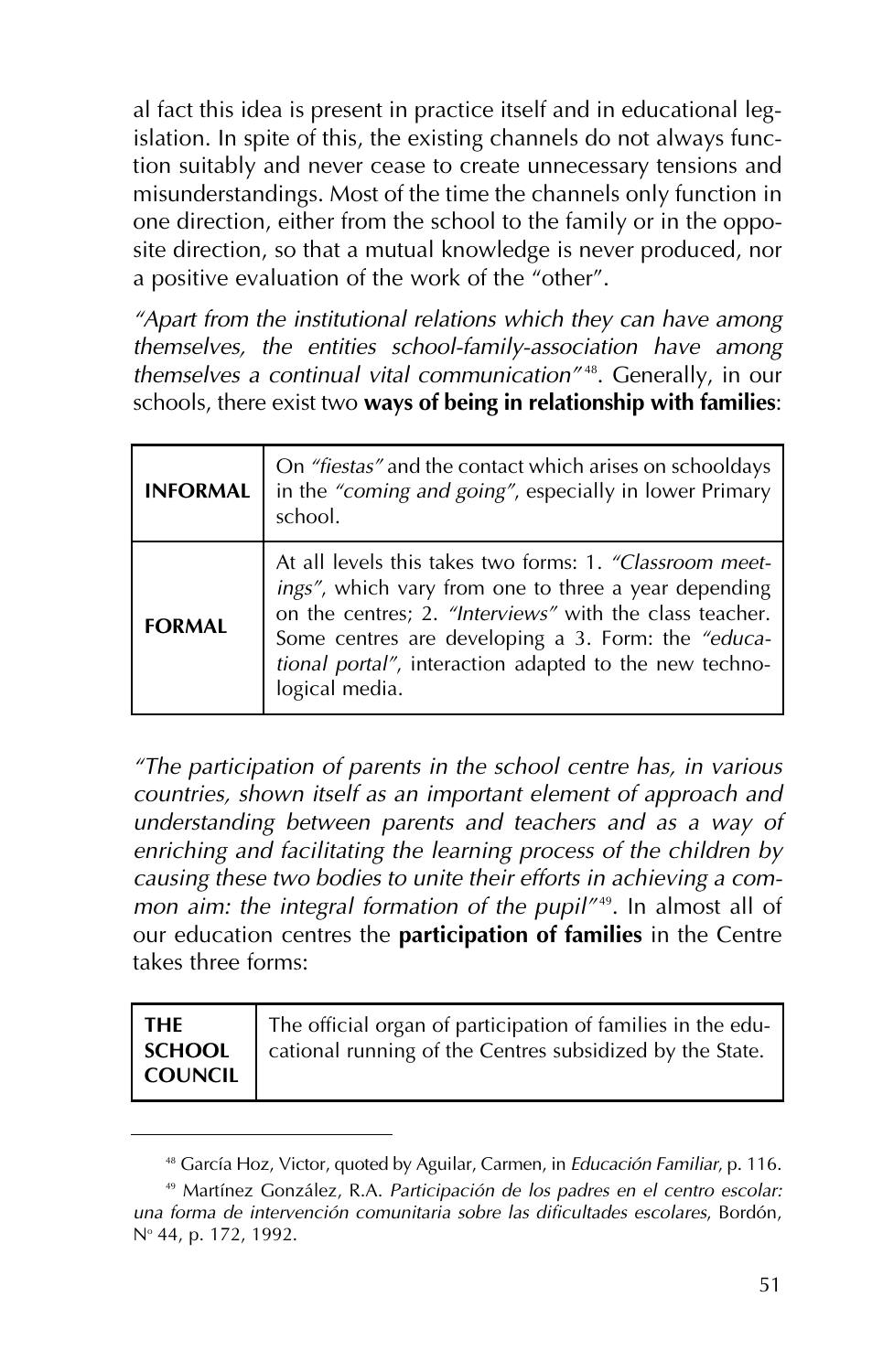| <b>PARENTS</b>     | A form organized by the parents in order to inter- |
|--------------------|----------------------------------------------------|
| <b>ASSOCIATION</b> | vene in school life.                               |
| <b>DELEGATED</b>   | Fathers or mothers elected to maintain communica-  |
| <b>PARENTS</b>     | tion and collaboration with the class teacher.     |

Parents have had their right to take part in decisions about the organization and running of the Centre recognized by law and they should take part in them. For this reason we must facilitate their participation and responsibility.

Within the area of infant education (0-6 years) relations are close. On the one hand, informal contacts are widespread and formal ones are more frequent than in Primary School (6-12 years), since, as the children become older the families attend fewer of the activities organized by the Centre and we teachers show ourselves less available. We can highlight the following forms of participation and collaboration, typical of the Infant school:

| <b>OPEN DOORS</b> | Days on which parents have the possibility to par-<br>ticipate in classroom activities.                                |
|-------------------|------------------------------------------------------------------------------------------------------------------------|
| <b>WORKSHOPS</b>  | In which families participate and collaborate along<br>with the teachers in the production of materials,<br>toys, etc. |
| <b>TELLING</b>    | Allows for the visit each day of the grandfather of a                                                                  |
| <b>STORIES</b>    | child to tell a story in class.                                                                                        |
| <b>THE</b>        | Goes from the house to the school. In it parents and                                                                   |
| <b>TRAVELLING</b> | teachers note down habitual incidents, interests, qual-                                                                |
| <b>BOOK</b>       | ities, tastes and other particularities of the children.                                                               |

The same thing does not happen in Secondary Education, especially at the compulsory level (12-16 years), since the autonomy of the children predominates. Someone, based on his experience, described the teaching team and the families as two football teams in competition, who while sharing the same game have different, if not incompatible, objectives. What makes it difficult at these ages for both sides to work in a coordinated and complementary manner, is bad communication, a series of prejudices, distrust, fears and suspicions. All this generates a relationship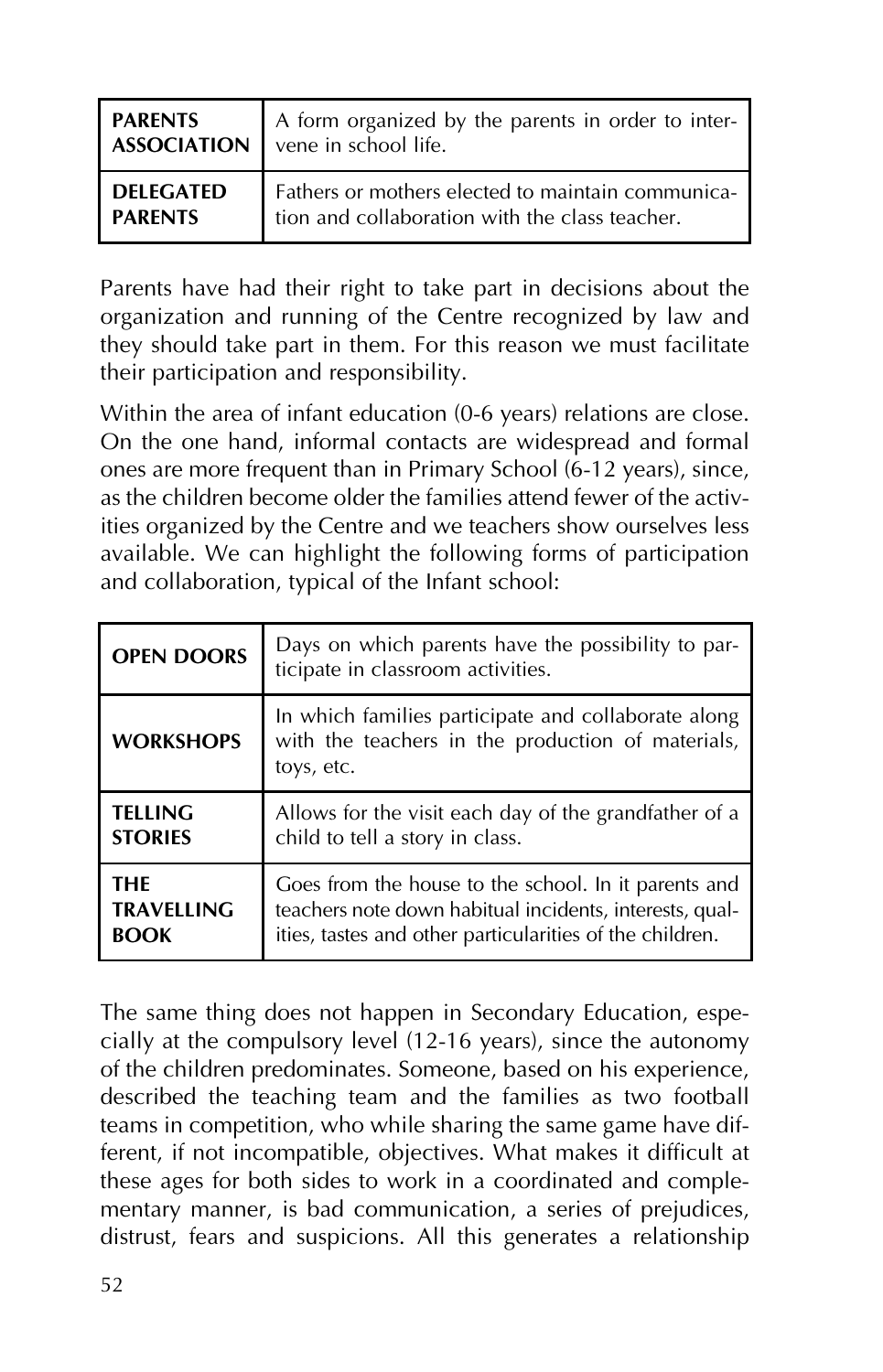which is not very sincere and is formal. During this educational stage it is important that families receive complete and frequent information and not just when there are unusual events or conflicts. Carrying out a follow-up of the student, as is done, and sharing it with the family will allow us to detect processes of deterioration from the outset.

We must make a special mention of the "Parents' schools"<sup>50</sup>, which were started in the 70s in a remarkable variety of forms. The majority, based on formal talks or chats, tried "to teach families how to educate their children". They created spaces for formation and reflection on concrete themes which could facilitate a better involvement of the families. The age sections which were most successful were the very young and adolescents. The best methods were those which involved the guidance counselors' department and the class teachers and created groups based on the age or educational level of the pupils.

Ignasi Vila $51$  is of the opinion that sufficient ways exist for establishing a fluid communication between the family and the school. Of course, he recognizes that the level of satisfaction both of the teachers and the families is not always good and complaints come from both institutions and the reasons have very different overtones. We need *"to look for and build a climate of confidence in order to arrive at a collaboration between teachers and parents. For the relationship to grow will be gratifying and positive for both,* allowing for the building of an authentic education community"<sup>52</sup>.

It is not right for us teachers to think and act as if the school is our "domain" or that we, professionals in education, are the ones with exclusive possession of "educational wisdom" and that families neither understand nor educate. Aware of the fact that it is in the

<sup>&</sup>lt;sup>50</sup> In Spain the materials provided by the publication "Padres y Maestros" *(Parents and Teachers)* have been very valuable. A program of great success in the Canary Islands, Galicia, Extremadura and Andalucía has been *"Escuela de Madres y Padres de Radio ECCA"*, based on radio courses, printed material and tutorial activity.

<sup>51</sup> Vila, Ignasi, *Familia, Escuela y Comunidad*, Ed. Horsori, Barcelona, 1998, p. 107.

<sup>52</sup> Various writers, *Construir la comunicación entre la familia y la escuela como una relación de confianza*, in the collective work "La participación de los padres y madres en la escuela ", Ed. Graó, Barcelona, 2003, p. 124.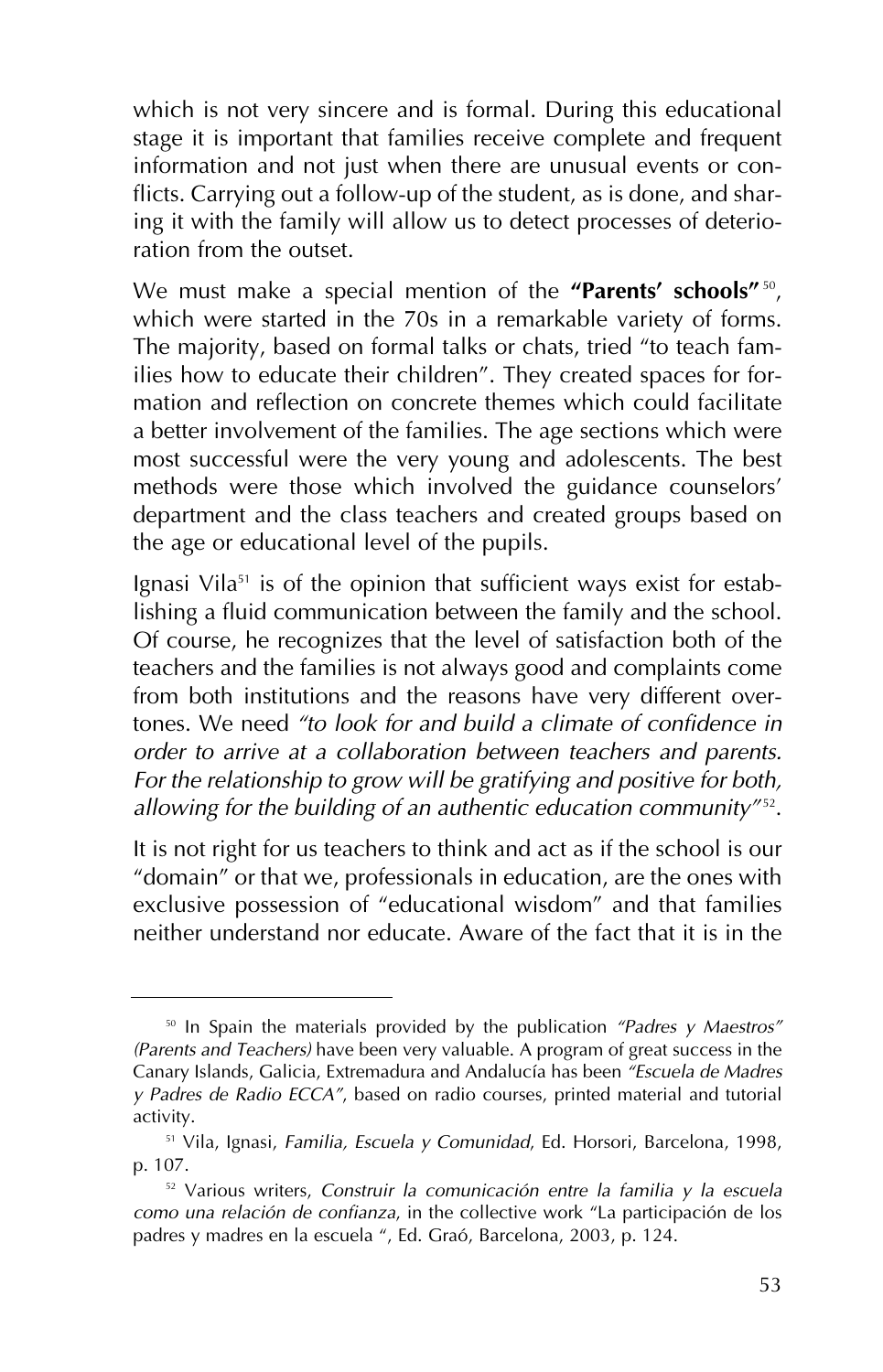family that the personality of our pupils begins to take shape, we need to give a new meaning to family-school relations, one which promotes fluid, cordial and constructive relations.

Each school should get rid of excessive bureaucracy, look for resources for connecting with families and think about in which areas, beyond the strictly legal, we will look for or accept the collaboration of the parents. The possibilities are infinite and it is up to each centre to think of how it can adapt it to its concrete situation. A common objective unites us with the families - achieving a better education, a quality education, for their children and our pupils.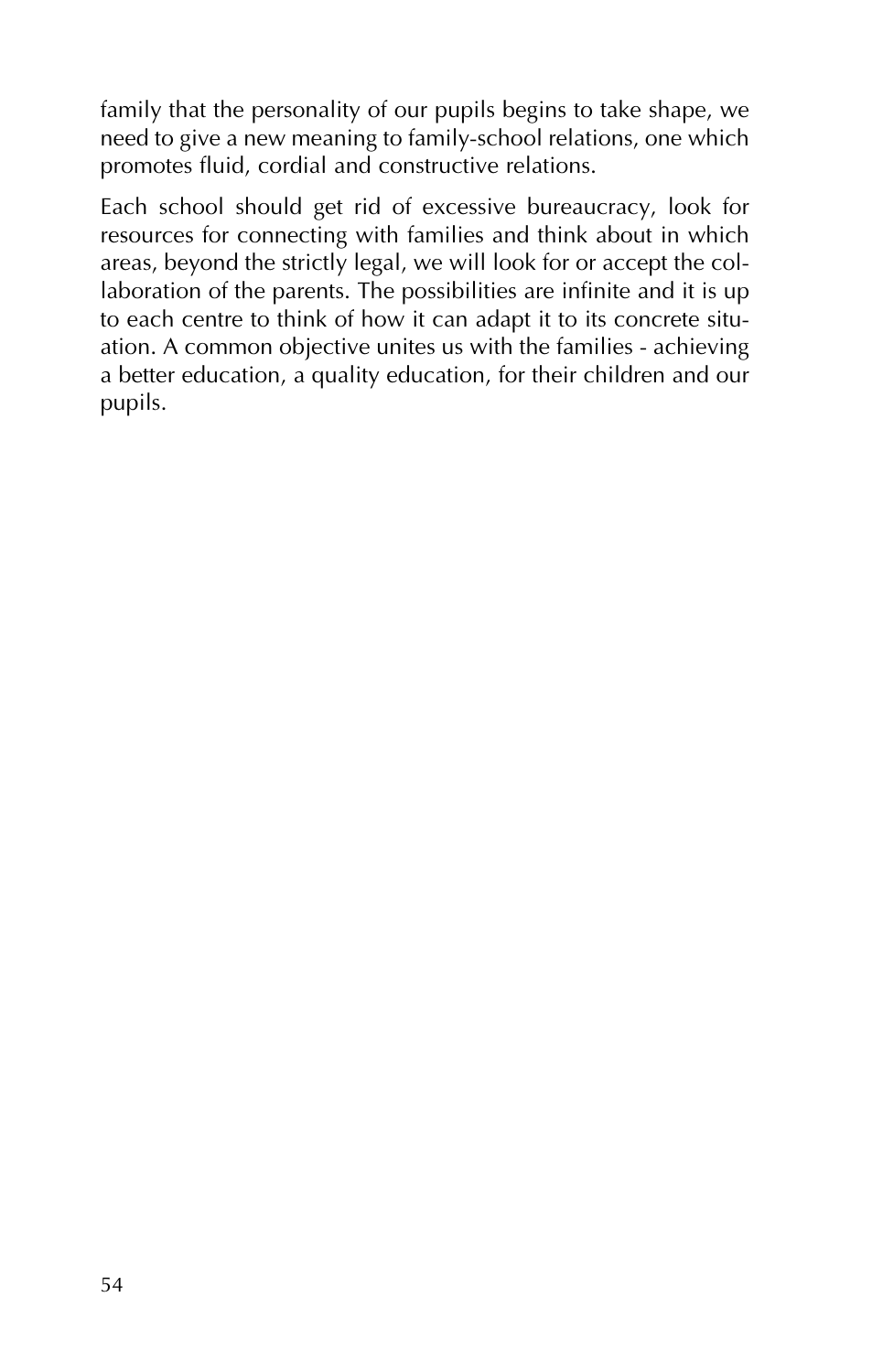# An experience: "Diptychs of the School-Family relationship"

The design, production and work with the diptychs was taken on by the Guidance Counselors of the Centres of the District of Madrid - psychologists, pedagogues and psycho-pedagogues; it is to them, therefore, that we owe our recognition and congratulations. At all times they were certainly able to count on the tutors of the different education levels of the centres and involve them in the experience. We are convinced that the vast majority of teachers are very well disposed, totally dedicated and wish to improve the channels of communication and relationship with the family.

The idea arose from the  $7<sup>th</sup>$  Regional Meeting of the Guidance Counselors of ARLEP", which took place in October 2002, on the subject of *"Relations with and attention to the Family"*. At this meeting, Professor Raquel Amaya and her team from the University of Oviedo, helped us to analyze the educational and social implications of the family; they made us aware of the need for promoting positive relations between families and the centres, showed us strategies and skills in communication and introduced us to methodological proposals for attention to parents and their formation.

We became aware that the majority of our centres showed themselves to have "open doors" every day of the school year, in no way isolated from the family and social context. Perhaps some were a bit self-centred, but with a capacity for building "drawbridges" to inform and have relationships even if only on specific occasions. We recognized that the times were not easy for being a good educator, with setbacks, difficulties and obstacles on the part of the administration, the inspectorate and certain families but we also noticed in the centres, creativity and generosity in building bridges of relationships and spaces for co-operation between the centre and the families.

If there were many good things, nothing was perfect. We should not blame factors outside the centre and free ourselves from selfcriticism. We wished to correct the possible mistakes in the guide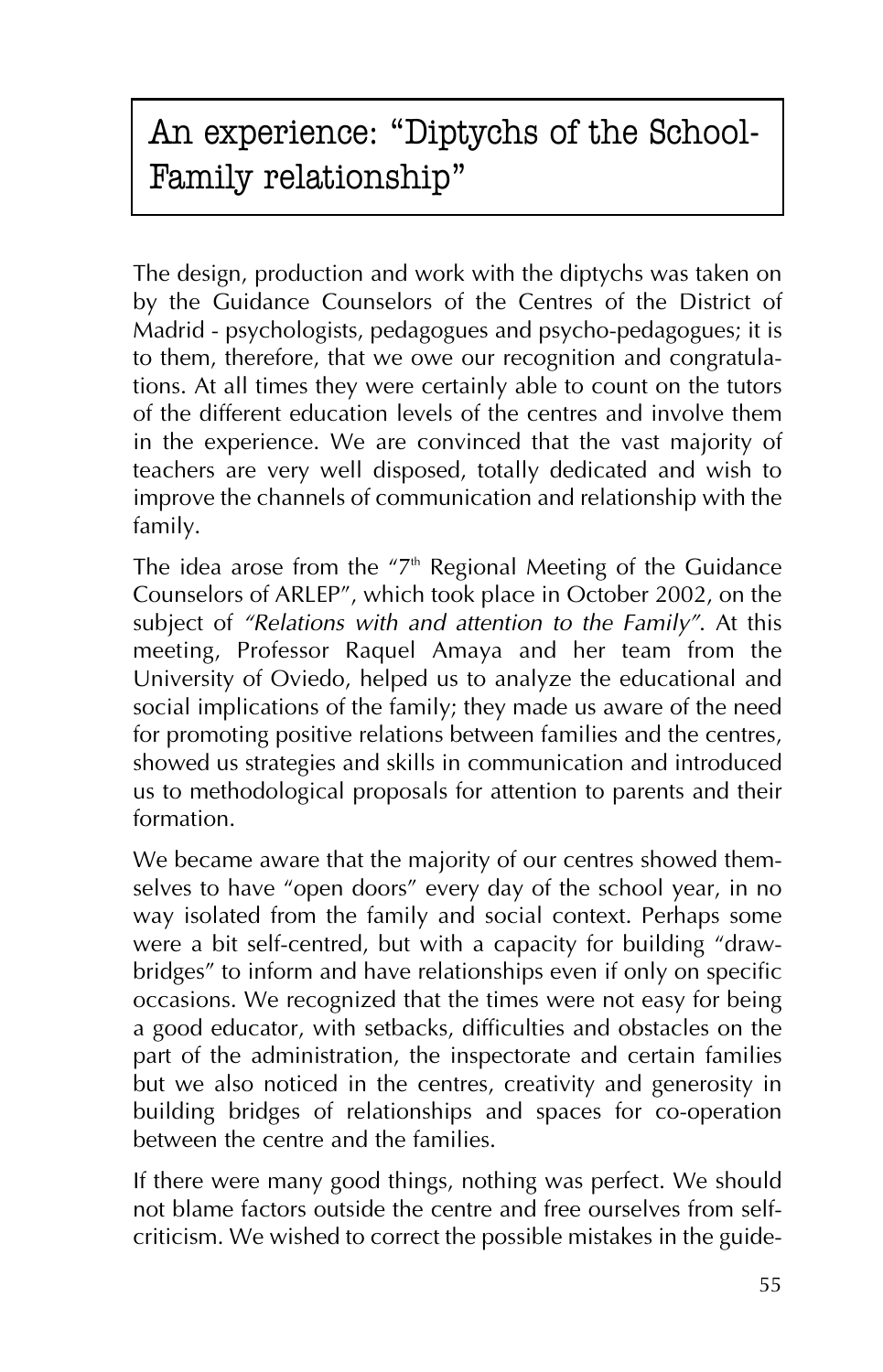lines and strategies being undertaken and build new ones. It was at this point that "a bulb lit up" and we thought of the *"Diptychs of the School-Family relationship"*. One more initiative, a new arch of encounter, which also arises from the school, but with its gaze fixed on the parents.

#### **1. Characteristics of the Diptychs**

We wanted them to be of an informative-formative nature, not very extensive, which would make reflection possible, offer concrete guidelines for action and use a language suitable for those at whom it was aimed. We wanted teachers and parents to be "reading the same thing" and "speaking about the same thing". They were produced, delivered and evaluated during the school year 2004-2005. The experimental edition also covered the year 2005- 2006, at the end of which, once it had been revised, the definitive edition would be published.

In the first step it is the guidance counselors and the class teachers, by educational levels, who work with them. Secondly they present them and work on them with the parents of their pupils. The handing over and presentation to the parents is always direct, never by means of the children. Some tutors, not being able to count on the presence of all the parents at the class meeting, decided to hand them over and have discussions on them in individual tutorial sessions.

If the formative factor of the diptychs does not promote a joint formation of parents and tutors, as would be desirable, it does allow them to share some experiences, develop a relationship and reinforce themselves in the joint formation of the child/pupil. At all times there is an attempt to avoid passive attitudes on the part of the parents in front of a formation which uses an incomprehensible psycho-pedagogical "jargon" and instead to promote an open and sincere dialogue.

They are thought out and produced by age-groups or educational levels and are offered to parents with children of that age. By calling the parents together by levels and working and holding dialogue with them on the essential themes of the personal development of their child at his particular age, we solve, to a large extent, the inconveniences of the "Parents' schools".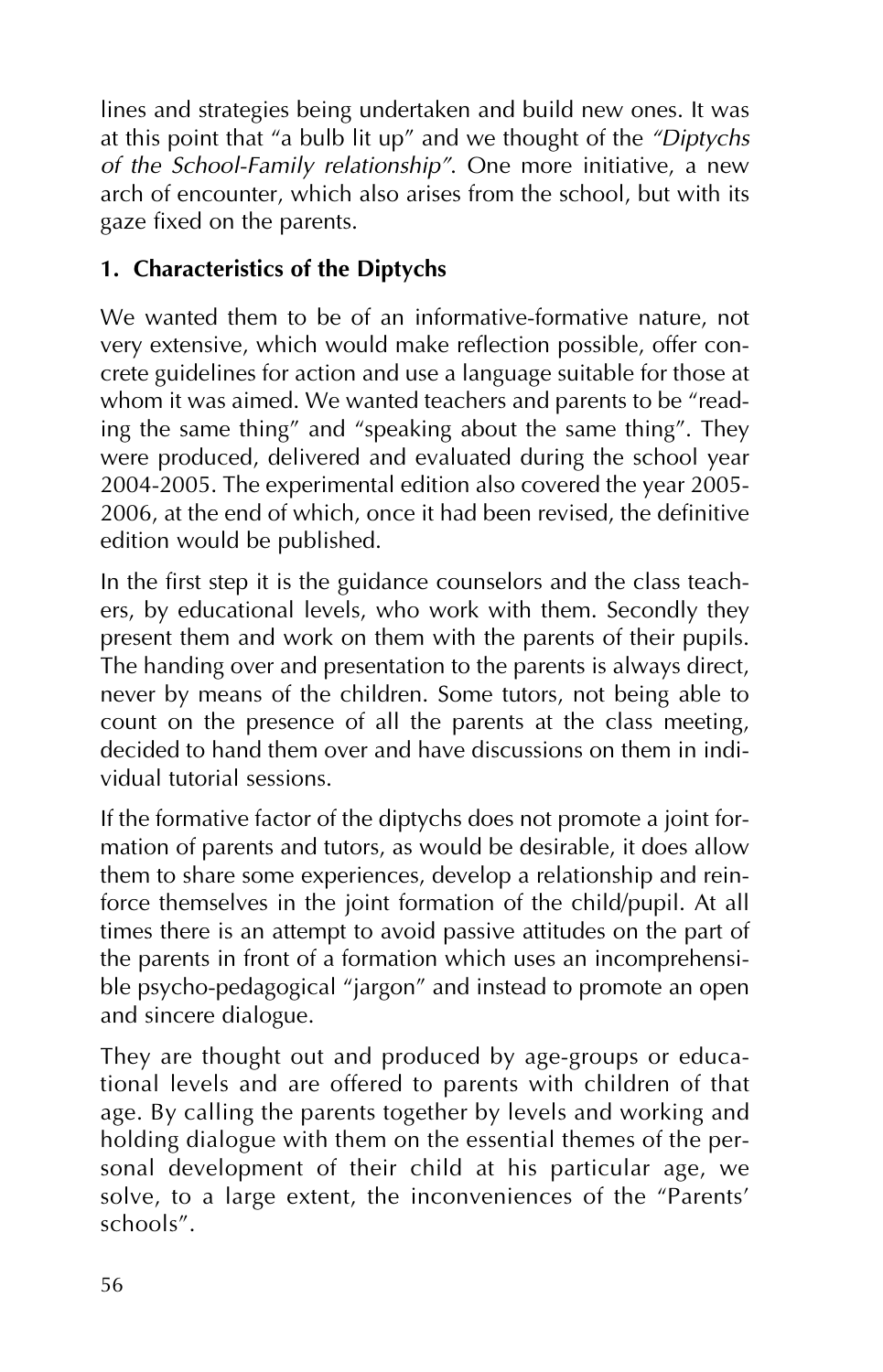The frequency of the handing out of each diptych is once a term/semester, which we consider sufficient in so far as the organization, convocation, presentation and reflection on the theme are concerned. Up to now the parents of a group of pupils have been called together , in most Centres, once a year so that they can get to know the plan for the school year, the functioning of the Centre and their child's teachers. All the rest, on the initiative of the class teacher, the mother or father, is channeled through the individual interview with the class teacher or with the subject teachers on the learning process of the pupil and how he gets on with the others.

Above all, they are a service promoting the intellectual, affective and social development of the children and young people who come to our Centres.

Finally, they promote meetings between the class teacher and the parents, the exchange of information, dialogue and educational co-operation and complementarity based on coherence and consistency. We are sure that many parents feel grateful that they are trained and involved in this way in the education of their children. This being the case, the school will not exist alien to what is happening in an educational manner in the family. Together, family and school, by means of the diptychs, will be sharing the action of educating.

#### **2. Themes and distribution by age groups**

The Guidance Counselors managed to have dialogues on the themes of the diptychs with the groups of teachers of each Educational Stage: Pre-school, Primary, and Secondary (Compulsory Secondary, Baccalaureate or Specific Professional Formation). In a joint meeting we agreed on the themes by age group and we formed teams for carrying them out. The following was the result:

#### **PRE-SCHOOL** 3 to 6 years

| 3 years | <b>No 1.</b> My first days in school;<br><b>No 2.</b> Psychological characteristics of the 3 year old child;<br><b>No 3.</b> Fears and nightmares. What do small children fear? |
|---------|---------------------------------------------------------------------------------------------------------------------------------------------------------------------------------|
|         |                                                                                                                                                                                 |
|         |                                                                                                                                                                                 |
|         | No 4. Habits, norms and values.                                                                                                                                                 |
|         |                                                                                                                                                                                 |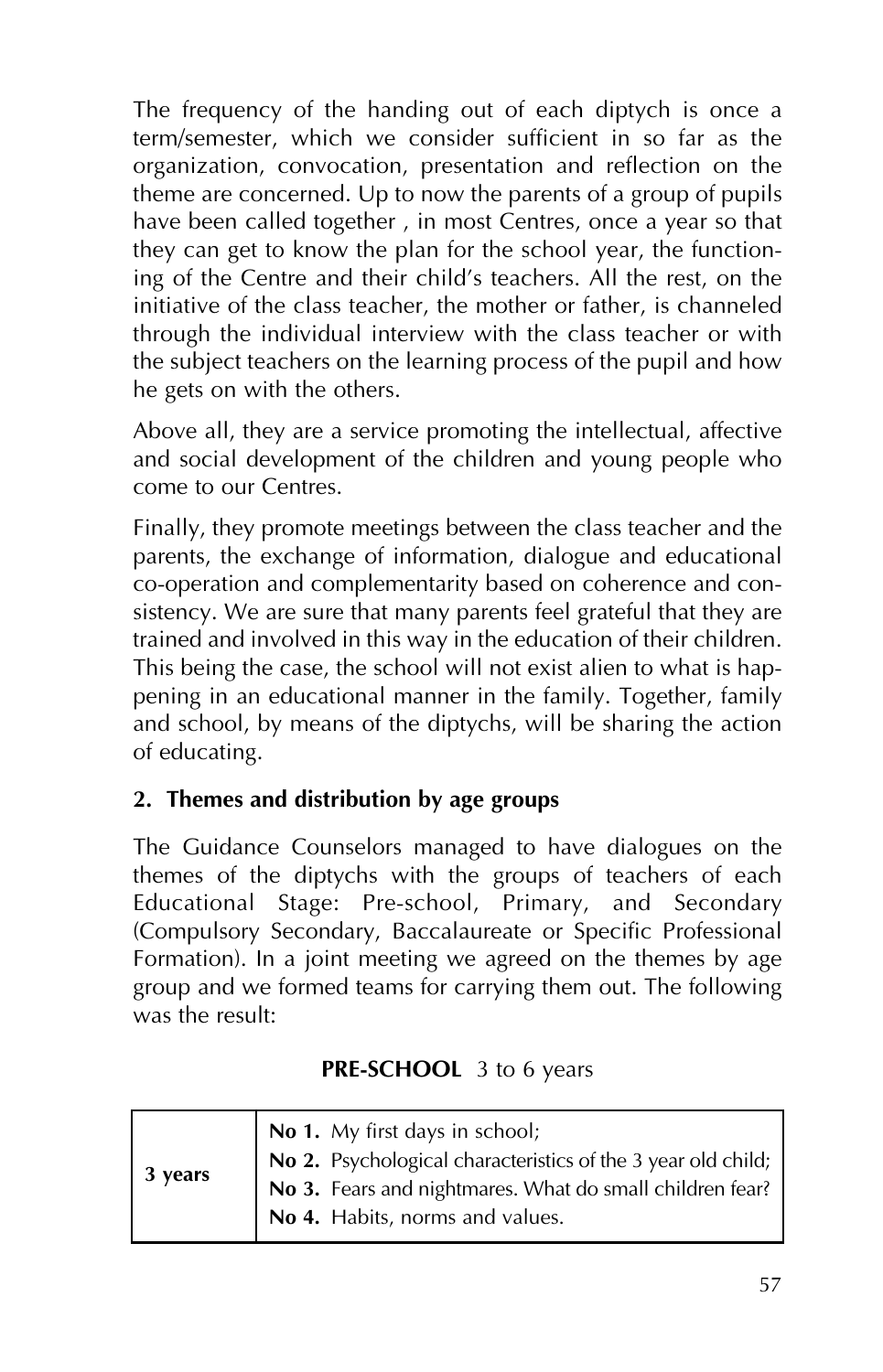| 4 years | No 1. Psychological characteristics of the 4 year old child;<br>No 2. Child jealousies;<br>No 3. Learning by playing.                                        |
|---------|--------------------------------------------------------------------------------------------------------------------------------------------------------------|
| 5 years | <b>No 1.</b> Psychological characteristics of the 5 year old child;<br><b>No 2.</b> Psychomotricity: infant movement;<br><b>No 3.</b> Feelings and emotions. |

## **PRIMARY EDUCATION** 6 to 12 years

| 6 years  | No 1. Autonomy and responsibility: "Placing limits";<br>No 2. Psychosomatic disorders;<br>No 3. Self esteem.                                                                                              |
|----------|-----------------------------------------------------------------------------------------------------------------------------------------------------------------------------------------------------------|
| 7 years  | <b>No 1.</b> The importance of games;<br>No 2. Children's fears;<br>No 3. Encouraging reading.                                                                                                            |
| 8 years  | No 1. How to help children with their school tasks;<br><b>No 2.</b> Parents as models of conduct;<br>No 3. Feelings and emotions.                                                                         |
| 9 years  | <b>No 1.</b> Reinforcement, prizes and punishment;<br>No 2. Educating in values, the value of education;<br><b>No 3.</b> Educating for leisure time; extra-curricular activities.                         |
| 10 years | No 1. Personal organization;<br><b>No 2.</b> We take care of ourselves:<br>No 3. Videogames: TV, Internet, DVDs, Gameboy<br>How difficult it is to choose!                                                |
| 11 years | <b>No 1.</b> Social skills. How to communicate better, be<br>oneself and resolve conflicts:<br><b>No 2.</b> Aggressiveness and self-control;<br><b>No 3.</b> Moving on to Compulsory Secondary Education. |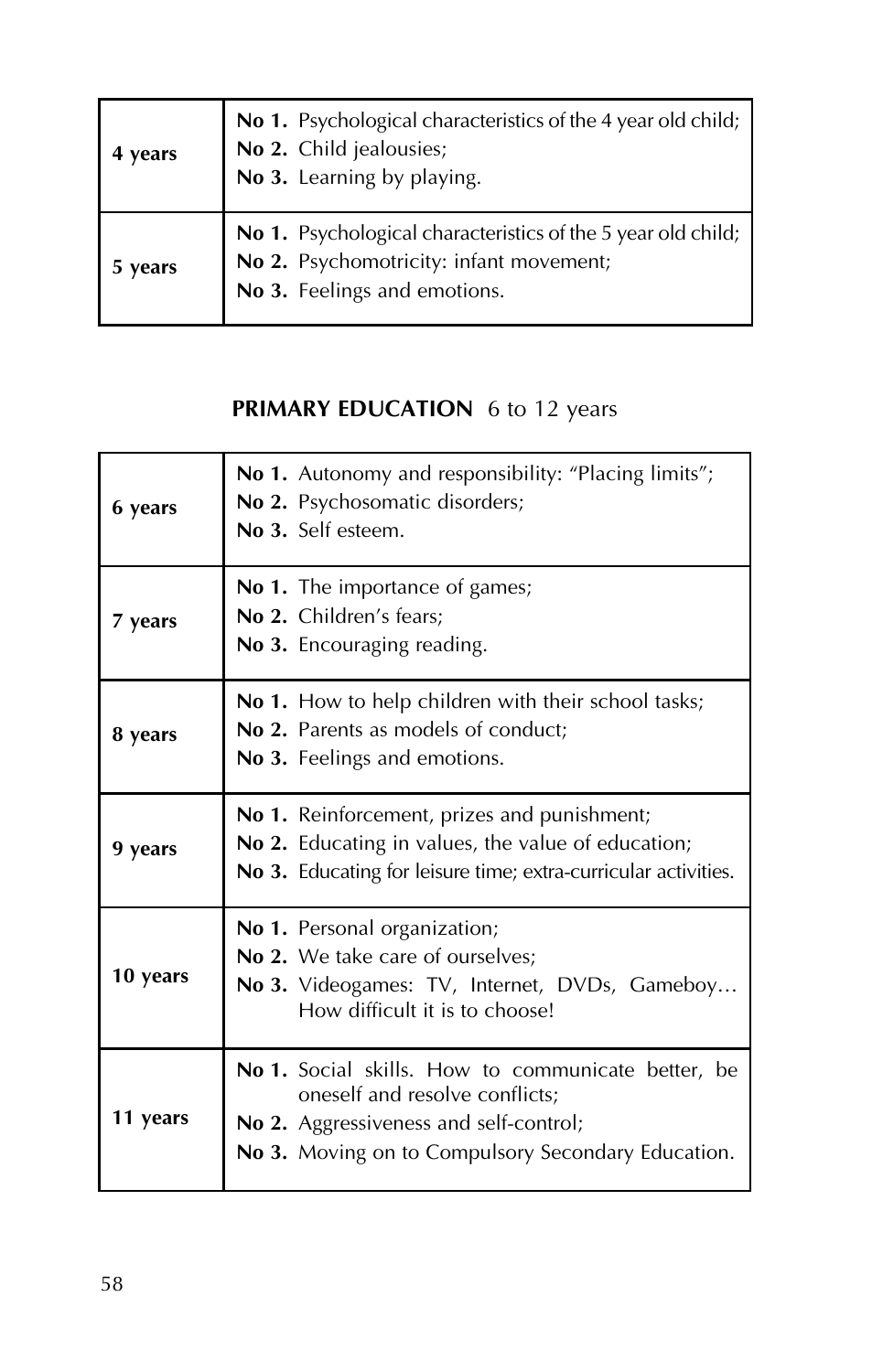#### **COMPULSORY SECONDARY EDUCATION** 12 to 16 years

| 12 years | No 1. How to help my child in his studies;<br><b>No 2.</b> The Internet: a help to our children?; Is it a prob-<br>lem for them?<br><b>No 3.</b> How to help them to be responsible.                       |
|----------|------------------------------------------------------------------------------------------------------------------------------------------------------------------------------------------------------------|
| 13 years | <b>No 1.</b> An adolescent at home:<br><b>No 2.</b> Preventing alcohol consumption;<br><b>No 3.</b> A healthy balanced diet.                                                                               |
| 14 years | <b>No 1.</b> Our relationship with a child/an adolescent;<br>No 2. I don't like my child's friends;<br>No 3. Free time, for what? Leisure: a human adventure<br>for one's own enrichment                   |
| 15 years | <b>No 1.</b> A distinct way of being intelligent: emotional<br>intelligence;<br><b>No 2.</b> Making decisions. The adolescent facing his<br>future profession;<br>No 3. Volunteer service and adolescence. |

#### **BACCALAUREATE** 16 to 18 years

| 16 years | No 1. The Baccalaureate pupil: a new stage, new<br>challenges;<br>No 2. Helping them to decide. |
|----------|-------------------------------------------------------------------------------------------------|
| 17 years | No 1. Leisure time;<br>No 2. After college, what?                                               |

## **MIDDLE GRADE PROFESSIONAL FORMATION** -16 to 18 years-

| 16 years | No 1. Let's get to know the Middle Grade;<br>No 2. Professional Formation: a sure path towards<br>employment. |
|----------|---------------------------------------------------------------------------------------------------------------|
| 17 years | No 1. Leisure time;<br>No 2. After college, what?                                                             |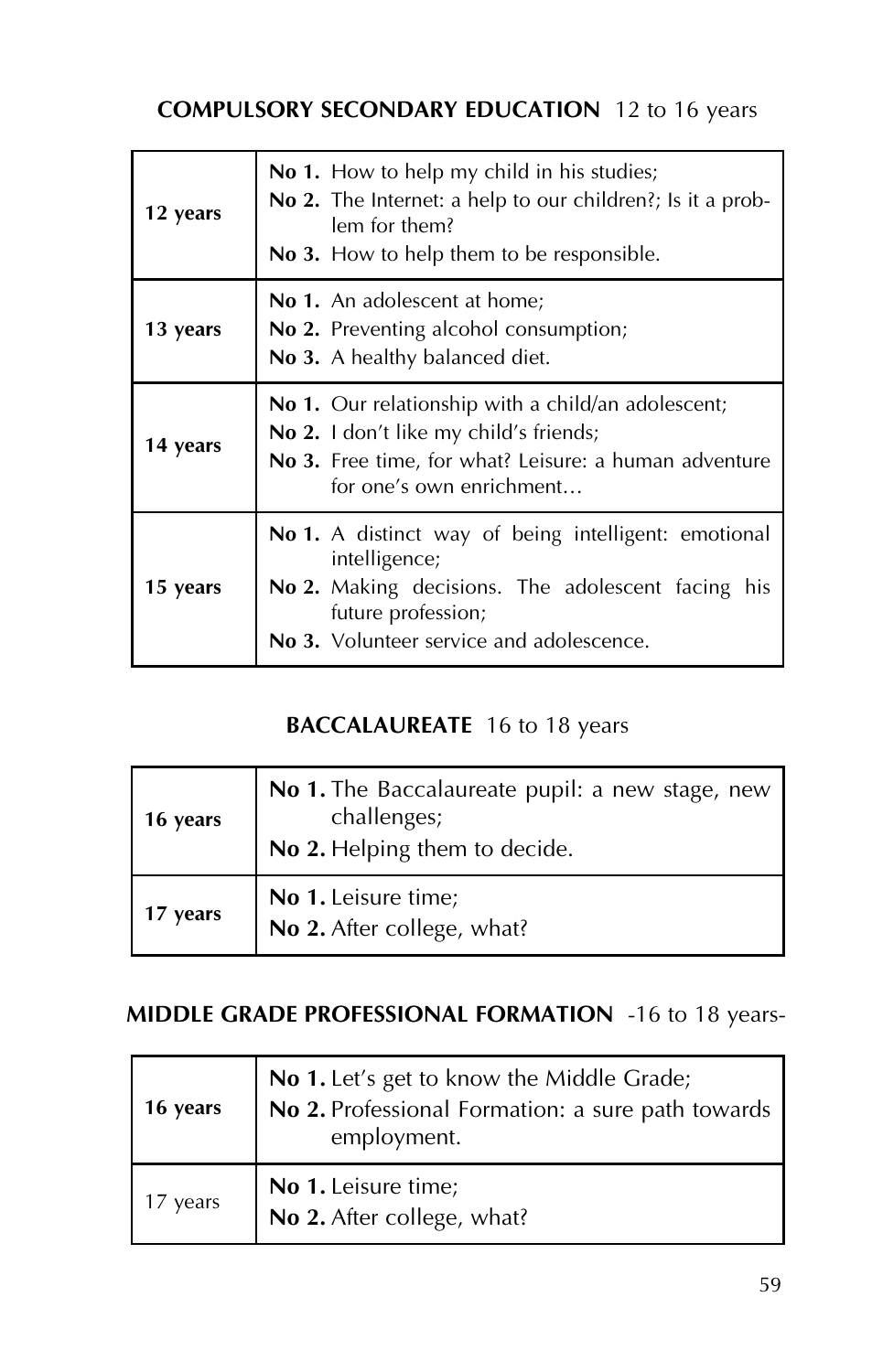#### **SUPERIOR GRADE PROFESSIONAL FORMATION**

|            | No 1. Let's get to know the Superior Grade;       |
|------------|---------------------------------------------------|
| $18$ years | No 2. Professional Formation: a sure path towards |
| or more    | employment.                                       |
|            | No 3. Help them to decide.                        |

#### **3. Evaluation of the Diptychs**

With a view to obtaining the opinion of the teachers and parents on how the diptychs were received, the degree of use made of them, the attainment of the aims planned and possible improvements to be introduced, the guidance counselors of the Centres evaluated them directly with them or gave them an evaluation questionnaire.

At this time, given that the diptychs have only been in operation during the school year 2004-2005, we have at our disposal only the evaluation of some Centres in the District, but sufficient for what we intend to make known at present.

In the group of Centres which have evaluated them, the majority of the diptychs were facilitated by giving them directly to the parents, making use of the class meetings at which the presence of the parents proved very satisfactory. Some diptychs were given out during the individual interview with the families and some others, in fewer Centres, by means of the pupil. Everyone agreed that the best way was in giving them out collectively to the families, although we are aware that it can be difficult to find times for doing this. In various Centres it is suggested that this should be done at the beginning of the school year and when giving out marks or grades in the  $2^{nd}$  and  $3^{rd}$  terms/semesters.

The task has not been easy for all the class teachers, since in spite of the fact that the guidance counselors have worked on the theme of the diptych with them in advance of its being handed out, a significant number of them admit that there are gaps in their formation on how to dialogue with parents on the theme proposed.

Nevertheless they are seen as interesting documents, of value and facilitating joint formation. The format and printing have been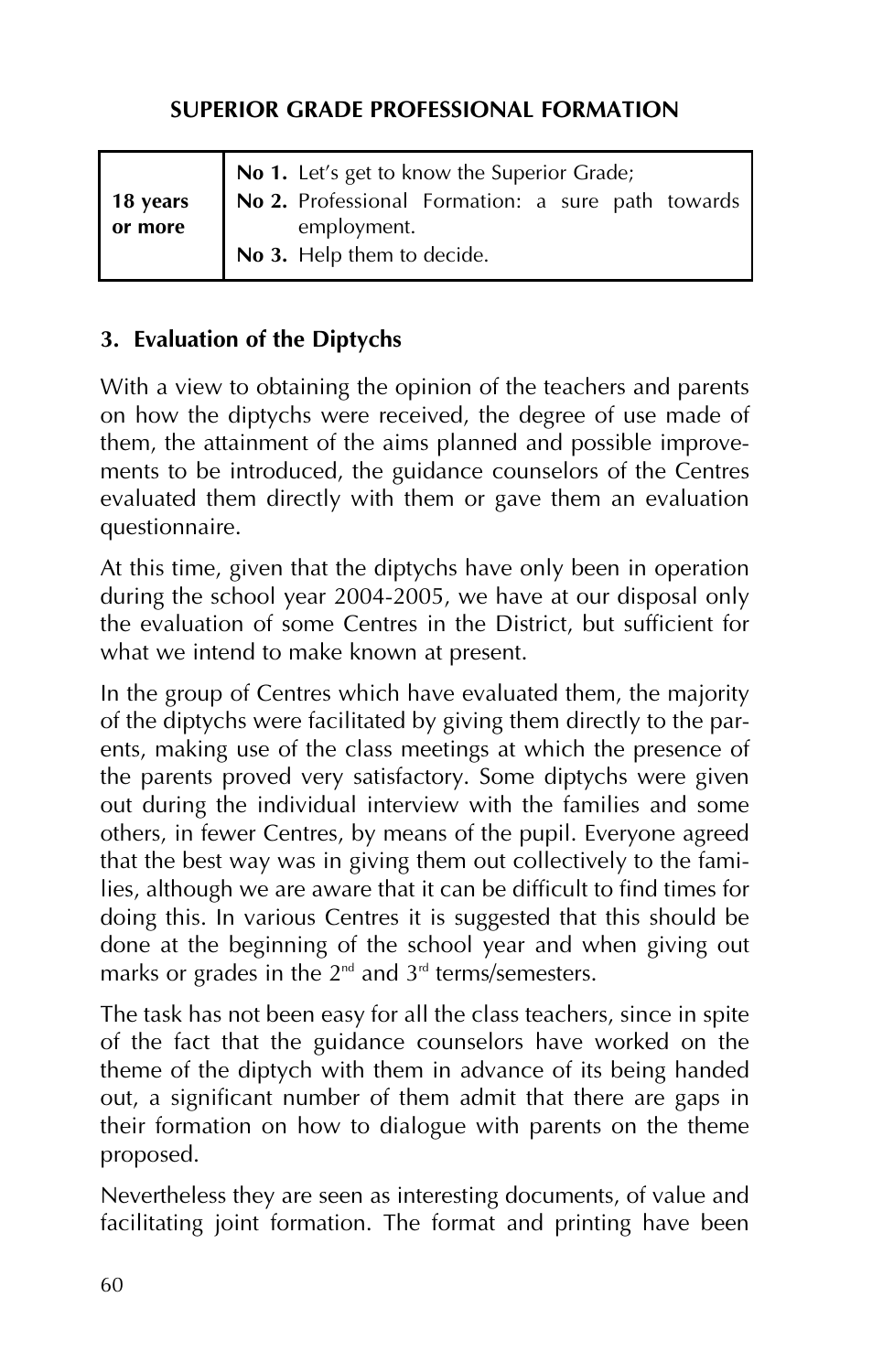assessed in a positive manner. The contents are considered suitable and up-to-date. Usually they are of sufficient length, but some turned out to be heavy and removed from concrete reality. These Centres are in favour of continuing the initiative and feel that the families benefit from a plan which covers all schooling, on the basis of three diptychs by age group. Nevertheless they will need to be worked on in greater depth by the teachers.

In the **evaluation carried out by the parents**, we note the following assessments:

- To the majority the diptychs seemed a very relevant idea, which brought them knowledge and facilitated their participation in the formation of their children. They turned out to be a useful guide, although they seemed to them - to some more than to others - difficult to put into practice. They felt that they were helpful to them in understanding their children and in being better educators.
- The format seemed to them simple and practical. The information which they contain is easily accessible and is understandable because the language used is straightforward. Some diptychs are somewhat technical. The different parts of the diptychs are interesting, but what stand out are the elements which help in going deeper into the theme. Apart from some concrete points, the majority did not propose changes or modifications. They encourage the Centres to continue with this initiative. It seems to them ideal that the education in the school and in the family should complement each other and overcome misunderstandings.
- They approve of them being given out during general meetings but would like to see dialogue and an interchange of ideas given more encouragement. Some parents in one Centre are not keen on having to go to the Centre to receive the diptychs. Some recognize that they have been a good means for being more in contact with the homeroom teacher and coming to agreement on the essential themes of education. Others believe that the homeroom teacher did not find them (the diptychs) helpful.
- The richest and most positive assessments were those from parents of children in Pre-school and Primary schools.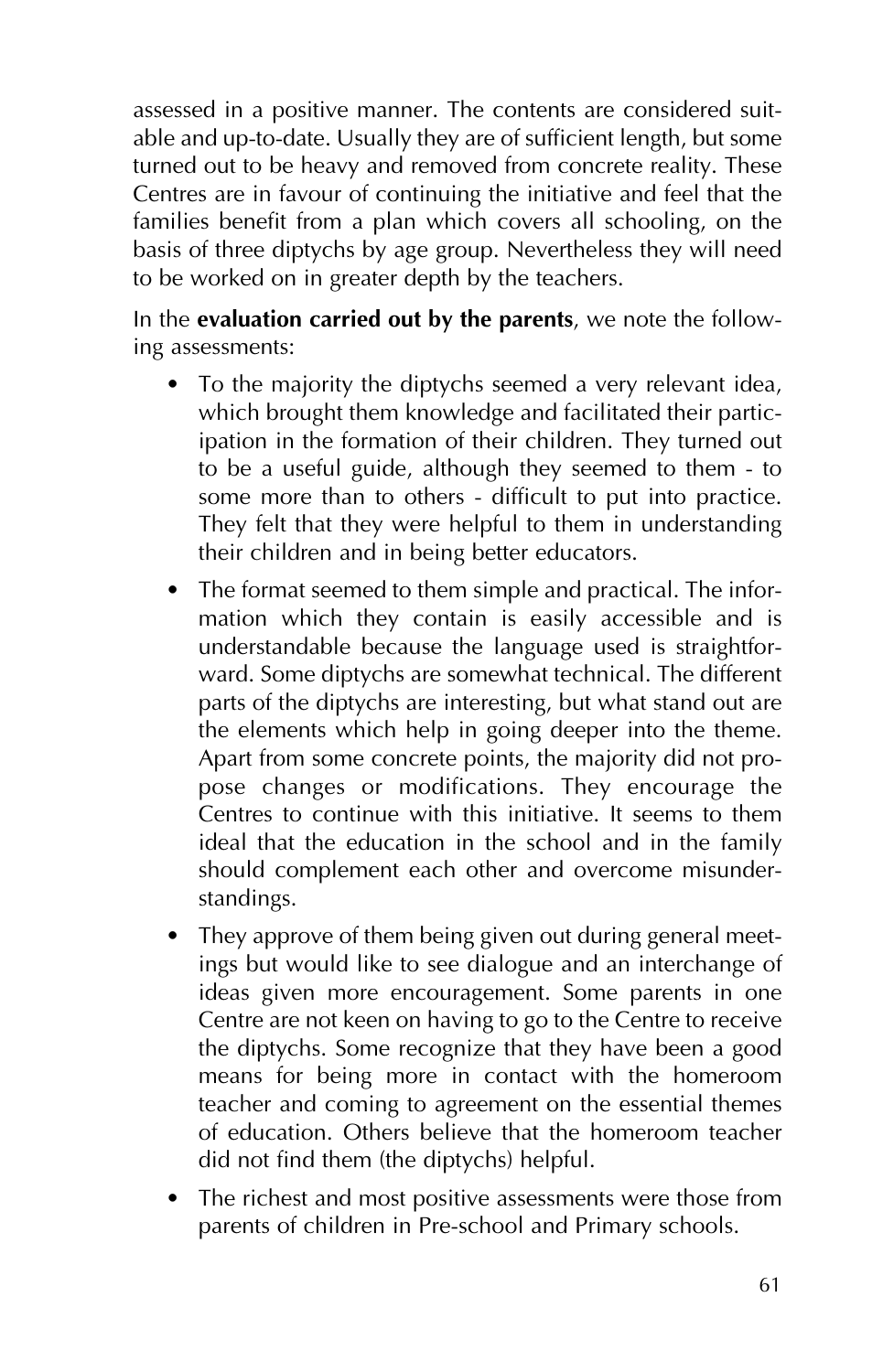In the **evaluation carried out by the Class teachers**, we find the following assessments:

- They found the initiative relevant, given that it orientates the parents in important aspects of the life of their child. Some consider it a good opportunity for building a relationship with the families. Some class teachers would prefer if it were the guidance counselors themselves who gave them out and worked with the families. Others were satisfied with the dialogue carried out between the tutor and the families. They considered that, in general, the themes were well chosen and that the applicability depended on each family, context and theme.
- The majority gave the diptychs out during the term/semester meetings with the families but said there were situations which led them to give them out individually or by means of the children. They found that giving them out during meetings was more positive since it facilitated the exchange of opinions and mutual enrichment.
- For homeroom teachers in the Pre-school they constituted a way of promoting dialogue and discussing worries and preoccupations regarding education. They facilitated the exchange of opinions. Those in Primary schools felt that giving them out personally to the families had brought them closer to them and they had been able to have a more open dialogue on matters which preoccupied both sides. Those in secondary schools believed that they had followed the guidelines but did not seem particularly enthusiastic, perhaps because they felt that the themes of their pupils should have been worked on by the guidance counselors.
- All see them as up-to-date, realistic and promoting dialogue between families and the school. They constitute an effort that is worth the trouble. They are adapted to reality. They are clear and direct. The presentation is very good.
- In Secondary schools it was seen as better to have the guidance counselors work on them. Those in Pre-schools and Primary schools were satisfied with the method followed. They suggest adding concrete cases on each theme. Some felt that they helped them to define their work as class teachers in relation to the families.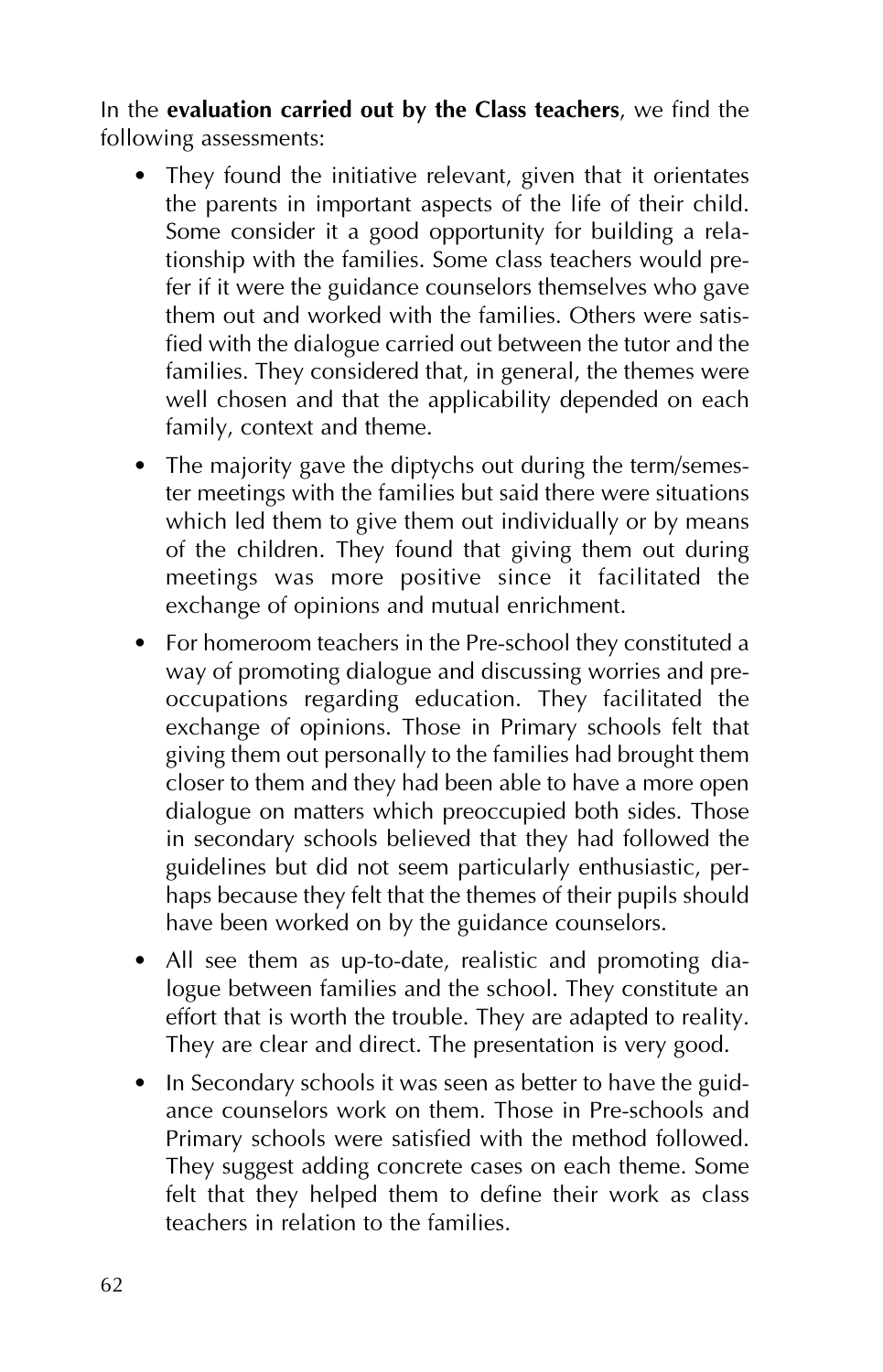#### **4. The development of the experience**

In the course of the school year 2005-2006, the same diptychs will be given out at each educational level. The parents will receive other diptychs different from those of the previous year since their child will have changed his level or stage of education. In the course of the year, based on the evaluations of the tutors and the families, we will carry out a detailed revision and adjustment of each diptych, in order to end up with a definitive edition. This new printed edition will go into a different folder for each age group with detailed information on our Lasallian style of education, educational innovations and other aspects of the culture of our institution.

In addition to the printed edition, various Centres which have Intranet access or an education portal, will put the diptychs on it so that the parents can have access to them. Each diptych will allow for the development of a forum where the parents of the group can add their opinions, as can the teachers. This method will facilitate one more means of communication and inter-relationship between the parents themselves and between them and the class teacher.

We now present, as an example, some of the types of diptychs of the different educational stages:

## **INFANT EDUCATION** 3 to 6 years

#### **PRIMARY EDUCATION** 6 to 12 years

| 6 years $\mid n^{\circ}$ 3. Self-esteem.                |
|---------------------------------------------------------|
| 8 years $\mid$ n <sup>o</sup> 3. Feelings and emotions. |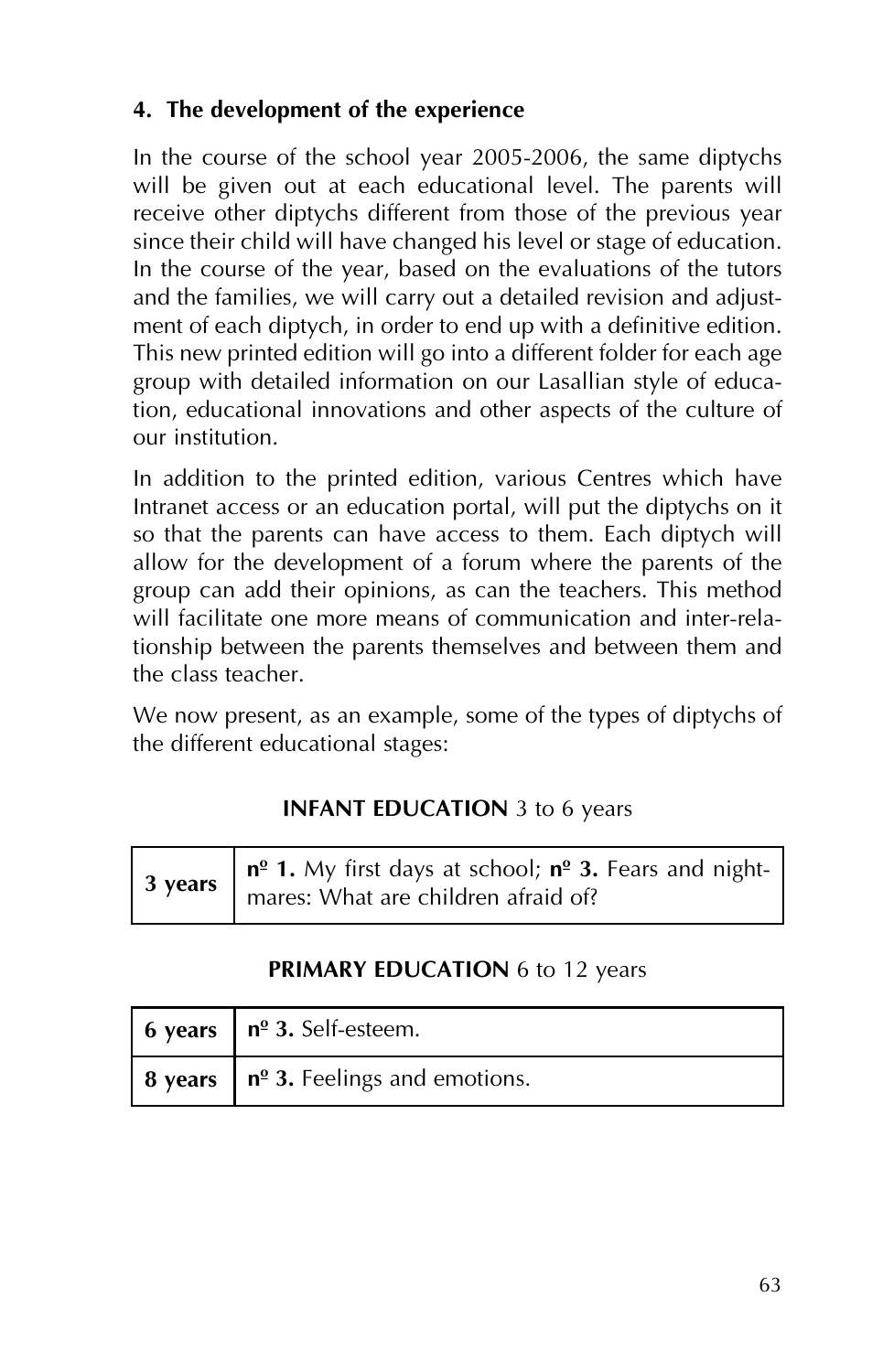#### **COMPULSORY SECONDARY EDUCATION** 12 to 16 years

|  | 13 years $\begin{bmatrix} n^{\circ} & 1 \\ 1 & 1 \end{bmatrix}$ . An adolescent at home; $n^{\circ}$ 3. A healthy and balanced diet. |
|--|--------------------------------------------------------------------------------------------------------------------------------------|
|  |                                                                                                                                      |

#### **BACCALAUREATE and MIDDLE GRADE OF VOCATIONAL TRAINING** 16 to 18 years

| 16 years $n^2$ 2. Helping them decide.            |
|---------------------------------------------------|
| 17 years $ n^{\circ} 1$ . Leisure and spare time. |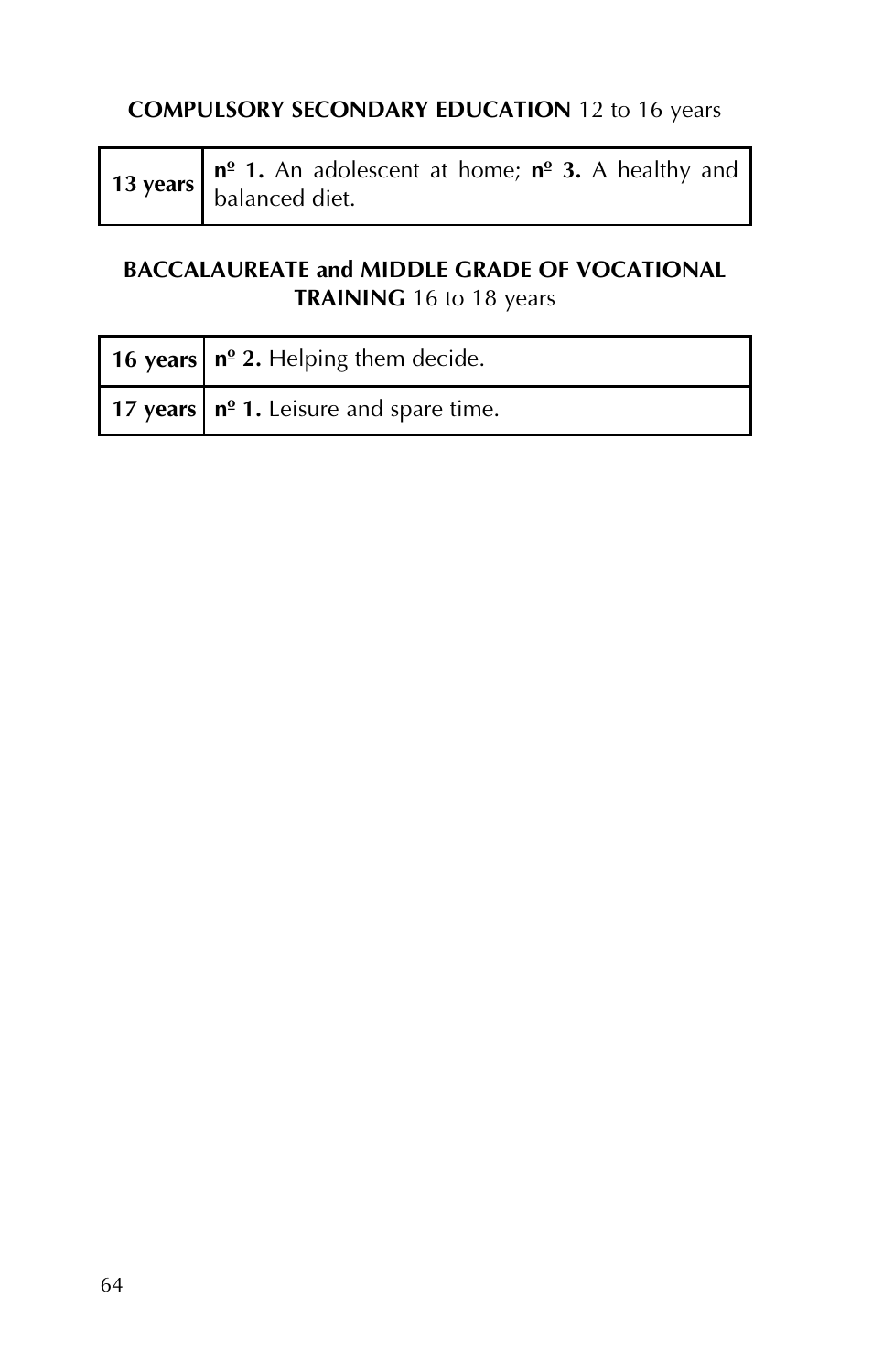# **DIPTYCHS**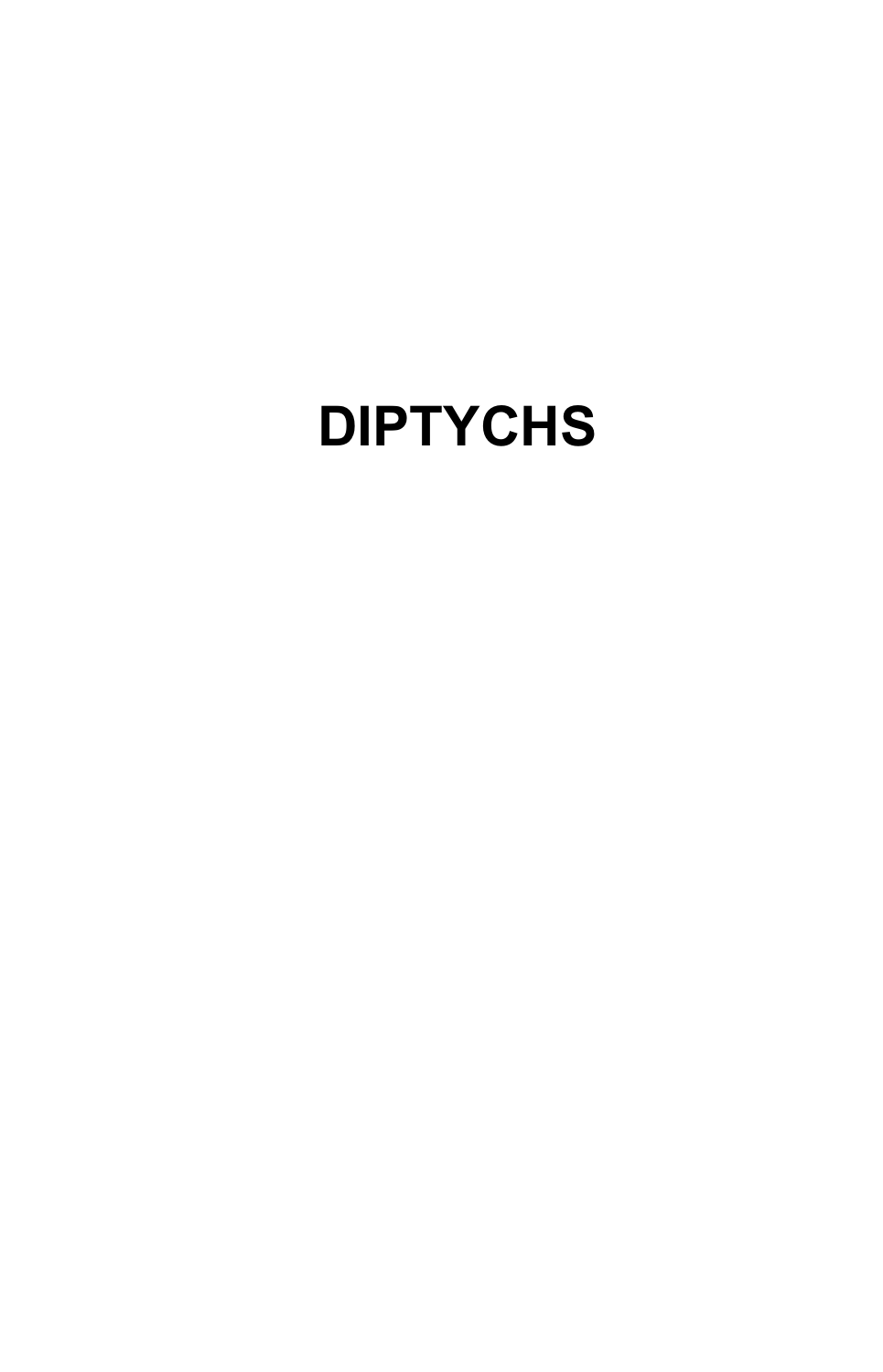# 1. FEARS AND NIGHTMARES What are children afraid of?

These appear very frequently in the child from a very early age, when he/she is in a phase of development in which he can already distinguish his self and is aware of his situation in the world and his experiences are very intense. The influence of the environment will cause these nightmares to appear.

It is not easy to pick out the stimuli which can cause the child to have nightmares. They are usually children sensitive to the changes and events experienced during the day. Whenever something happened in their daily lives, these fears will appear at night in the form of monsters or animals which are under the bed or in the wardrobes. It is nothing more than the reflection of their fears when faced with situations which they cannot control. Once they adapt or solve the problem, the nightmares will disappear.

It is, nevertheless, advisable for us to learn to differentiate between the different processes through which our son or daughter passes in the course of the night and that evidently, depending on the typology, they will have one type of characteristic or consequence or anothers.

#### **Nightmares**

Nightmares are terrifying dreams which cause an important alteration in the child. It can happen that your son calls you screaming in the middle of the night because a wolf is chasing him and wants to eat him. When you reach him he will be able to tell you his dream or part of it. He will have experienced it as something real and will then feel genuinely relieved.

If these dreams are very frequent you should try to look for a possible relation with some external factor which is causing them. They are probably related to some event such as starting school, change of house, the arrival of a little brother or sister…

Avoiding excessive excitement in the last part of the evening usually helps in having a more peaceful and relaxing dream. It is also good to take supper at a regular time and have it well organized.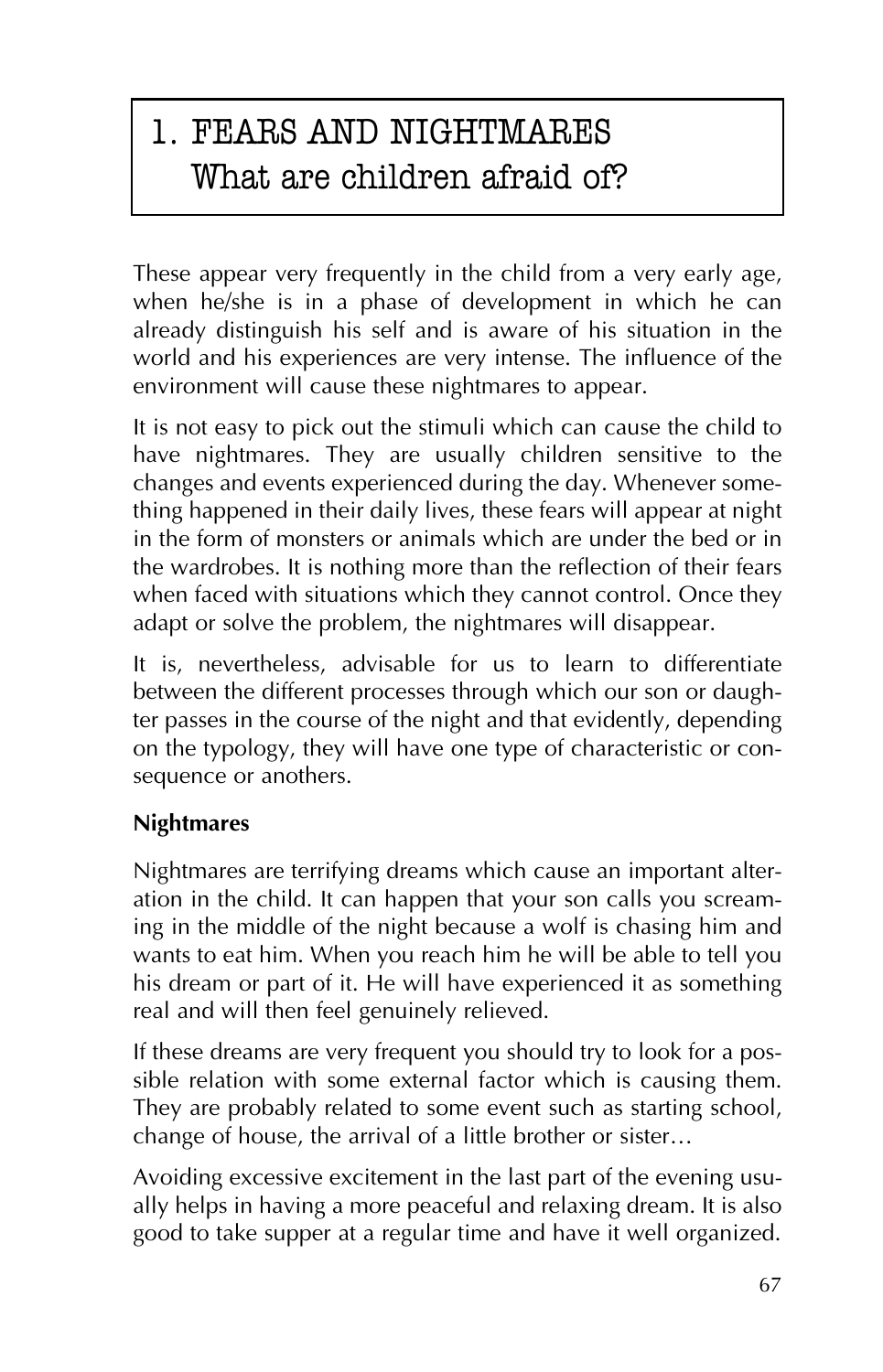#### **Night-time terrors**

Unlike nightmares, nocturnal terrors are not remembered and cannot be linked with any concrete fear. They are episodes of great agitation in which the child can even end up running around the house terrified, without being aware of what he is doing. Although it has not been totally proven, it is believed to be related to an immature stage of dreams in which there is a certain difficulty in getting rid of the dream.

#### **Suggestions for parents**

• **Calming them down and giving them a feeling of safety** Normally, the most the parents can do for a child that suffers from nightmares is to wake him up, calm him down, tell him that everything is fine and that nothing is happening.

#### • **Avoid excessive excitement**

All children need to have a calm and relaxed period before going to bed and for that reason it is best not to allow them to look at TV programs which are violent or terrifying, not to tell scary stories or allow them to indulge in physically violent activities.

• **Discuss problems, fears and events that might cause tension** Use conversation and the dreams as information on whatever problem the child is experiencing. Talk to him during the day about his nightmares and try to alleviate his fears and worries.

#### • **Take measures with regard to repeated nightmares**

If the child has the same dream a number of times, you can be sure that he is feeling anxiety about something.

#### • **Develop a night-time strategy**

Knowing how to defend oneself against nightmares normally helps older children. One small girl used to "fortify" her bed to protect her from dragons and a young boy got security by leaving the light on during the night.

What was the lion afraid of? Why did he not want to go near the water? Discover in this story the fears of one of the most powerful animals.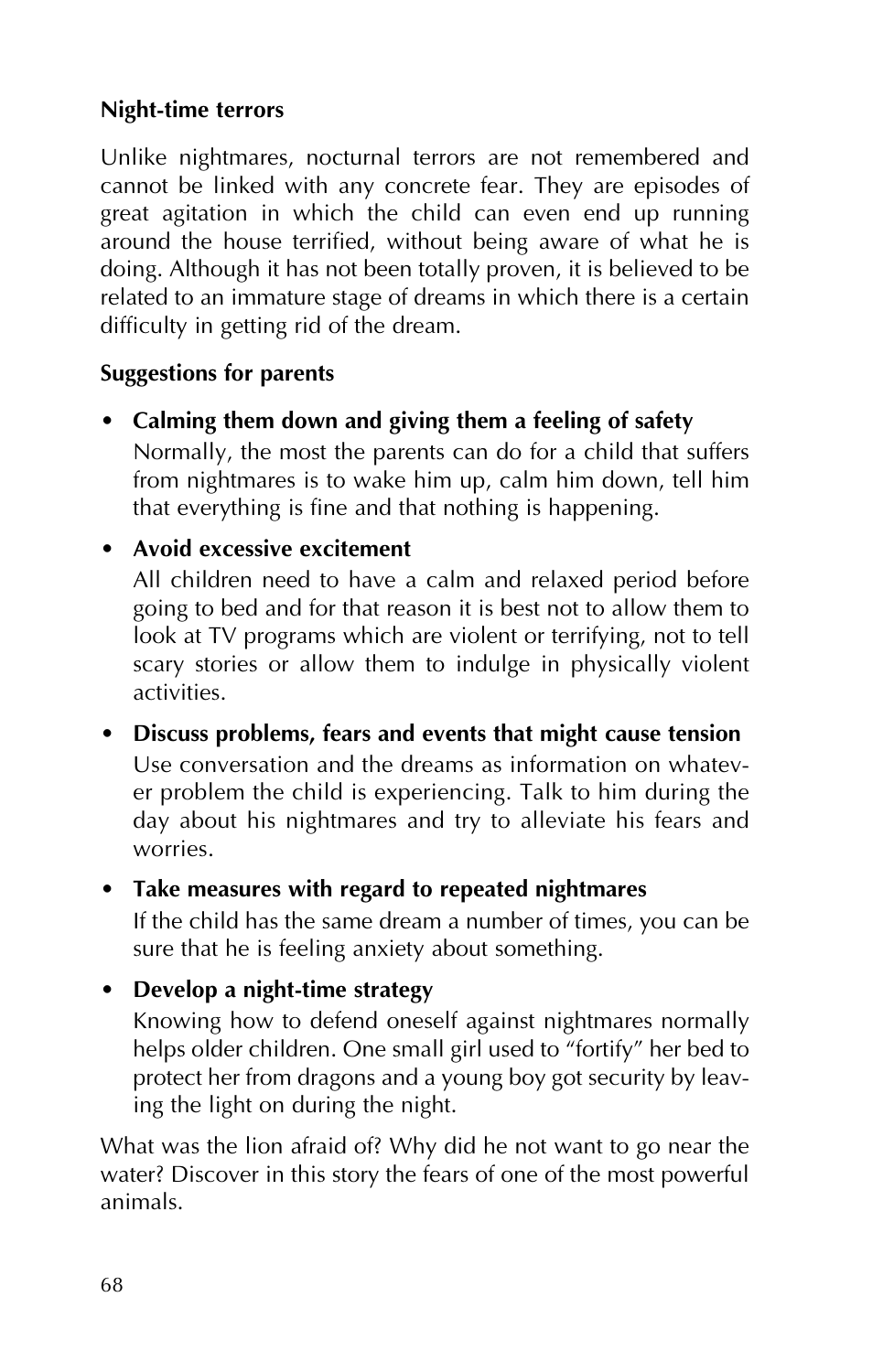#### **The lion and the lake**

On one occasion, a lion came to a lake with clear waters in order to quench his thirst and on coming closer to it he saw his face reflected in the waters and thought:

"Oh, this lake must belong to that lion. I will have to be very careful with him."

In fear he moved away from the waters, but he was so thirsty that he returned after a while. The lion was there once again. What to do? His thirst was suffocating him and there was no other lake nearby.

He withdrew.

Some minutes later he came back to try again and, on seeing the lion, he opened his jaws in a menacing manner but when he saw that the other lion was doing the same, he felt terrified. He ran away but his thirst was very great. He tried again several times but he always fled away frightened.

But since his thirst got worse and worse, he finally decided to drink water from the lake, come what may. He did so and when he put his head in the water the lion had disappeared!

#### **For further information**

- http://www.solohijos.com
- http://www.aulainfantil.com
- http://www.educaguia.com
- http://www.infantilweb.com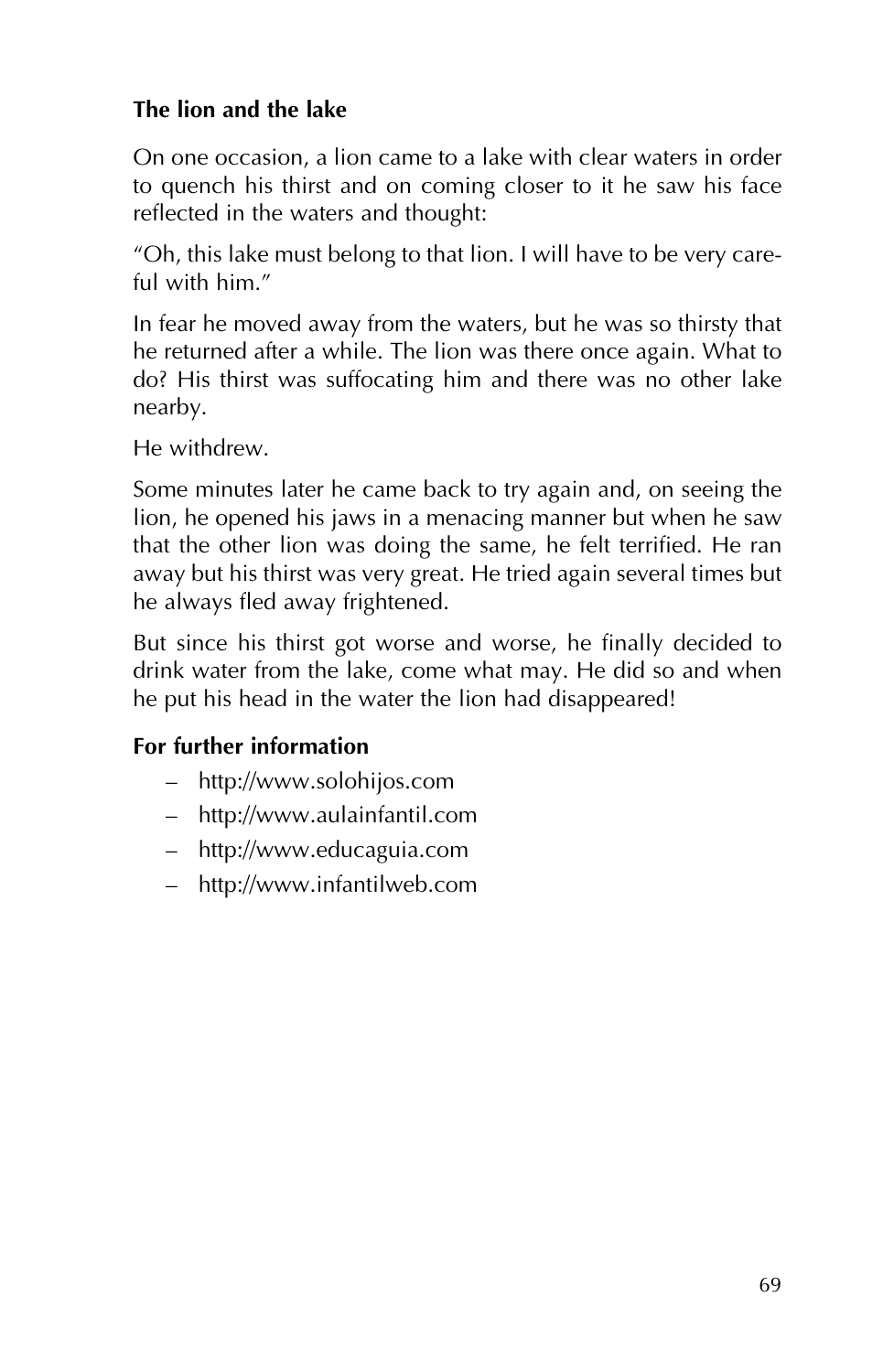## 2. AN ADOLESCENT IN THE HOME

*"The adolescent is a masterwork, seen from the point of view of his temperament."*

Luis García Mediavilla

In the adolescent the turmoil happens inside: his mind, his emotions, his physical changes are a hotbed of problems, insecurity, doubts and contradictions. He does not know who he is nor what he wants. He is unstable in his intentions and reacts in a surprising way.

Of course, it is a lovely stage but at the same time it is difficult, both for them and for you, the parents.

Many parents, when adolescence arrives, find they are meeting a child who is no longer a child and they don't know how to act when faced with his non-conformity, disobedience, wanting to get his own way, hiding things, paying more attention to his friends, problems with clothes, going out at night,….

To begin, it is useful to start out from what your child is like and how he acts. All the behaviour mentioned above is frequent and normal, provided it is not exaggerated; for example: if he gets angry with you often because you won't let him do something, that is normal, but if his anger includes insults and aggression, that is not so normal.

The adolescent looks for security in his 'gang', although this is still not very stable.

Apparently he needs less affection from you (but he does need support and understanding ) and is looking for his independence. On this path your child ought to accept parental authority, but you need to dialogue and negotiate more than before (it is no longer any use saying "because I said so"). You also need to let him know when his reasoning is sensible and when it is not.

At this time you fathers and mothers can be overwhelmed, so that you need a lot of mutual help. For this reason it is important that you come to an agreement on your style of educating ( the norms and limits within the home).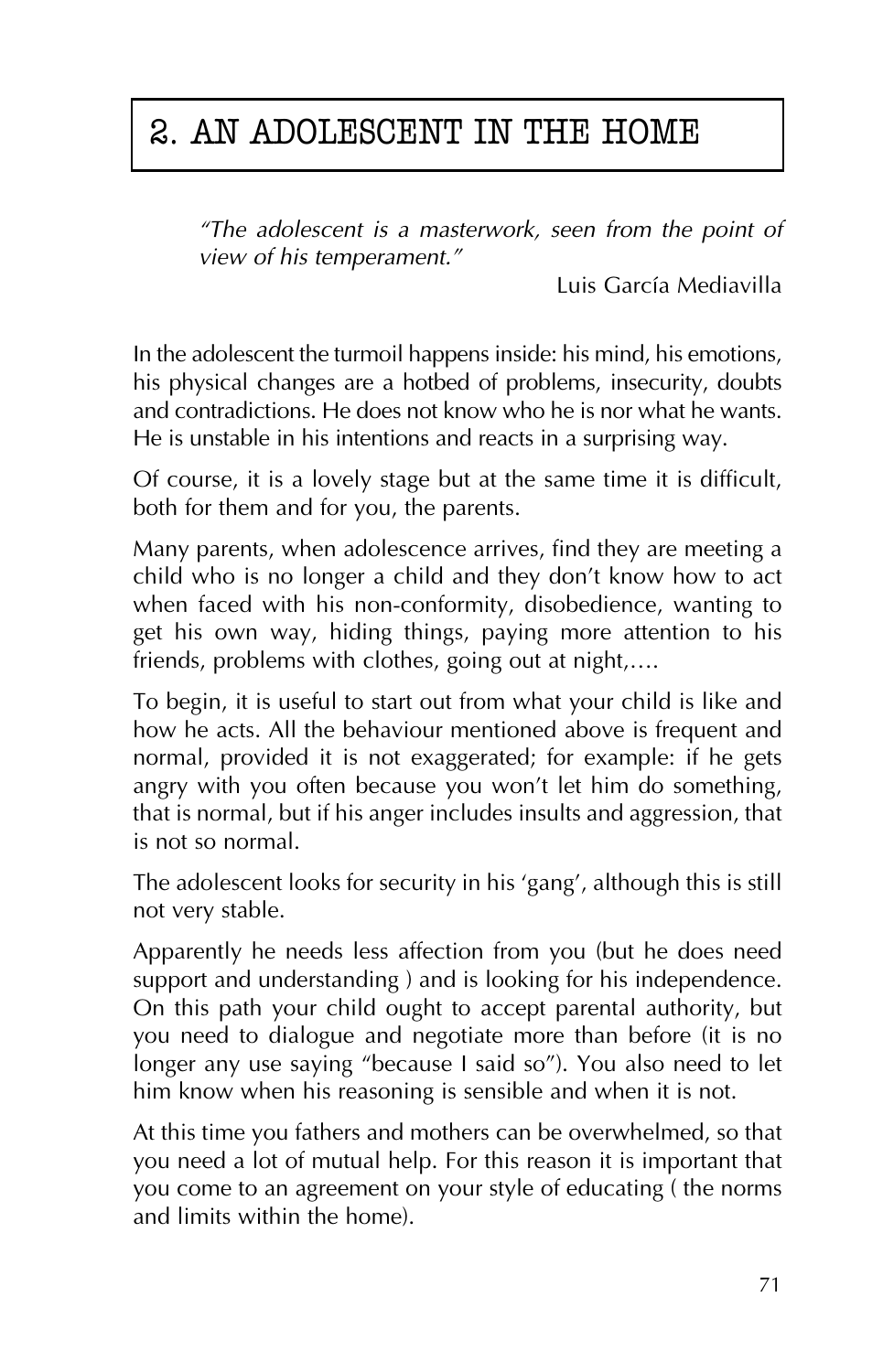Adolescents need wider and more flexible limits than before, but equally they need to be clear. Negotiating is not bad, always provided that they accept the agreements and do not try to ignore them. We should value their sense of responsibility and reward it. If they does not fulfil his commitments, they must learn to accept the consequences of this (but don't deprive their of everything, just a part so that the punishment will be worthwhile).

Loving an adolescent child should not be based just on kisses and hugs but on dialogue and appreciation for what the young person thinks and does.

#### **Suggestions for parents**

#### **Basic ingredients for living with an adolescent**

- 7 litres of PATIENCE
- 1 kg of UNDERSTANDING
- ¼ of DIALOGUE
- 1 bag of NEGOTIATION
- 1 bunch of CLEAR LIMITS
- 1 small glass of SUITABLE CONSEQUENCES

#### **LOVE, MUCH LOVE… AND A PINCH OF SALT**

#### **Preparation**

Take all the ingredients and let them soak for a considerable period of time; it is necessary that they mix well.

Once placed on the fire of life stir the stew continuously.

Don't be afraid of boiling and if there is danger of it boiling over, lower the heat slowly so that it won't overflow, add a little bag of negotiation and let it rest.

Cook it slowly over a long period of time; if the ingredients aren't good, don't give up; the result will be delicious.

Enjoy your meal!!!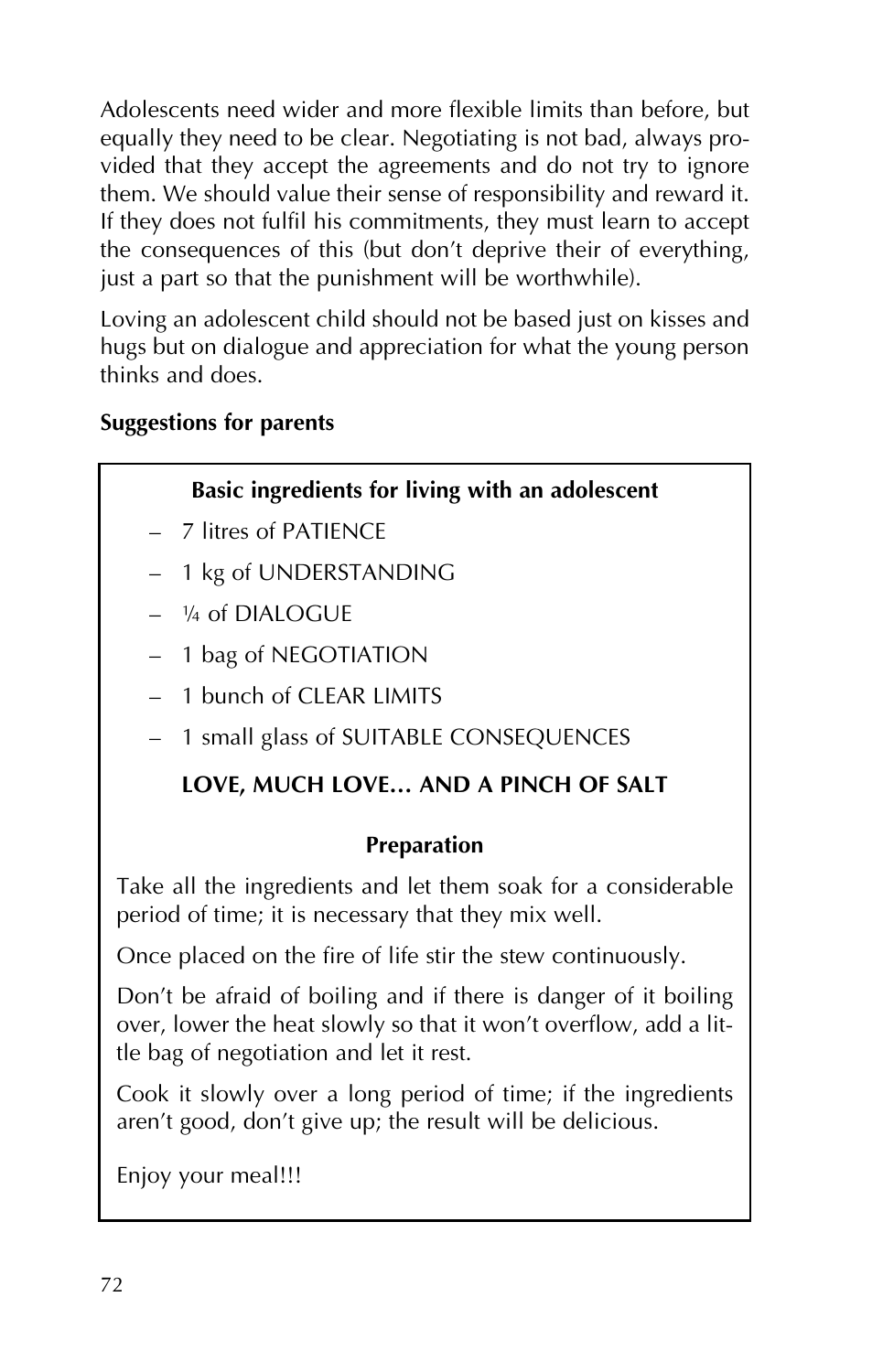The adolescent questions the values which were transmitted from the family during his infancy and which consolidated his identity, because they constitute the point of reference from which he sounds out the world in a search for what he should choose as convictions and styles of life.

**Your adolescent child is like an astronaut who gets out of his spacecraft to float in space. In order to get into orbit it is necessary to travel for a time protected by the walls of the spacecraft and propelled by its engines. While he is floating in space, the spacecraft appears insignificant in comparison with the universe, the stars and the planets, up to the point of being seen as ugly and fragile. But without this little ship and without the cord which unites him to the ship, the astronaut would not have arrived here alive. The relationship of the adolescent with his parents is just like that. The same person who criticizes and questions, is the one who before admired what he still needs before gaining his autonomy.**

#### **For further information**

- Tribulaciones de una madre sufridora. A.Vallejo-Nágera. Editorial Temas de Hoy.
- La edad del Pavo. A.Vallejo-Nágera. Editorial de Bolsillo.
- Understanding your child from 15-17. J. Bradley and H. Dubinsky.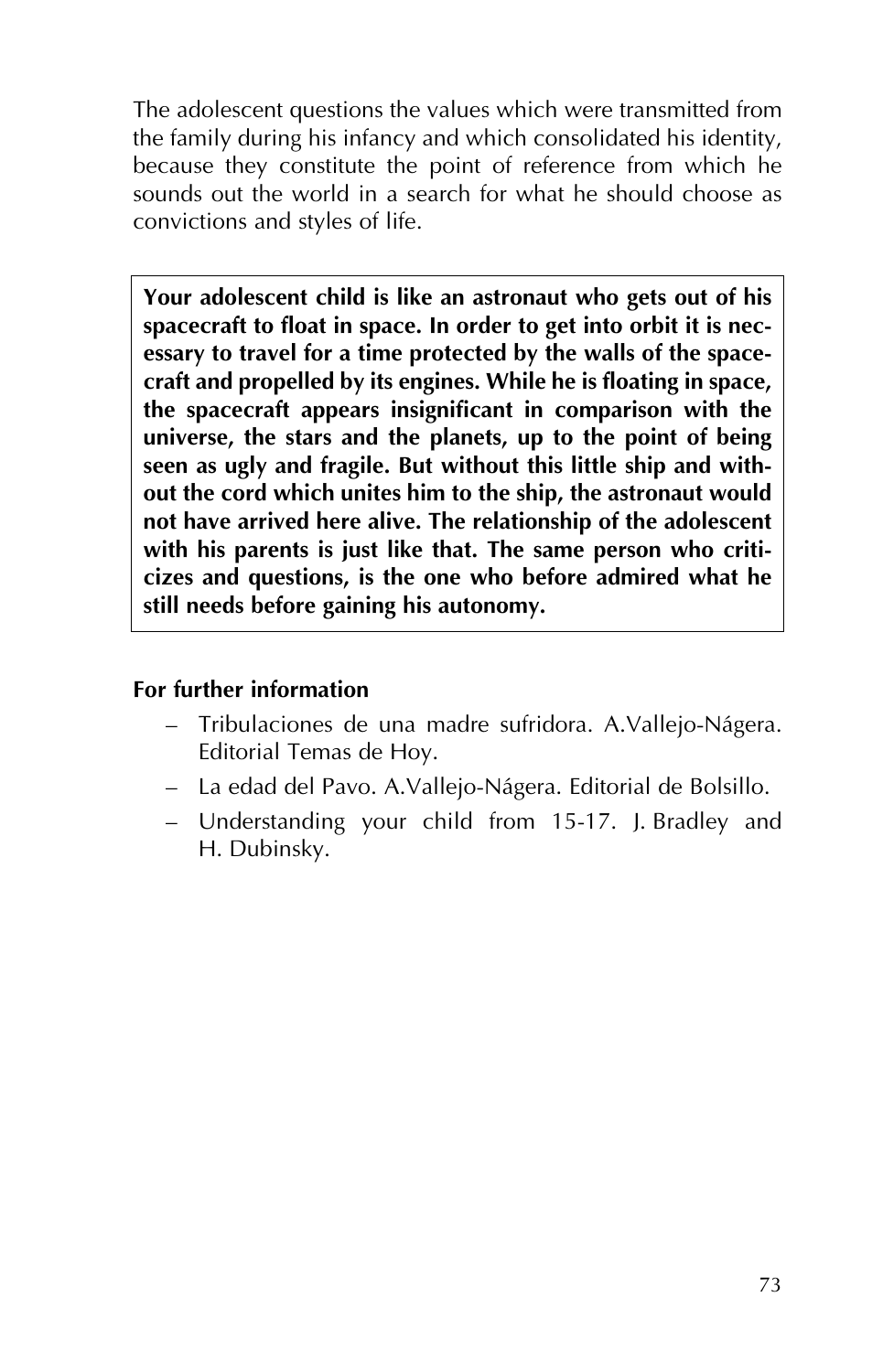# 3. LEISURE TIME

Increasingly leisure time occupies more time in our lives. Our developed societies are characterized, among other features, by the fact that we have more free time at our disposal.

**Adolescence is the last stage in which parents can take an active part in helping their children to find their path in life: giving them advice, organizing family activities and making an effort to maintain smooth communication with them.**

One of the facets of the life of our children where their friends play a very important role is in leisure time. For this reason it is advisable for parents to inculcate into their children a series of principles for establishing healthy relationships which are beneficial in helping them to mature:

- To be able to create with their friends their own environment for recreation, at reasonable times, in suitable places, without feeling they have to consume alcoholic drinks, with possibility for conversation…
- Not to stop being themselves and to hold on to their own personality, acting in accordance with their ideas and principles during their leisure time. To rebel against the dictatorship of the ways of behaving of the majority (*"everyone does it"*), group pressure.
- Being responsible for the consequences of going out: eating on time, contributing to family life, being in good humour, studying and doing homework, going to class punctually and not sleeping in class.
- Teaching them that it is possible to have a good time without drinking or taking drugs. You need to be prepared for the possibility that your child may try alcohol. When this happens you must show yourself to be calm and avoid sermons which annoy the young so much. Remind him that other ways of having a good time exist.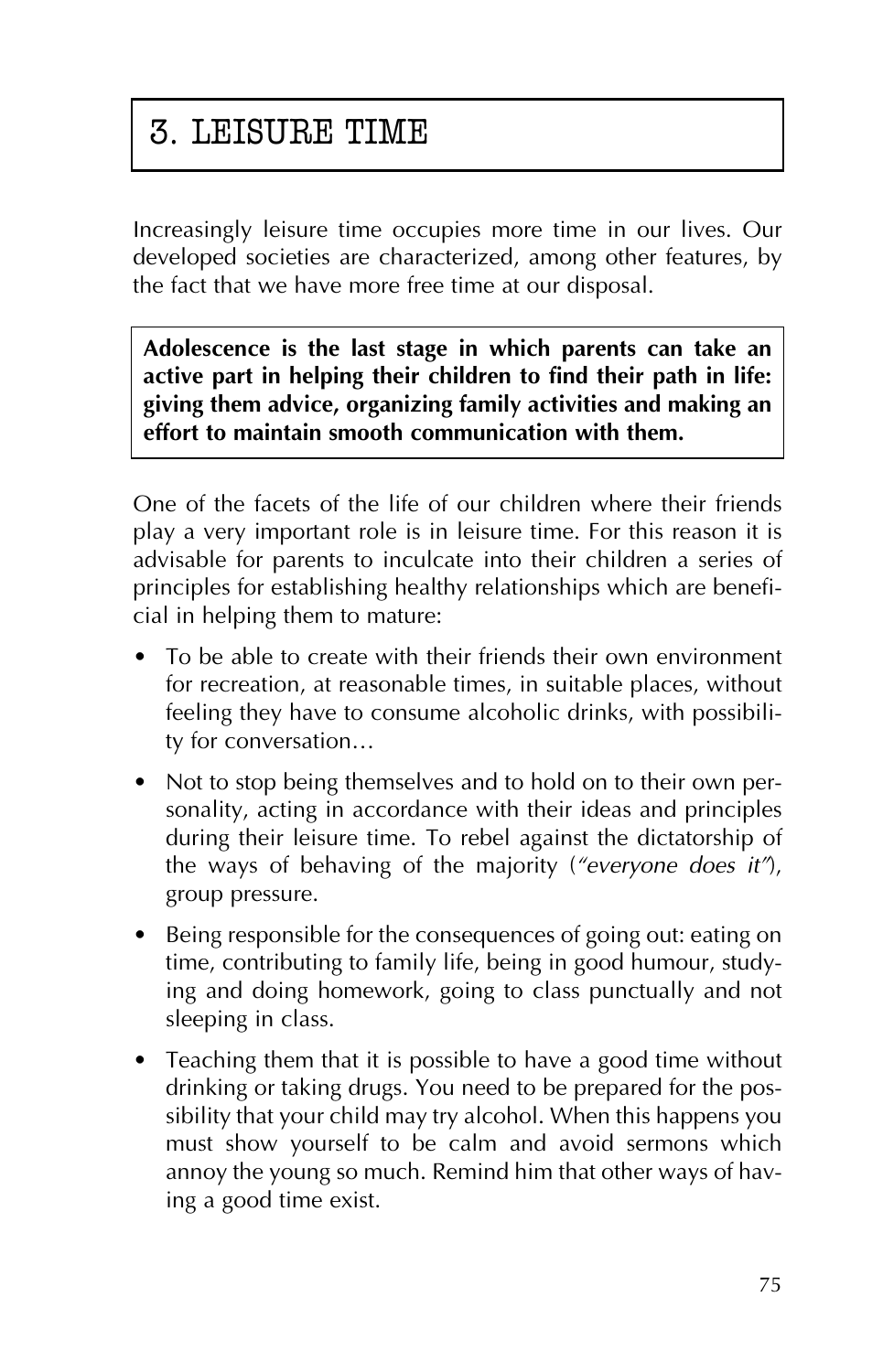- Occupy his time with activities suitable to genuine leisure: outings, sports, trips, manual and artistic activities, hobbies such as music, theatre, photography, cinema, collecting….
- Avoid his replacing his good friends with partying and drinking companions. Remind him that friends for going out with are numerous but "true" friends are very few. He should learn to value those friends who are around him when he has problems or when he simply needs to talk.

There are also a series of instructions so that parents can ENCOURAGE family leisure time.

- Choose holiday locations taking into account the needs of the children and the real recreational possibilities of the place chosen.
- Do not waste the leisure opportunities which arise within the family dynamic.
- Encourage good leisure habits from the earliest age so that they will know how to relax, play, entertain themselves, amuse themselves, take part in a feast, by promoting these experiences in the family environment.
- Find time for personal leisure and for guiding the leisure of your children; let the children see that their parents have interesting habits and know how to enjoy themselves.
- Keep yourselves regularly informed on how your children employ their free time: where they are and with whom, what they are doing, at what time and in what state they return home. It is important that we know what our children are doing, without them feeling that they are being spied on or that we want to control their lives. If you want your son to have confidence in you it is paramount that he does not notice your presence in the place where he goes.
- Make sure that your children do not give themselves over completely to their free time: make sure that they get up and go to bed at a fixed time, that they are occupied, that they know how to have a good time without money or with little money.
- Be consistent and constant so as not to give in to pressure from your children to miss family timetables, receive more money….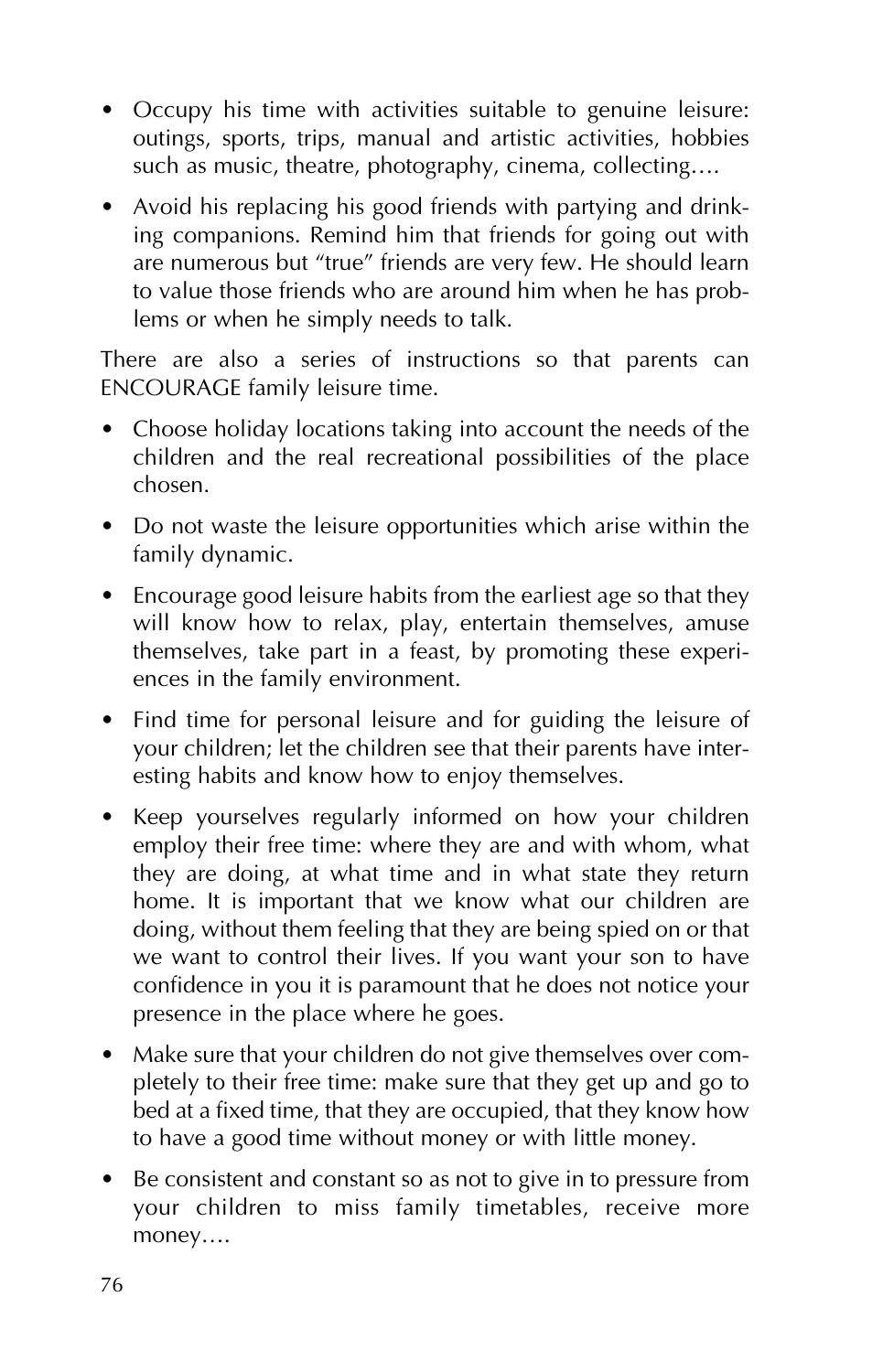• Make your children sensitive to the need to help with some altruistic activity (NGOs, associations…) and also give them the example of your participation in some such activity.

#### **Suggestions for parents**

#### **Some activities for free time**

We propose some activities as guidelines. You will need to adapt them to the characteristics of the members of your family.

- Sports activities.
- Activities involving nature (orienteering, camping…).
- Reading activities.
- Collecting activities with their multiple possibilities.
- Do-it-yourself and restoration activities.
- Volunteer work activities.

#### **Guidelines about leisure time**

- **Leisure time is the time for doing activities different from the normal ones**. Having leisure time does not mean doing nothing and not devoting ourselves to other activities which we like, which help us to have a good time and furthermore help to form us.
- **Find a balance between work time and leisure time**.
- **Parents have to be aware that they are role models and reference points for their children**. Through imitation it often happens that the hobbies of the children are similar to those of the parents.
- **We need to look for ways in which the whole family can enjoy themselves together**. One aim of leisure time is to promote a spirit of unity between the members of the family.
- **Involve the members of the family in preparing activities**. The level of satisfaction obtained from an activity is directly proportional to the degree of involvement which the person has had in the said activity.
- **The proposed activities need to be as varied and rotated as possible**.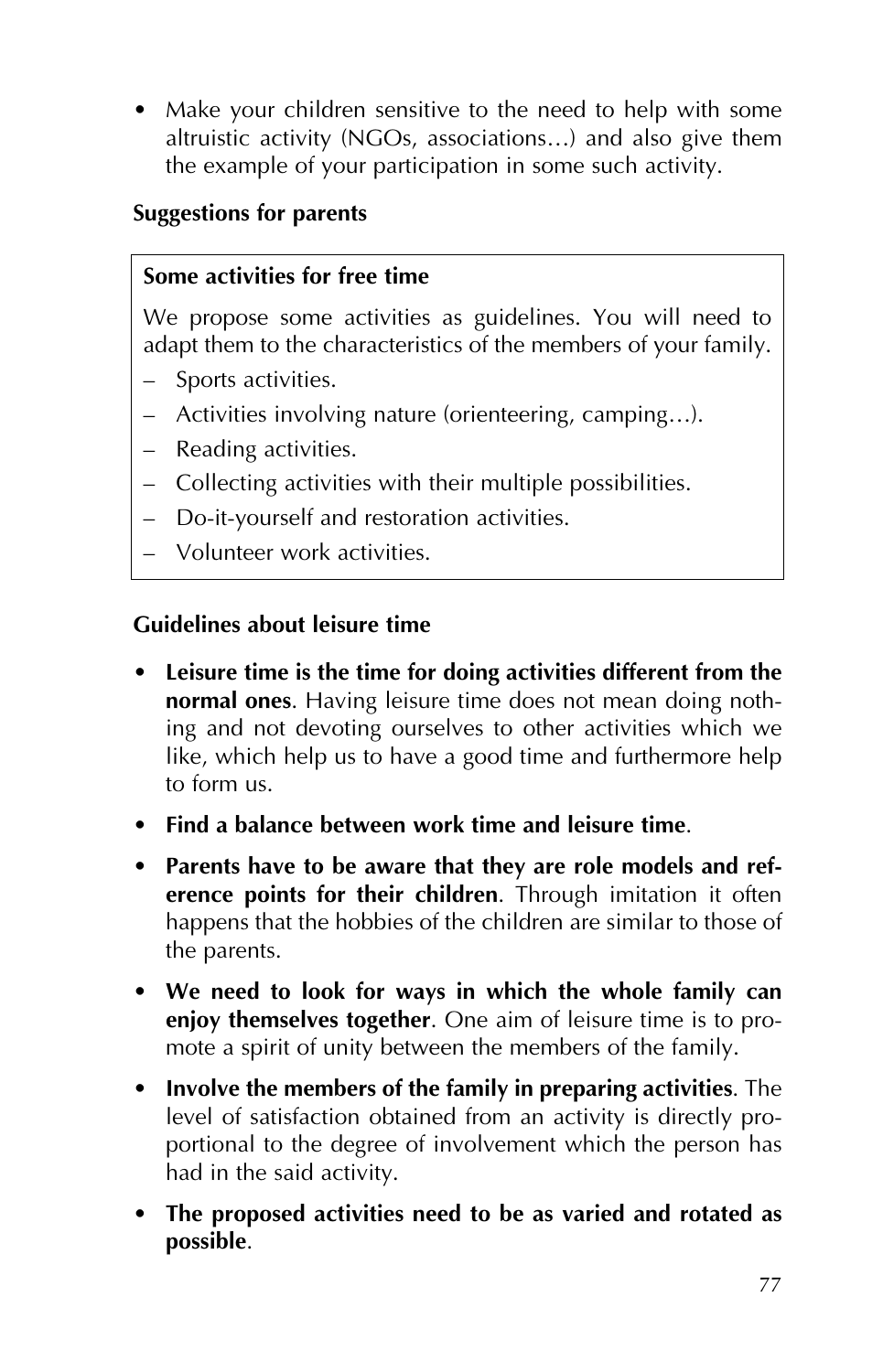#### **FOR FURTHER INFORMATION**

- http://www.madrid.org/juventud/actividad\_joven
- http://www.sindrogas.es
- http://www.cnice.meck.es/recursos2/estudiantes/jovenes
- http://www.munimadrid.es (In the publications section there is a very interesting youth information bulletin.)

## Final questionnaire

#### **For reflection and sharing:**

- 1. In the first part, three attitudes which Lasallians should adopt with regard to families are pointed out. In your concrete situation: Which seems the most necessary? How can you unite the forces around you to provide better guarantees of success? Is there any other attitude which in your context could be especially significant?
- 2. In the second part the possibilities and the future of information and communication technologies in connection with the school are described. What reflections do you have in your concrete situation? Would it be possible for you to discern a new learning scenario adapted to your environment?
- 3. Do you think it is possible to improve family-school relations in your surroundings? Would it be worth trying for fuller co-operation in the short, medium or long term?